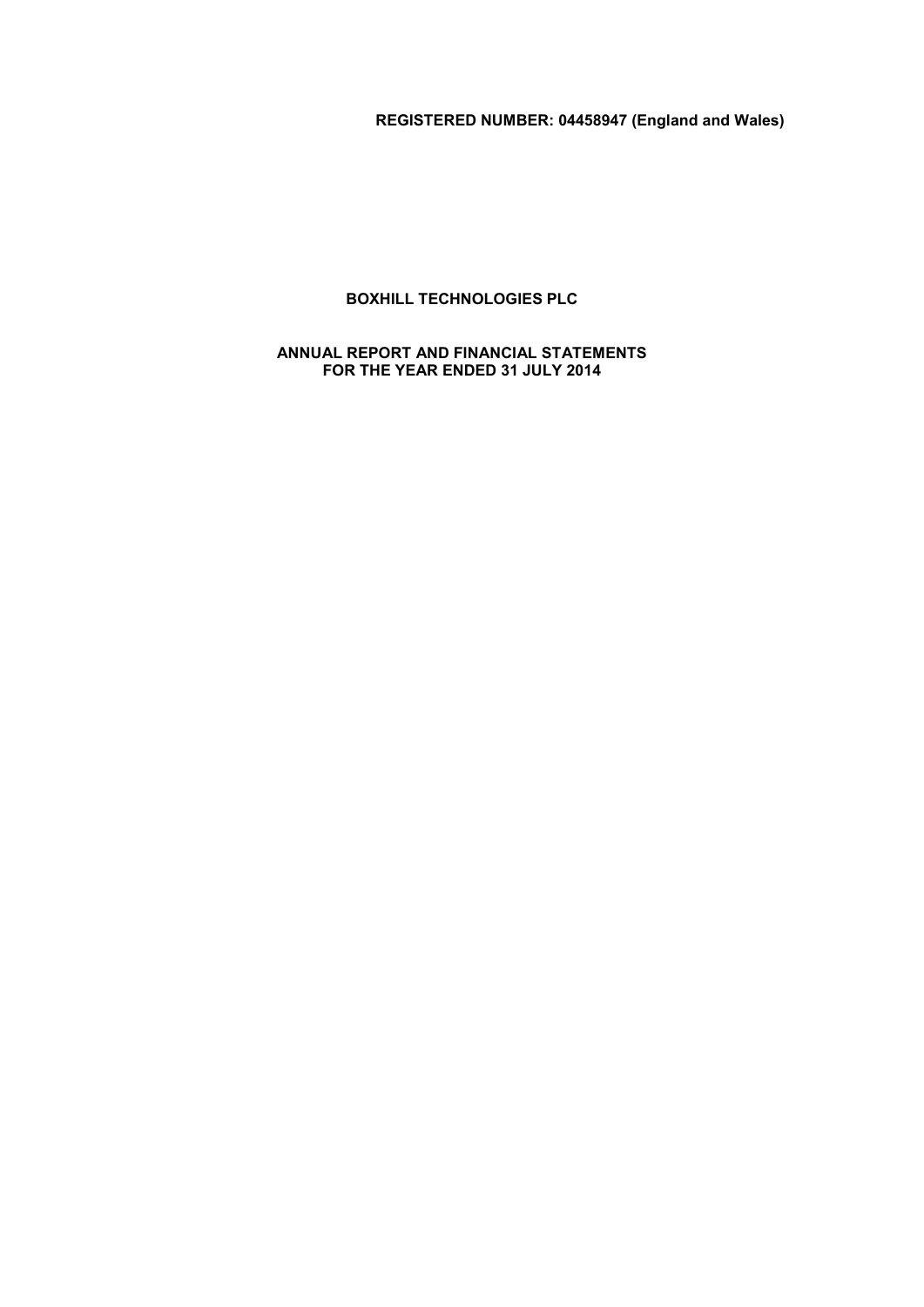# **COMPANY INFORMATION**

| <b>DIRECTORS</b>                                | Lord E T Razzall<br>A J A Flitcroft<br>P I Jackson                                                        |
|-------------------------------------------------|-----------------------------------------------------------------------------------------------------------|
| <b>SECRETARY</b>                                | A J A Flitcroft                                                                                           |
| <b>COMPANY NUMBER</b>                           | 04458947                                                                                                  |
| <b>REGISTERED OFFICE</b>                        | 39 St James Street<br>London<br>SW1A 1JD                                                                  |
| <b>NOMINATED ADVISERS AND</b><br><b>BROKERS</b> | <b>Allenby Capital Limited</b><br>3 St Helens Place<br>London<br>EC3A 6AB                                 |
| <b>AUDITORS</b>                                 | Hart Shaw LLP<br>Europa Link<br><b>Sheffield Business Park</b><br>Sheffield<br>S91XU                      |
| <b>SOLICITORS</b>                               | <b>Harrison Clark Rickerbys</b><br>5 Deansway<br>Worcester<br><b>WR1 2JG</b>                              |
|                                                 | Freeth Cartwright LLP<br>One Heddon Street<br>Mayfair<br>London<br>W <sub>1</sub> B <sub>4</sub> BD       |
| <b>REGISTRARS</b>                               | <b>SLC Registrars Limited</b><br>42-46 High Street<br>Esher<br>Surrey<br><b>KT10 9QY</b>                  |
| <b>PRINCIPAL BANKERS</b>                        | Lloyds TSB Bank plc<br>134 High Street<br>Stourbridge<br><b>West Midlands</b><br>DY8 1DS                  |
|                                                 | Barclays Bank PLC<br>1 World Business Centre, Newall Road<br><b>Heathrow Airport</b><br>Hounslow, TW6 2RE |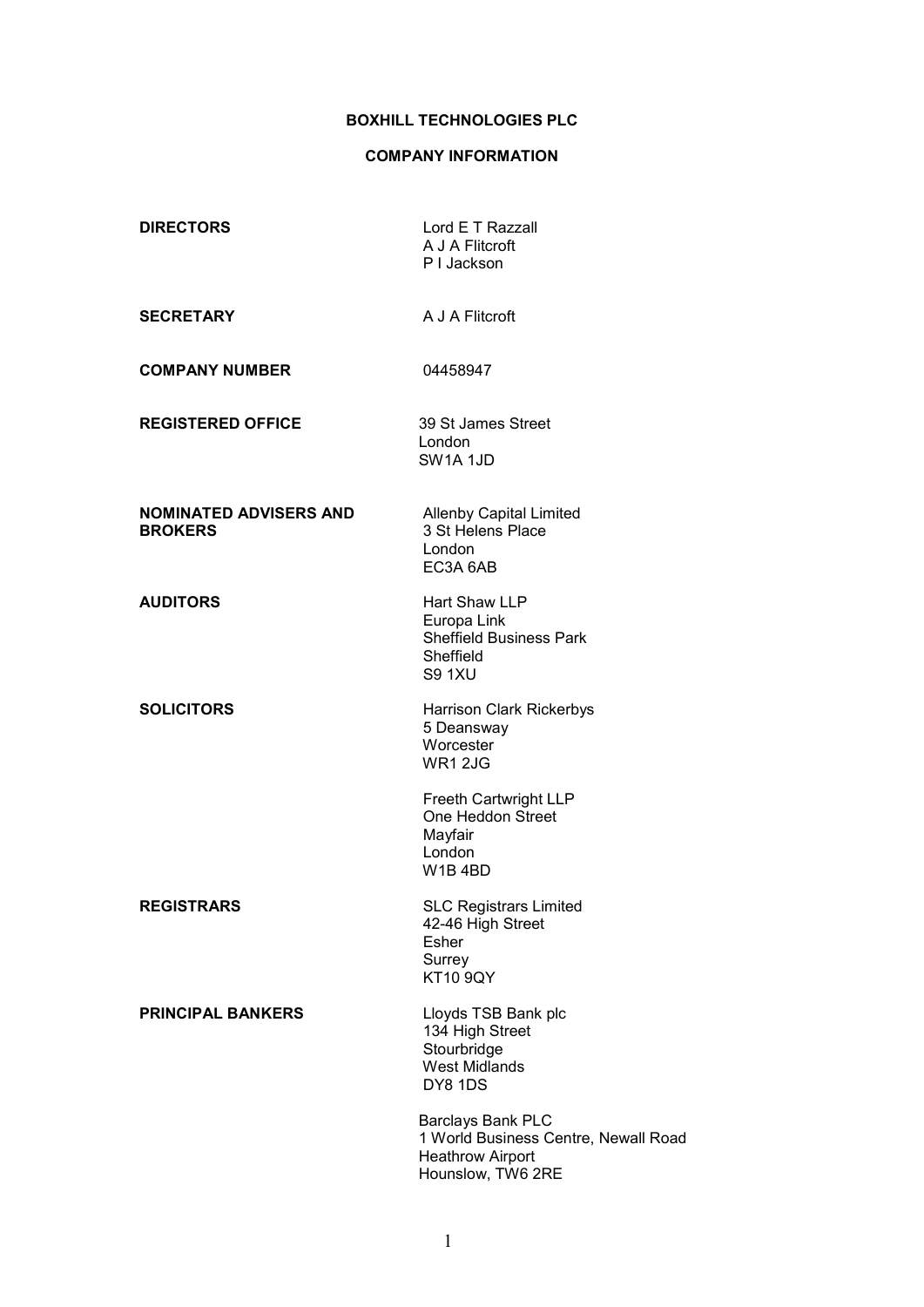# **CONTENTS**

Page

| <b>FINANCIAL STATEMENTS</b>                         |                |
|-----------------------------------------------------|----------------|
| <b>Chairman's Statement</b>                         | 3              |
| <b>Strategic Report</b>                             | 5              |
| Directors' Report                                   | $\overline{7}$ |
| Independent Auditor's Report                        | 13             |
| <b>Consolidated Income Statement</b>                | 15             |
| <b>Consolidated Statement of Financial Position</b> | 16             |
| Consolidated Statement of Changes in Equity         | 17             |
| <b>Consolidated Cash Flow Statement</b>             | 18             |
| Notes to the Consolidated Financial Statements      | 20             |
| Parent Company Balance Sheet                        | 44             |
| Notes to the Parent Company Balance Sheet           | 45             |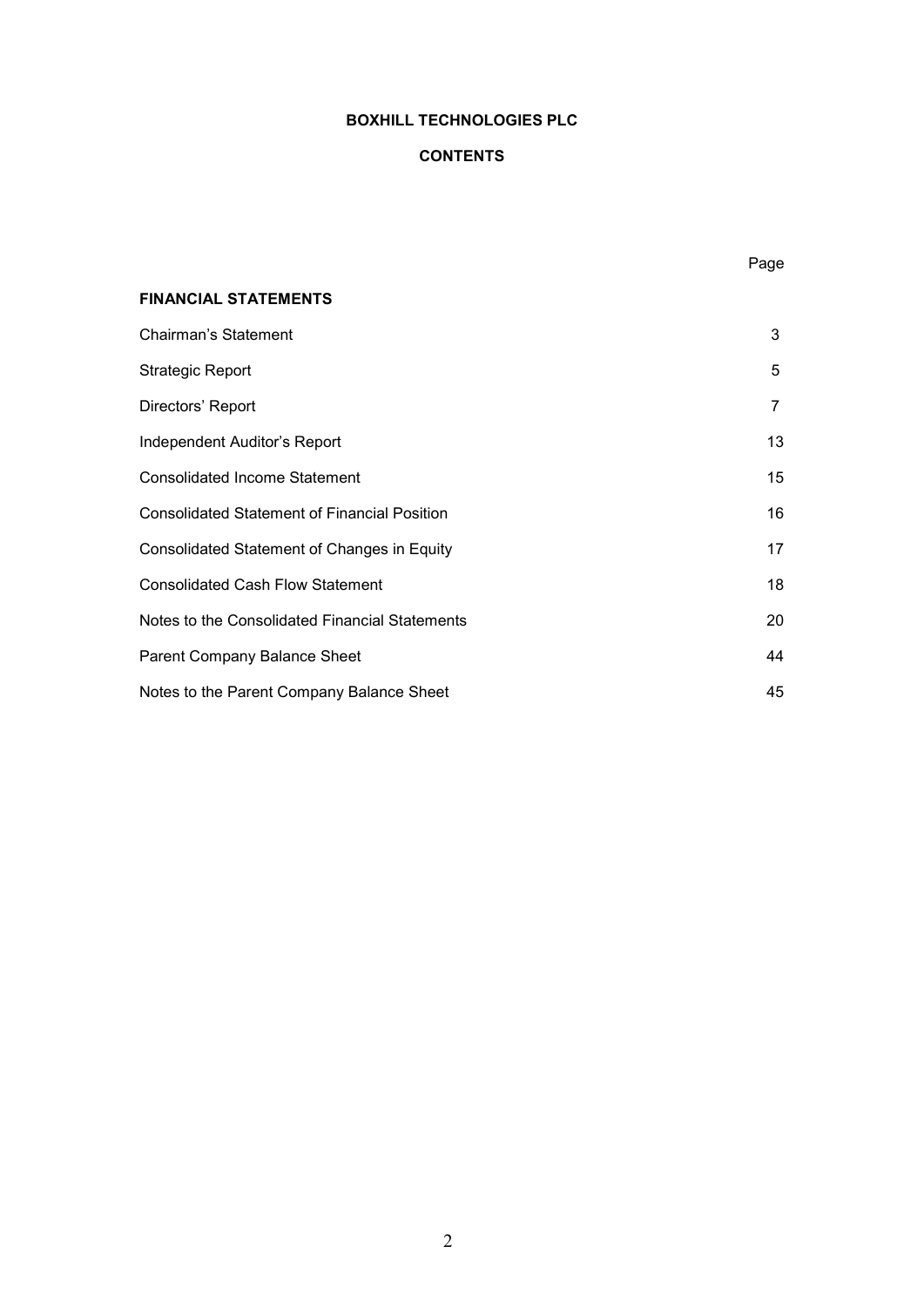### **CHAIRMAN'S STATEMENT For the year ended 31 July 2014**

### **Operating and Financial Review**

Through 2014 we have continued to deliver our long term plan of building out the ecommerce and online transactions business. Boxhill Technologies PLC is continuing on its transitional journey focused on building a stable platform for growth.

### *Financial Summary*

In my review of the half-year figures to 31 January 2014 the Company made losses of £128,000. I am pleased to report that the operating loss before discontinued operations and exceptional items for the full year has been held to £110,000 against £105,000 in the year ending 31 July 2013. As we continue to improve the structure and shape of our company there is often an impact of restructuring businesses which gives rise to unavoidable exceptional losses. In this case the resulting exceptional loss on discontinued operations is £496,000, including the write down of tangible and intangible assets. Therefore continuing operations in summary are:

Revenue £1,410,000 Operating loss before interest £110,000 Interest payable £77,000 Loss from ordinary activities £187,000

Revenues from discontinued operations were £780,000 therefore total revenues including discontinued operations grew to £2,190,000 from £1,271,000 and on the same basis losses would have been £201,000. The Board felt that the structural changes were the appropriate way forward to reduce overlap of services, creating a focused payments technology business and removing unnecessary additional administrative costs.

The significant underlying growth in revenue and gross profit figures represent the continuing hard work from all members of staff with the biggest contributor being our payment software business which is our largest division supported by the Lottery business which is improving over time.

#### *Operational Summary*

The Board saw further changes during the year - with Kevin Dale leaving in July 2014. The company intends to make further appointments to the Board in due course, with a particular view to adding experienced non-executives.

Prize Provision Services Ltd, which operates The Weather Lottery, has seen significant positive change over the past year with a strengthened team at the helm, new location in Manchester, upgraded website, improved online services and the roll out of a new brand. The Weather Lottery itself has given nearly £5 million in prizes and raised over £5.3 million for good causes, providing valuable income for the hundreds of societies it serves. In this regard we believe the services provided really do make a difference to the societies that employ our services. The team continues to work closely with the Liberal Democrat Party with the development of the Lib Dem Lottery, designed to generate funds at grassroots level for the 393 local seats. We hope to develop this approach with other national organisations that have a significant localised presence.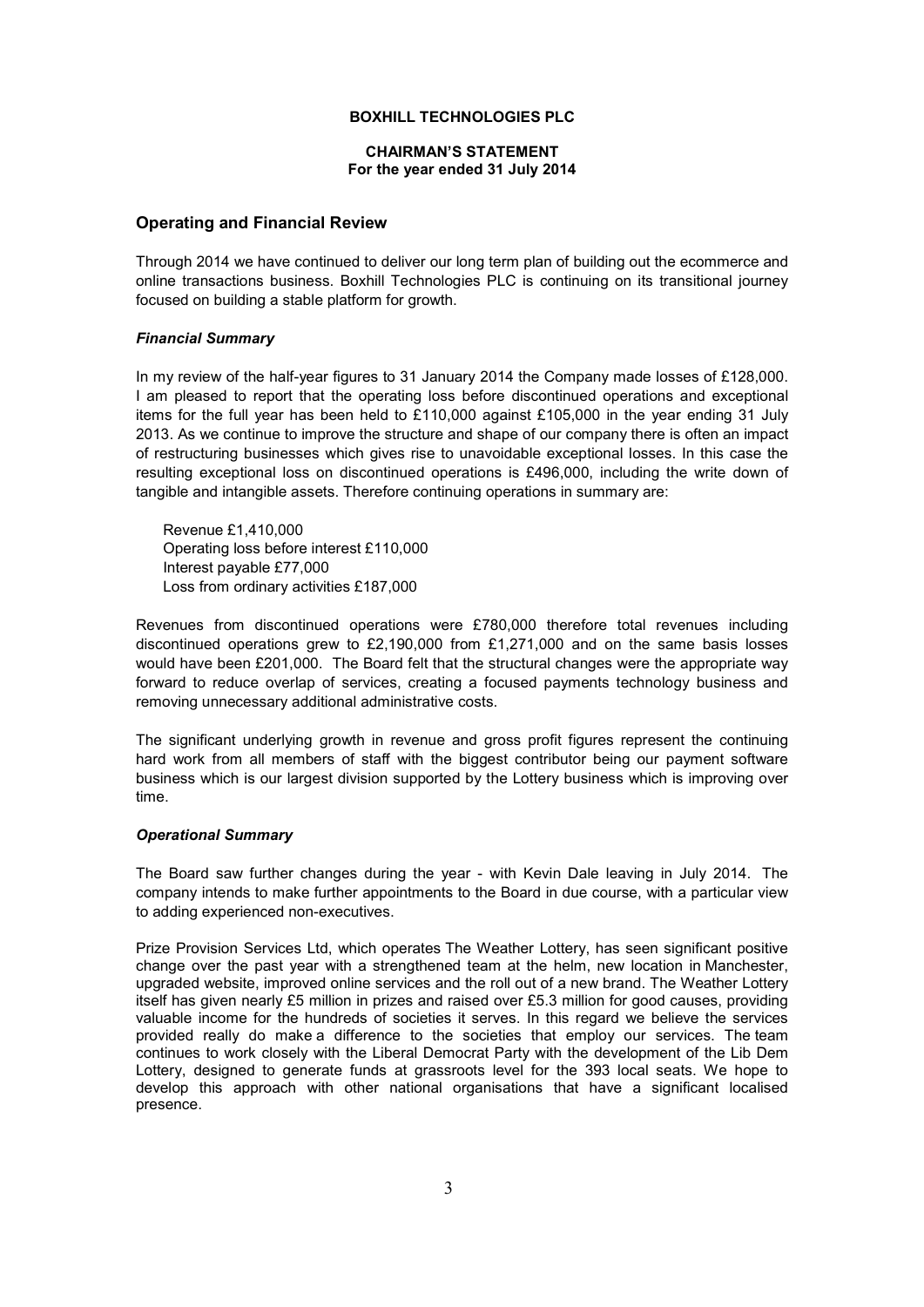### **CHAIRMAN'S STATEMENT For the year ended 31 July 2014**

The five-a-side business operated by Soccerdome Limited remains closed pending completion of the £25,000,000 leisure development by Nottingham City Council of the site, which is due for completion in June 2015. We are working with Nottingham Council on proposals for the development of the site in conjunction with this broader development of the surrounding Harvey Hadden Sports Complex. We believe that the site would make an attractive investment opportunity for either an existing five-a-side operator or an entrepreneur wishing to enter into the sport and leisure arena involving either a straight sale or joint venture.

The Board has concluded that The Gambling Division lacked the critical mass required to make significant returns and was wound down.

The payments business has continued to add customers and has grown from fourteen or so customers in July to approaching 50 as at 21<sup>st</sup> December 2014. The diversity of customers is important, too, and our customers operate in gaming, foreign exchange, general e-commerce and online secretarial services. Our goal is to continue to focus on developing relationships with other large scale providers, other payment gateways or service providers and of course selected merchants directly. We expect Casino Cash to make a positive contribution by rolling out to a number of locations in 2015 after a successful pilot at a London Casino.

### *Outlook*

Current contracted business through the payments division continues to grow healthily; with encouraging growth in contracts since July, with Foreign Exchange being a major focus in the short term. Estimated group revenues for the coming financial year are expected to at least double based on current agreed business.

This year has therefore seen continuing changes with the original lottery business now continuing to make improvements on an operational front after a period of decline before the present management were put in place. Winning new, as well as reinvigorating existing, customers continues to be the focus for the lottery team. The continued growth in ecommerce services perhaps best represents the future of the company, with existing and proposed products ranging from internet payment services provision to managing ewallet and physical and virtual prepaid services moving the company into profitability. FY2015 will see a greater focus on costs and in in particularly a reduction in the number of consultants used with an improving balance sheet, new products and services the group is still strongly placed to build upon these foundations and the Board continue to look for new profit sources to give much needed shareholder value, which if achieved as expected will no doubt be the most welcome change we will see in the coming twelve months

**Lord E T Razzall**  Chairman

2 January 2015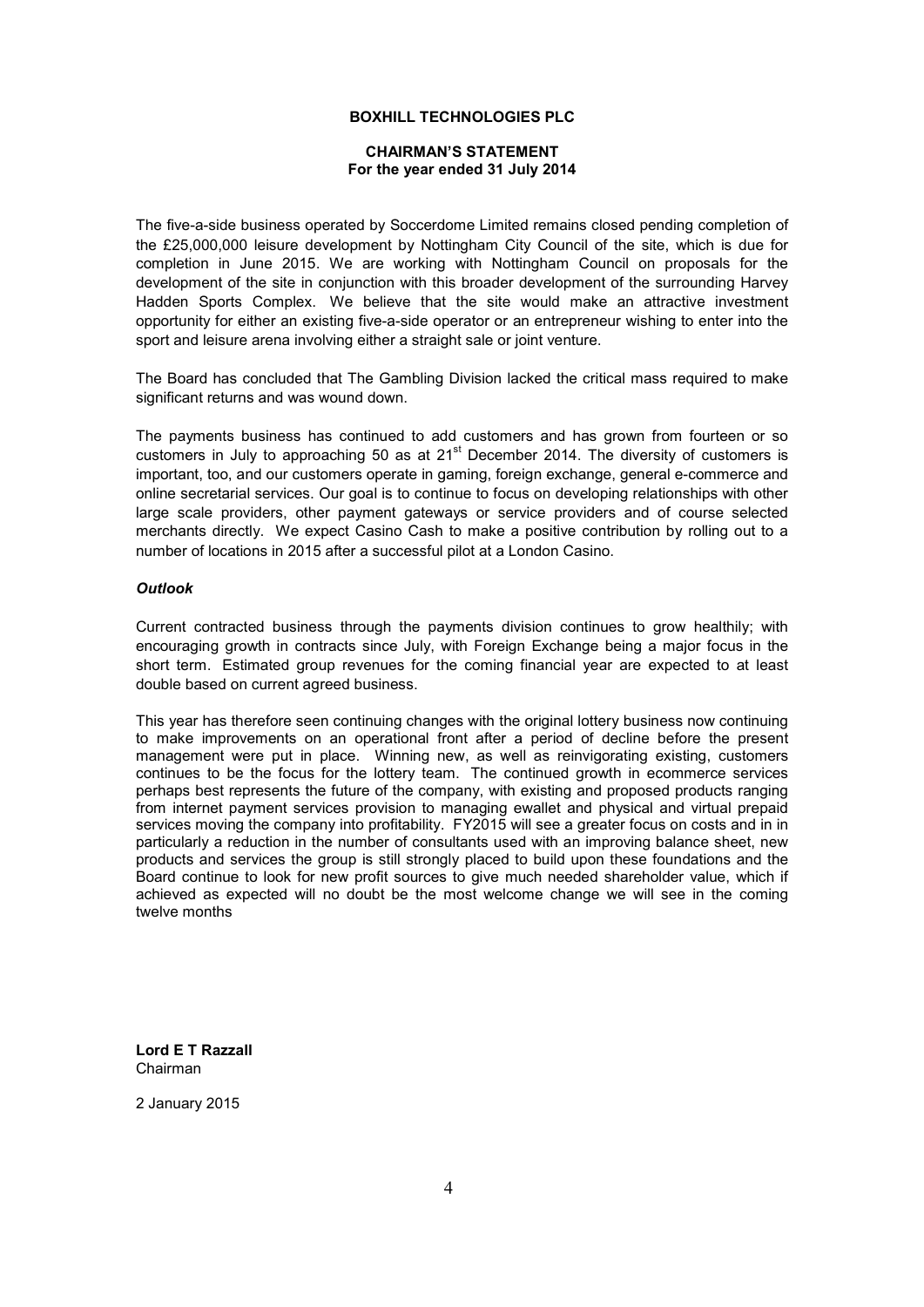## **STRATEGIC REPORT For the year ended 31 July 2014**

The Directors present their Strategic Report on the Group for the year ended 31 July 2014.

#### **Business review and future developments**

Boxhill Technologies Plc principal activity is that of lottery administrators and payment processing products. A review of these activities, future developments and principal risks is provided in the Chairman's Statement and the Principal risks and uncertainties section.

#### **Financial key performance indicators ("KPI's")**

The key performance indicators reviewed by the Group Board are as follows:

- Turnover
- Operating profit
- Profit before taxation
- Rolling cash flow forecasts

These indicators are reviewed by the Group Board at least once a month. Explanations are sought and given for any material variances and the management are required to provide plans to recover any performance failures as they occur during the year.

### **Principal risks and uncertainties facing the Group**

#### *Management and employees*

The nature of the Group and its business model creates reliance upon retaining and incentivising its senior management and certain key employees, whose expertise will be important to the fortunes of the Group going forward. The Directors have endeavoured to ensure that the principal members of its management team are suitably incentivised, but the retention of such staff cannot be guaranteed.

The Group may need to recruit additional senior management and other staff in order to further develop its business. There can be no guarantee that such individuals will be recruited in the Group's preferred timetable or at the cost levels anticipated by the Group. Competition for staff is strong and therefore the Group may find it difficult to retain key management and staff. The loss of key personnel and the inability to recruit further key personnel could have a material adverse effect on the future of the Group through the impairment of the day-to-day running of the businesses and the inability to maintain existing client relationships.

#### *Exposure of the Group to UK economic conditions*

Demand for the Group's services may be significantly affected by the general level of economic activity and economic conditions in the regions and sectors in which the Group operates. Therefore, a continuation of the economic downturn, especially in regions or sectors where the Group's operations are focused, could have a material adverse effect on the Group's business and financial results.

#### *Competition*

The Group is engaged in business activities where there a number of competitors. Many of these competitors are larger than the relevant businesses carried on by the Group and have access to greater funds than the Group, which will potentially enable them to gain market share at the expense of the Group.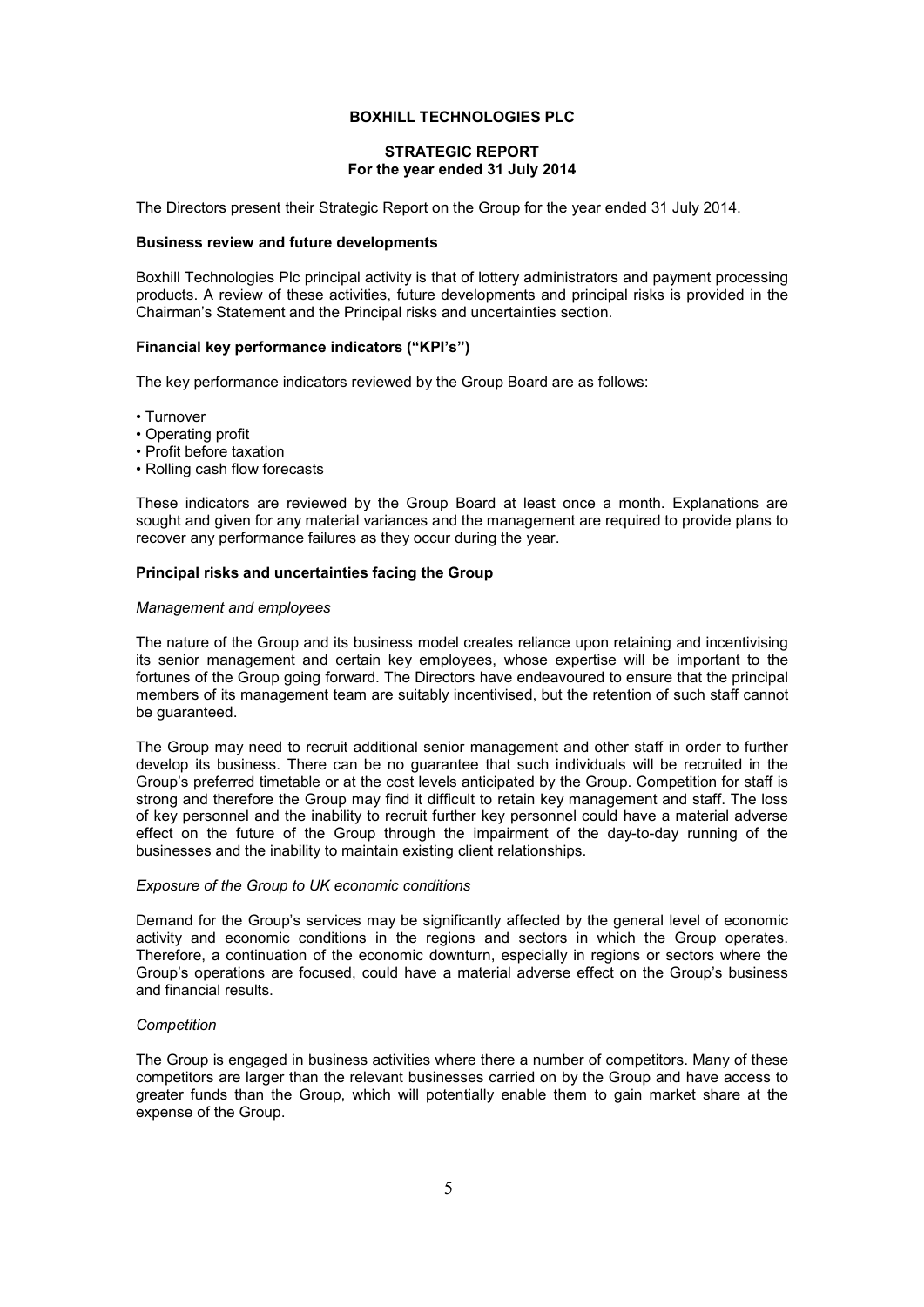### **STRATEGIC REPORT For the year ended 31 July 2014**

#### *Acquisitions*

The Directors cannot discount circumstances where an acquisition would support the Company's business strategy. However, there is no guarantee that the Company will successfully be able to identify, attract and complete suitable acquisitions or that the acquired business will perform in line with expectations.

#### *Funding and working capital*

The Group has given the usual undertakings, covenants and security for its funding facility. Maintaining a sufficient level of working capital is essential to enable the Group to meet its foreseeable obligations and achieve its strategy. Failure to manage working capital could impact upon the ability of the Group to grow.

#### *Management of growth*

The ability of the Group to implement its strategy in an expanding market requires effective planning and management control systems. The Directors anticipate that further expansion will be required to respond to market opportunities and the potential growth in its client base. The Group's growth plans may place a significant strain on its management, operational, financial and personnel resources. The Group's future growth and prospects will, therefore, depend on its ability to manage the growth and to continue to expand and improve operational, financial and management information and quality control systems on a timely basis, whilst at the same time maintaining effective cost controls. Any failure to expand and improve operational, financial and management information and quality control systems in line with the Group's growth could have a material adverse effect on its business, financial condition and results of operations.

#### *Market developments*

Any failure to expand the Group's service offering in response to customer demand and/or industry developments may have an adverse effect on the Group's financial performance and prospects.

#### *Reliance on Partners*

Much of the Group's business is dependent on partners (charities, clubs, etc). Changes in key relationships within those partners, change of strategic direction by partner organisations, changes in the viability of partner-owned technology, economic and other business circumstances could all have an adverse effect on the financial performance of the Group.

#### *Legal and regulatory matters*

The Group is subject to a considerable degree of regulation and legislation. Changes in or extensions of laws and regulations affecting the industry in which the Group operates (or those in which its customers operate) and the rules of industry organisations could restrict or complicate the Group's business activities, with the potential to increase compliance / legal costs significantly.

**P I Jackson Director**  2 January 2015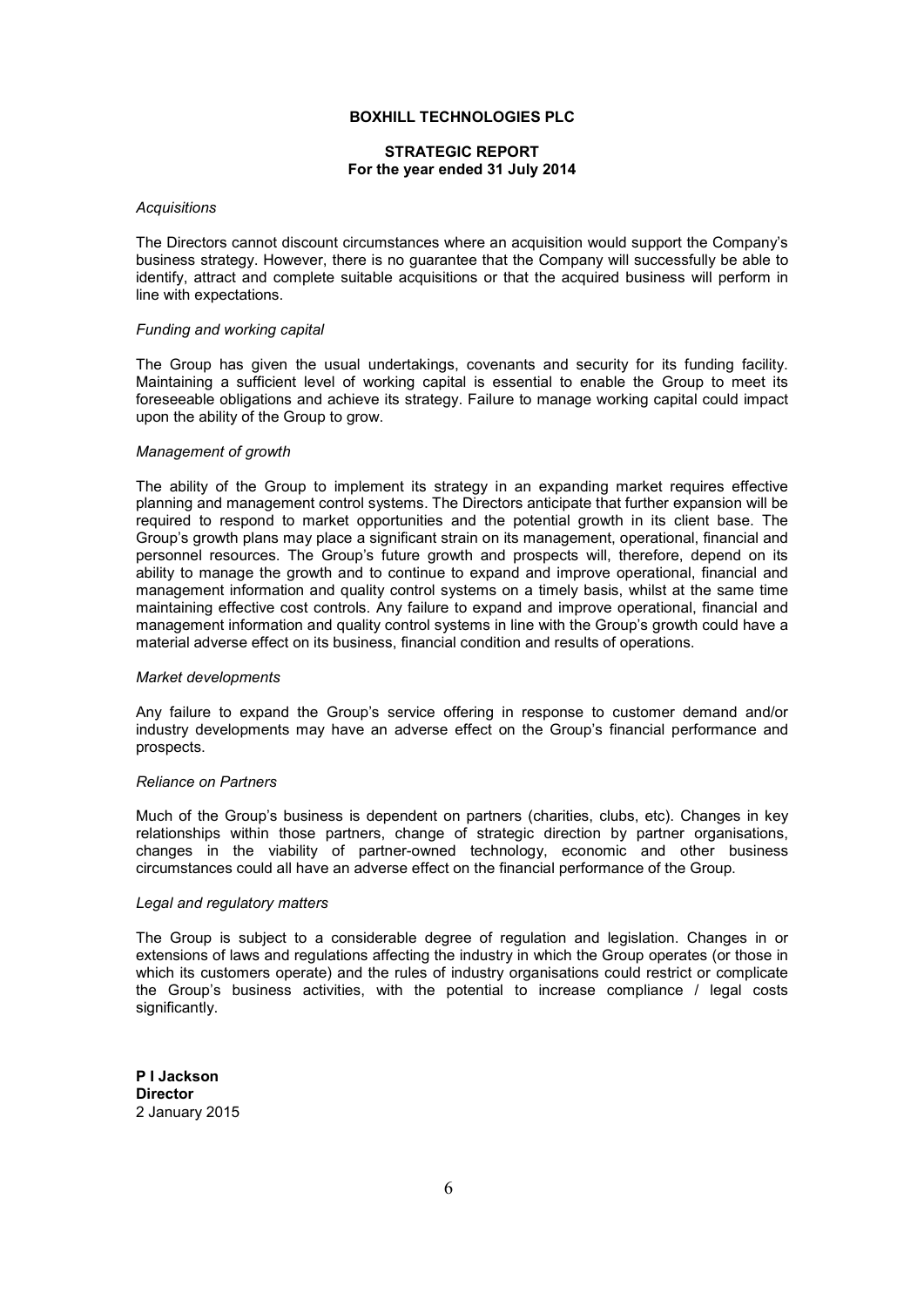### **DIRECTORS' REPORT For the year ended 31 July 2014**

The Directors present their Report and the annual Financial Statements for the year ended 31 July 2014.

### **Principal activities**

The principal activity of the Company is that of a holding company.

The principal activity of the Group in the period was that of lottery administrators and payment processing products. The floodlit football astro turf pitches, are still closed due to the major redevelopment of the site but the Group still holds the lease on the land at the site. In addition during the year the Group ceased to operate part of its payment processing activity and disposed of its remaining online gaming subsidiary.

# **Legal matters**

As required by section 656 of the Companies Act 2006, the Directors are required to point out that the net assets of the Company are less than 50% of the aggregate of share capital and the share premium account. The Board will discuss at the AGM the ways that it seeks to rectify this position in the near future.

### **Financial risk management**

The Group's financial risk management policies are disclosed in the accounting policies and note 21 within the financial statements.

### **Dividends**

The Directors do not recommend a dividend for the year (2013: £nil).

# **Directors**

The following Directors held office during the financial year ended 31 July 2014:

Lord E T Razzall A J A Flitcroft P I Jackson

The following director stepped down during the financial year ended 31 July 2014:

K N Dale resigned 14 July 2014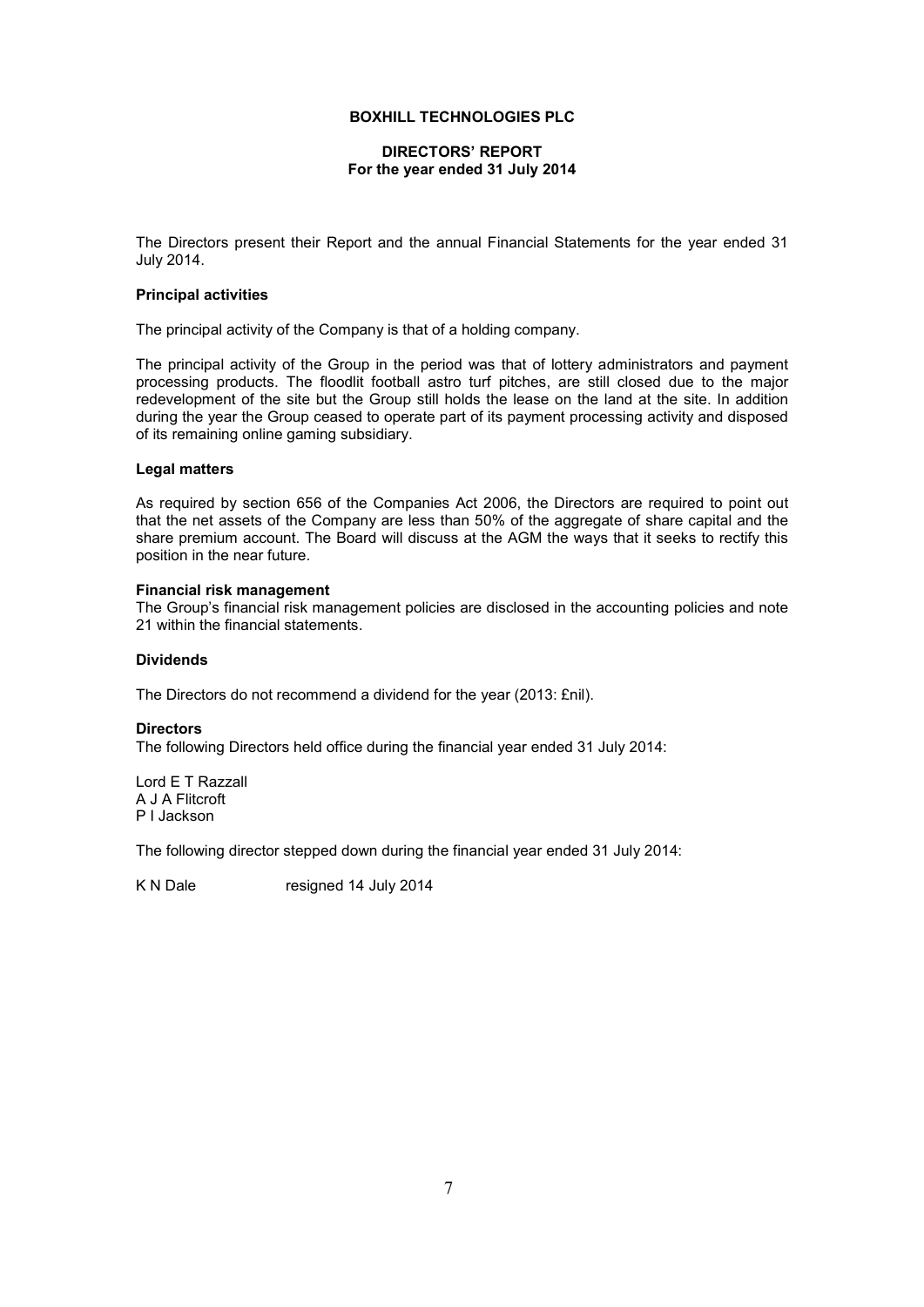# **DIRECTORS' REPORT For the year ended 31 July 2014**

### **Directors' interests in shares and warrants**

The Directors who held office at 31 July 2014 had the following interests in the shares of the Company, including family interests:

|                  | Ordinary shares of 0.1p each |                        |
|------------------|------------------------------|------------------------|
|                  |                              | At 31 July 2013        |
|                  |                              | (or date of            |
|                  | At 31 July 2014              | appointment, if later) |
| Lord E T Razzall | 80,965,986                   | 34,965,986             |
| A J A Flitcroft  | 25.674.408                   | 13,605,442             |
| P I Jackson      |                              |                        |

The following share options have been issued to the Directors of the Company, none were exercised in the year to 31 July 2014 and all were still held at the year end:

|                  | Number    | Exercise price  | Exercise period           |
|------------------|-----------|-----------------|---------------------------|
| Lord E T Razzall | 3.200.000 | $0.75p - 1.25p$ | 8 June 2010 – 2 June 2017 |

Further details of these options are given in notes 25 and 28 to the Financial Statements.

# **Directors' Remuneration**

In accordance with AIM Rule 19, the remuneration of the Directors, who served during the year is detailed below:

|                  | Salary,<br>fees<br>& Benefits in<br>kind | Bonus | Pension<br>contributions | Total |
|------------------|------------------------------------------|-------|--------------------------|-------|
|                  | £'000                                    | £'000 | £'000                    | £'000 |
| Lord E T Razzall | 24                                       | -     | $\qquad \qquad$          | 24    |
| A J A Flitcroft  | 30                                       | -     | $\overline{\phantom{0}}$ | 30    |
| P I Jackson      | 30                                       | -     | $\overline{\phantom{0}}$ | 30    |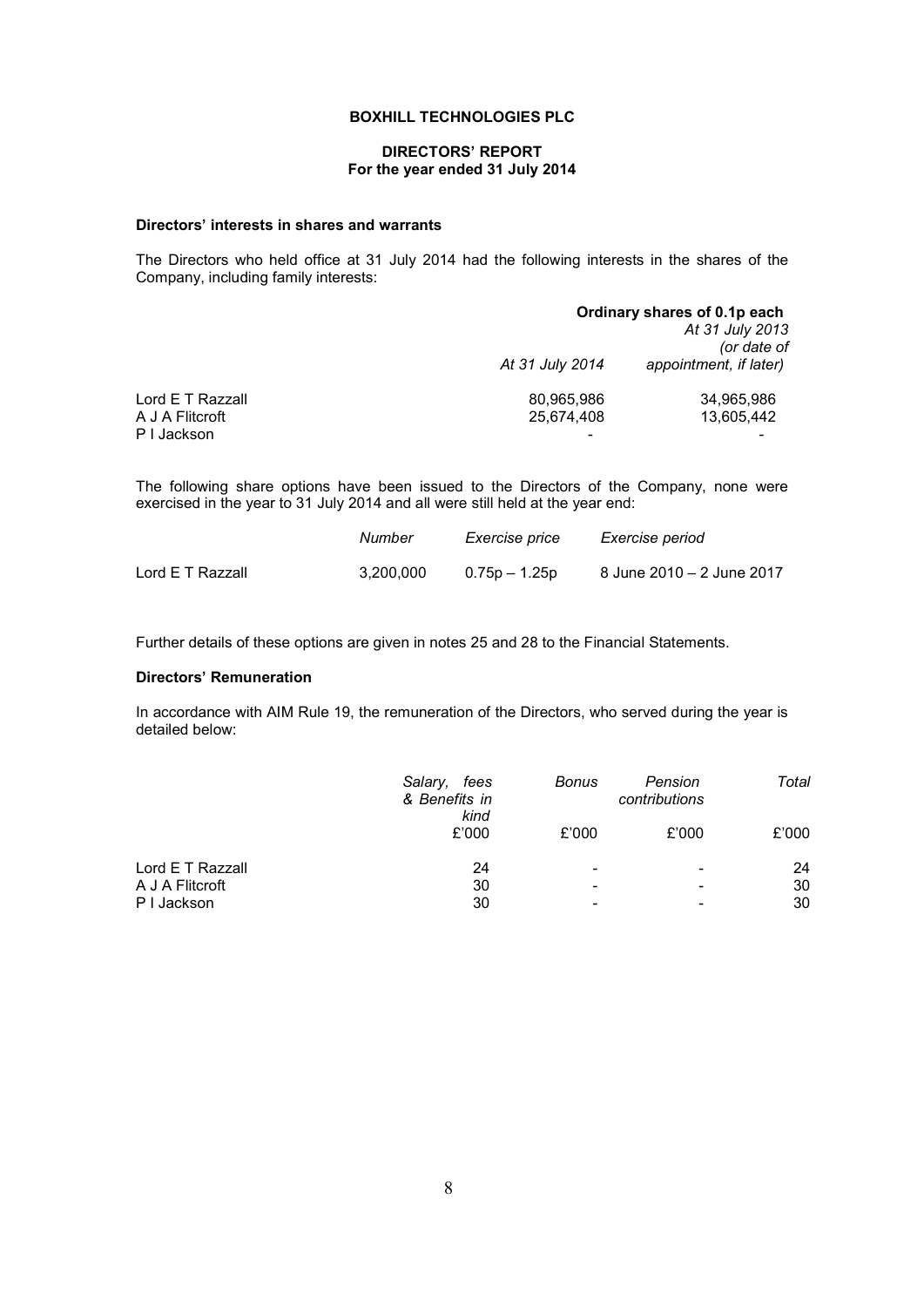### **DIRECTORS' REPORT For the year ended 31 July 2014**

#### **Substantial shareholdings**

The Company has been notified of the following substantial holdings (3% or more) of ordinary 0.1p shares as at 19 December 2014.

|                       | Percentage<br>Holding | No. of<br>shares |
|-----------------------|-----------------------|------------------|
| SmartePay Limited     | 20.09%                | 292.405.798      |
| J Rose                | 16.26%                | 236,656,580      |
| <b>Viltek Limited</b> | 8.24%                 | 120.000.000      |
| Lord T Razzall        | 5.56%                 | 80.965.986       |
| J Malone              | 3.31%                 | 48,236,391       |

No other person has notified an interest in the ordinary shares of the Company as required to be disclosed to the Company.

# **Capital Structure**

Details of the issued share capital are shown in note 23. There are no special restrictions on the size of a holding nor on the transfer of shares, which are both governed by the general provisions of the Articles of Association and prevailing legislation. The Directors are not aware of any agreements between holders of the Company's shares that may result in restriction on the transfer of securities or on voting rights. No one has any special rights of control over the Company's share capital and all issued shares are fully paid.

Under its Articles of Association, the company has authority to issue the amount of shares shown in note 23.

# **Donations**

Charitable and political donations made by the Group during the year amounted to £nil (2013: £nil).

#### **Creditor payment policy and practice**

It is the Group's policy to establish terms of payments with suppliers when agreeing each transaction or series of transactions, to ensure that suppliers are aware of these terms of payment and to abide by them. At 31 July 2014, the Group had an average of 91 days (2013: 113 days) of purchases outstanding in trade creditors.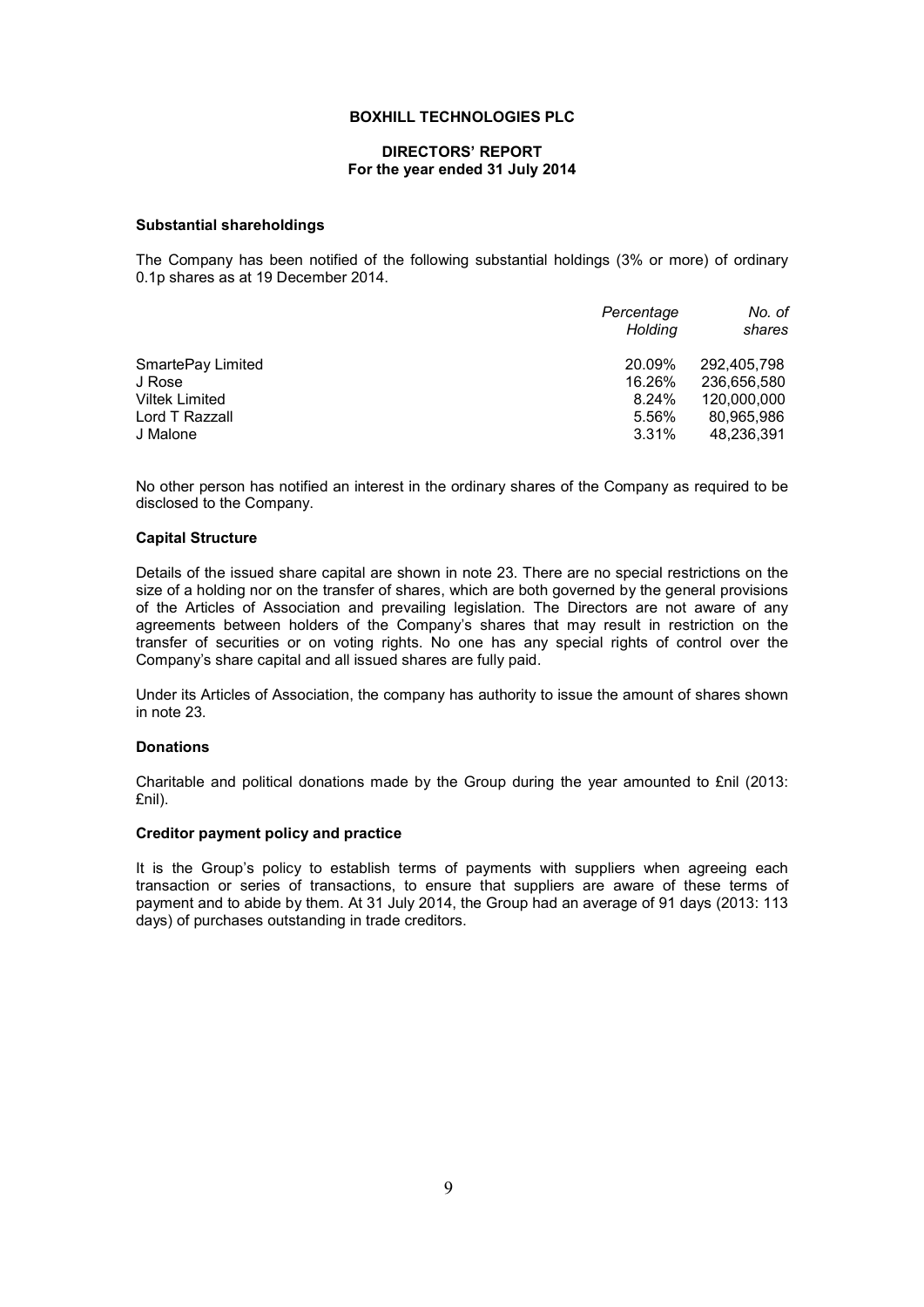### **DIRECTORS' REPORT For the year ended 31 July 2014**

### **Going concern**

UK Company Law requires Directors to consider whether it is appropriate to prepare the financial statements on the basis that the Company and the Group are going concerns. Throughout the financial statements there are various disclosures relating to Group funding and operational risks. The Directors' report summarises the key themes.

The Group does have some exposure to current economic conditions which have the potential to impact annual revenues. The Directors are confident that the Group has sufficient resources and support to ensure that the profit and cash generation derived from future trading are sufficient to meet the Group's future requirements. As a result of these reviews, the Directors are of the opinion that the Group has adequate resources to continue in operation for the foreseeable future. For this reason, they consider it appropriate to adopt the going concern basis in preparing the financial statements.

#### **Environment policies**

The Group is always seeking ways to improve its consumption of resources and ways to protect the environment.

#### **Employee policies**

The Group places considerable value on the involvement of the employees and keeps them informed on matters affecting them as employees and on relevant matters affecting the performance of the Group.

The Group's employment policies include a commitment to equal opportunities regardless of sex, age, race, sexual orientation or ethnic origin.

The Group's policy is to give full and fair consideration to applications for employment made by disabled persons, bearing in mind the respective aptitudes of the applicants concerned. In the event of staff becoming disabled every effort would be made to ensure their continued employment within the Group and to provide specialised training where appropriate.

#### **Information to shareholders**

The Group has its own website (www.boxhillplc.com) for the purposes of improving information flow to shareholders as well as potential investors.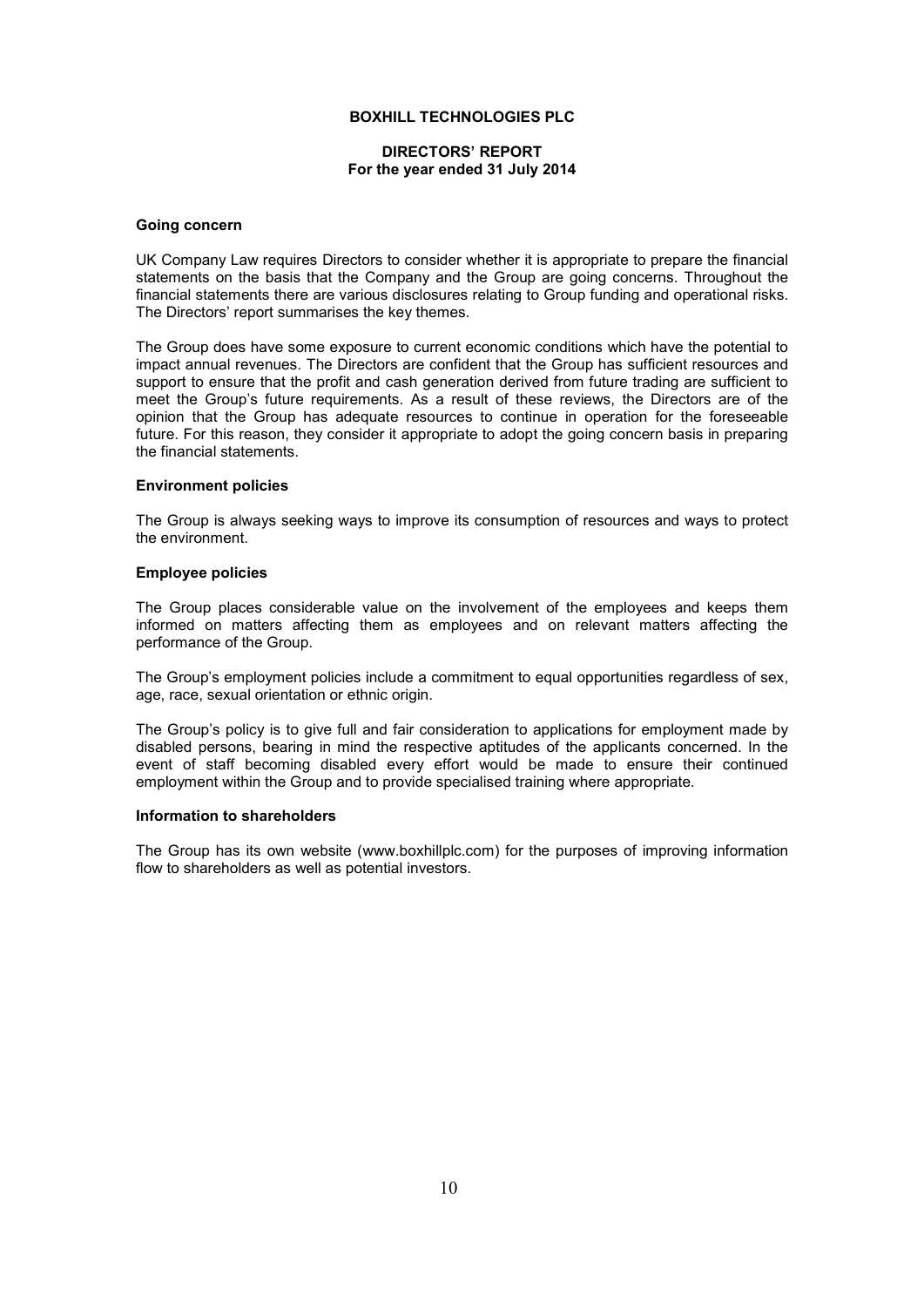### **DIRECTORS' REPORT For the year ended 31 July 2014**

#### **Corporate governance**

The Group intends to continue with measures previously put in place to ensure that it complies with the Corporate Governance Code in so far as is practicable and appropriate for a public company of its size and nature.

The Group has put into place an Audit Committee and a Remuneration Committee under the control of A J A Flitcroft, Finance Director. It has primary responsibility for monitoring the quality of internal control and ensuring the financial performance of the Group is properly measured and reported on and for reviewing reports from the Group's auditors relating to its accounting and internal controls. In all cases due regard is given to the interests of the shareholders. It also determines the terms and conditions of service of the executive Directors, including their remuneration and grant of options.

The Directors intend to comply with Rule 21 of the AIM Rules for Companies relating to Directors' dealings as applicable to AIM companies and will also take all reasonable steps to ensure compliance by the Group's applicable employees. In line with the AIM rules for Companies, the Group has adopted an AIM rules compliance policy setting out the procedures to be followed in order that the Company will fully comply with the AIM Rules for Companies.

# **Relations with shareholders**

The Chairman is the Group's principal spokesperson with investors, fund managers, the press and other interested parties. At the Annual General Meeting, private investors are given the opportunity to question the Board.

#### **Internal control**

The Board acknowledges its responsibility for establishing and monitoring the Group's systems of internal control. Although no system of internal control can provide absolute assurance against material misstatement or loss, the Group's systems are designed to provide the Directors with reasonable assurance that problems are identified on a timely basis and so can be dealt with appropriately.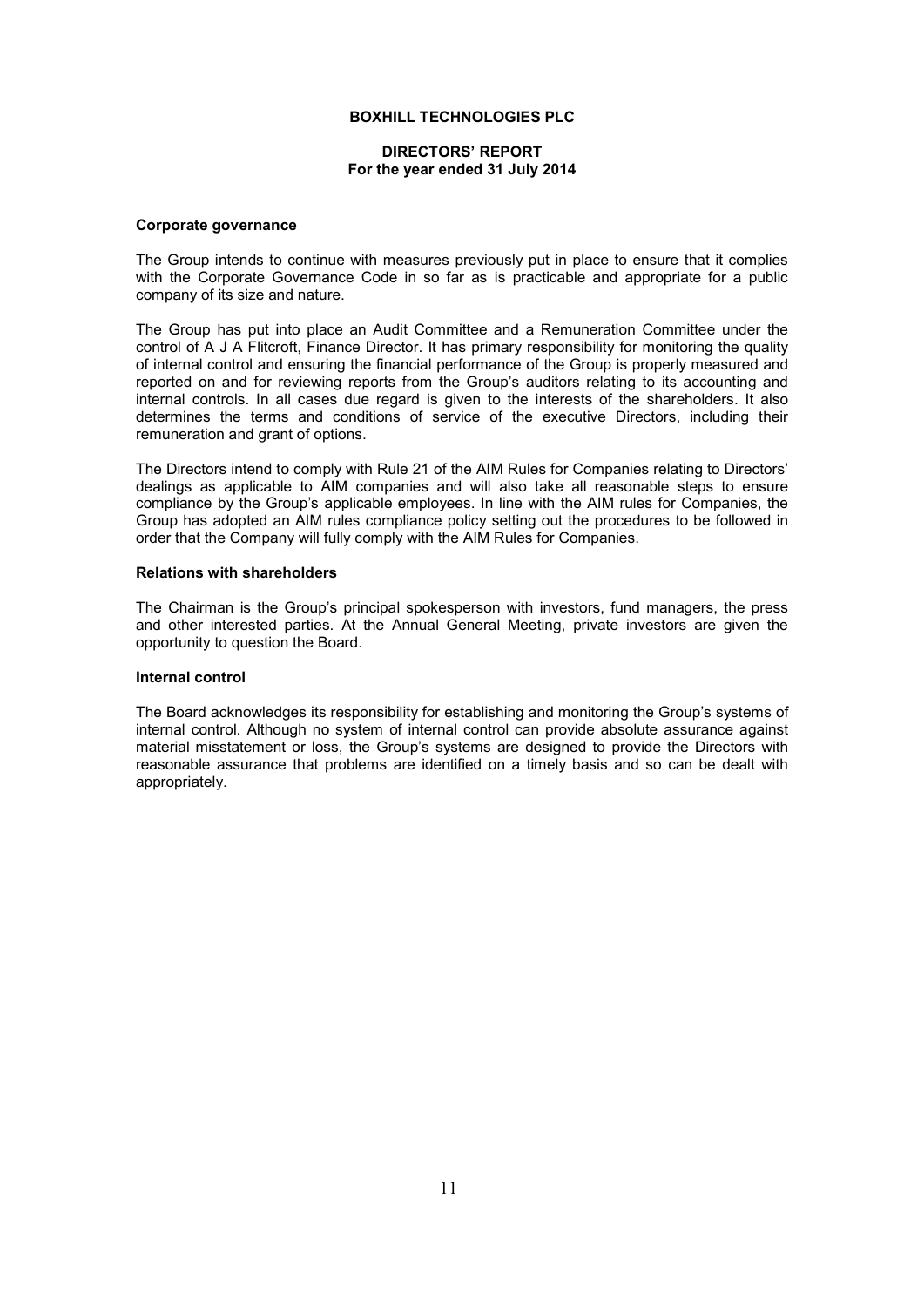### **DIRECTORS' REPORT For the year ended 31 July 2014**

#### **Statement of Directors' responsibilities**

The Directors are responsible for preparing the Annual Report and the Group and Parent Company financial statements in accordance with applicable law and regulations. Company law requires the Directors to prepare Group and Parent Company financial statements for each financial year. As required by the AIM Rules of the London Stock Exchange the Directors are required to prepare the Group Financial Statements in accordance with IFRS's as adopted by the EU and applicable laws and have elected to prepare the Parent Company Financial Statements in accordance with UK Accounting Standards and applicable law (UK Generally Accepted Accounting Practice).

The Group Financial Statements are required by law and IFRS's as adopted by the EU to present fairly the financial position and the performance of the Group; the Companies Act 2006 provides in relation to such financial statements that references in the relevant part of that Act to financial statements giving a true and fair view are references to their achieving a fair presentation.

The Parent Company financial statements are required by law to give a true and fair view of the state of affairs of the Parent Company. In preparing each of the Group and Parent Company financial statements, the Directors are required to:

- select suitable accounting policies and then apply them consistently;
- make judgements and estimates that are reasonable and prudent:
- for the Group financial statements, state whether they have been prepared in accordance with IFRS's as adopted by the EU;
- for the Parent Company financial statements, state whether applicable UK Accounting Standards have been followed, subject to any material departures disclosed and explained in the financial statements; and
- prepare the financial statements on a going concern basis, unless it is inappropriate to presume that the Group and Parent Company will continue in business.

The Directors are responsible for keeping proper accounting records, for safeguarding the assets of the Group and for taking reasonable steps for the prevention and detection of fraud and other irregularities. The Directors are responsible for ensuring that the Directors Report and other information contained in the annual report is prepared in accordance with company law in the United Kingdom.

The Directors are responsible for the maintenance and integrity of the corporate and financial information included in the Company's website. Legislation in the UK governing the preparation and dissemination of the financial statements may differ from legislation in other jurisdictions.

# **Disclosure of information to auditors**

The Directors who held office at the date of approval of this Directors' Report each confirm the following:

- so far as they are aware, there is no relevant audit information of which the Group's auditors are unaware, and
- they have taken all the steps that they ought to have taken as Directors in order to make themselves aware of any relevant audit information and to establish that the Group's auditors are aware of that information.

**P I Jackson Director**  2 January 2015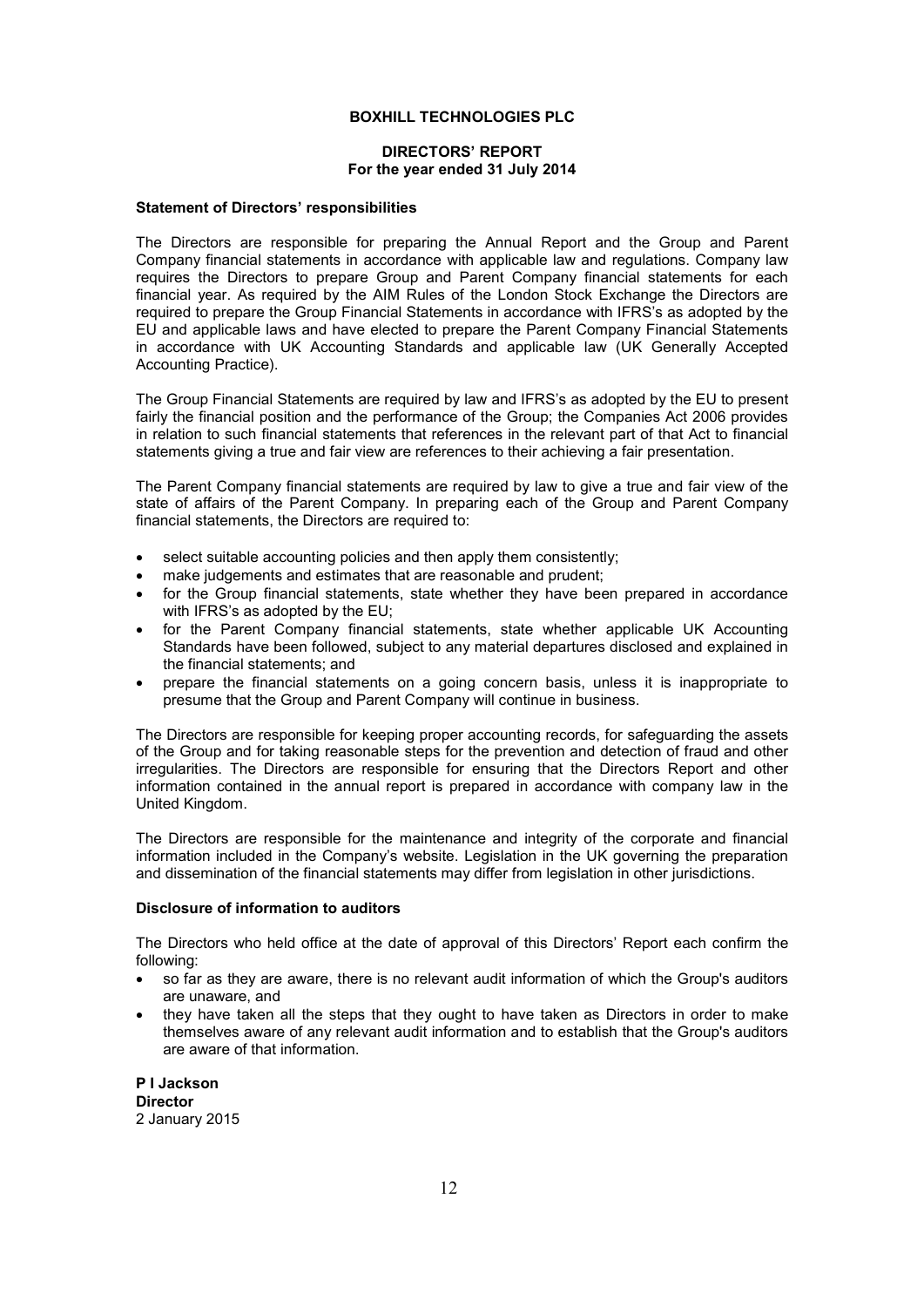#### **INDEPENDENT AUDITORS' REPORT TO THE MEMBERS OF**

# **BOXHILL TECHNOLOGIES PLC For the year ended 31 July 2014**

We have audited the financial statements of Boxhill Technologies plc for the year ended 31 July 2014 which comprise the Consolidated Income Statement, the Consolidated Statement of Financial Position and Parent Company Balance Sheet, the Consolidated Statement of Changes in Equity, the Consolidated Cash Flow Statement and the related notes. The financial reporting framework that has been applied in the preparation of the consolidated financial statements is applicable law and International Financial Reporting Standards (IFRS's) as adopted by the European Union. The financial reporting framework that has been applied in the preparation of the parent company financial statements is applicable law and United Kingdom Accounting Standards (United Kingdom Generally Accepted Accounting Practice).

This report is made solely to the Company's members, as a body, in accordance with Sections 495 to 497A of the Companies Act 2006. Our audit work has been undertaken so that we might state to the Company's members those matters we are required to state to them in an Auditors' report and for no other purpose. To the fullest extent permitted by law, we do not accept or assume responsibility to anyone other than the Group and the Company and the Company's members as a body, for our audit work, for this report, or for the opinions we have formed.

# **Respective responsibilities of directors and auditors**

As explained more fully in the Directors' Responsibilities Statement (set out on page 12), the directors are responsible for the preparation of the financial statements and for being satisfied that they give a true and fair view. Our responsibility is to audit and express an opinion on the financial statements in accordance with applicable law and International Standards on Auditing (UK and Ireland). Those standards require us to comply with the Auditing Practices Board's (APB's) Ethical Standard for Auditors.

#### **Scope of the audit of the financial statements**

An audit involves obtaining evidence about the amounts and disclosures in the financial statements sufficient to give reasonable assurance that the financial statements are free from material misstatement, whether caused by fraud or error. This includes an assessment of: whether the accounting policies are appropriate to the group's and the parent company's circumstances and have been consistently applied and adequately disclosed; the reasonableness of significant accounting estimates made by the directors; and the overall presentation of the financial statements. In addition we read all the financial and non-financial information in the Chairman's Statement, Strategic Report and Directors' Report to identify any information that is apparently materially incorrect based on, or materially inconsistent with, the knowledge acquired by us in the course of performing the audit. If we become aware of any apparent material misstatements or inconsistencies we consider the implications for our report.

#### **Opinion on financial statements**

In our opinion:

- the financial statements give a true and fair view of the state of the group's and parent company's affairs as at 31 July 2014 and of the group's loss for the year then ended;
- the group financial statements have been properly prepared in accordance with IFRSs as adopted by the European Union;
- the parent company financial statements have been properly prepared in accordance with United Kingdom Generally Accepted Accounting Practice;
- the parent company financial statements have been prepared in accordance with the requirements of the Companies Act 2006; and, as regards the group financial statements, Article 4 of the IAS Regulation.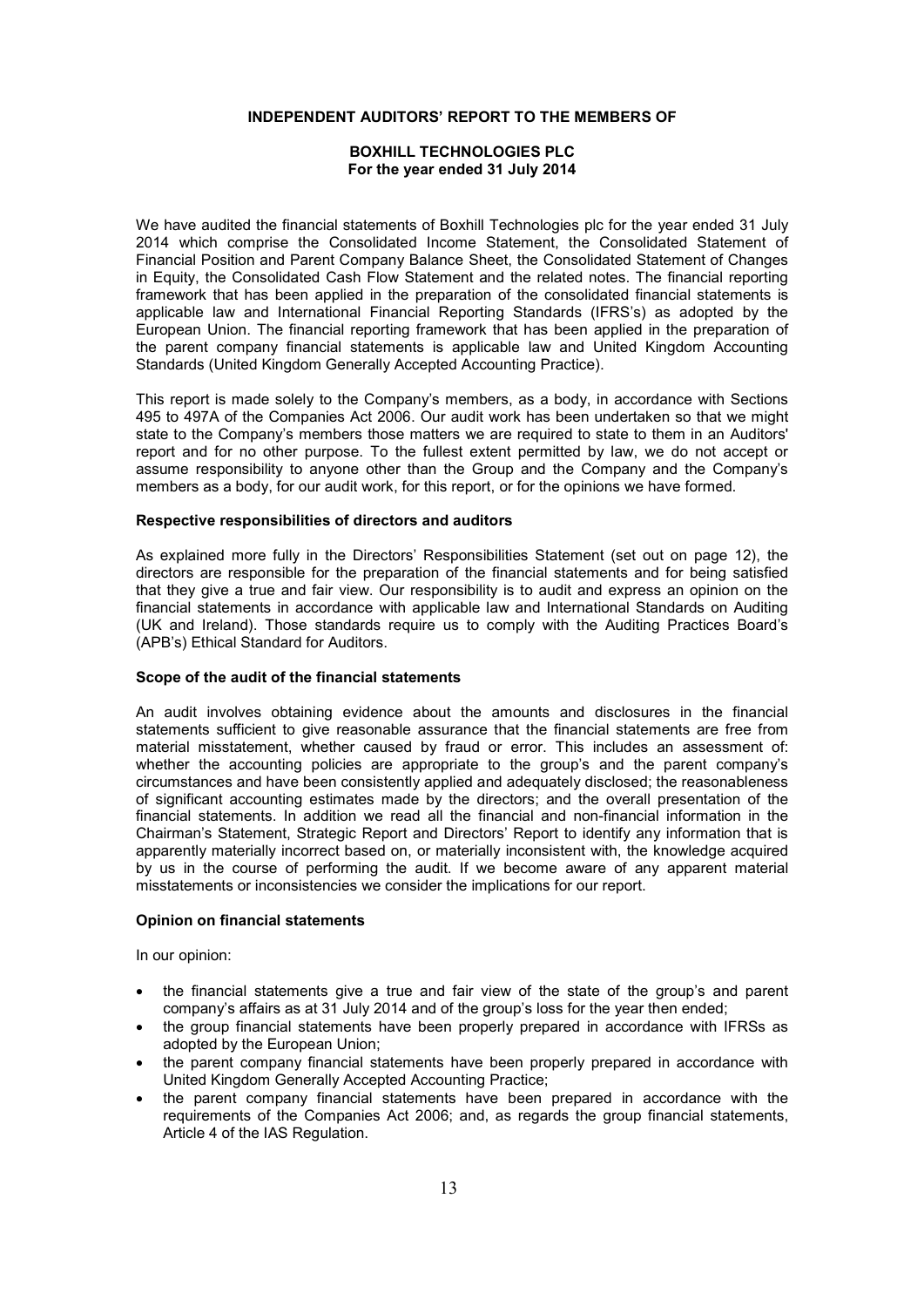#### **INDEPENDENT AUDITORS' REPORT TO THE MEMBERS OF**

### **BOXHILL TECHNOLOGIES PLC For the year ended 31 July 2014**

#### **Separate opinion in relation to IFRS's as issued by the IASB**

As explained in note 2 to the group financial statements, the group in addition to complying with its legal obligation to apply IFRS's as adopted by the European Union, has also applied IFRS's as issued by the International Accounting Standards Board (IASB).

In our opinion the group financial statements comply with IFRS's as issued by the IASB.

### **Emphasis of matter – Estimation uncertainty**

In forming our opinion on the financial statements, which is not modified, we have considered the adequacy of the disclosures made in note 4 on page 27 to the financial statements, in relation to the uncertainty regarding amounts receivable and payable in connection with a potential Vat liability and corresponding indemnity and potential counter legal claims. The ultimate outcome cannot be determined and no provision has been made for any potential loss should the indemnity and potential counter claims fail, either in full or in part.

#### **Opinion on other matters prescribed by the Companies Act 2006**

In our opinion the information given in the Strategic Report and Directors' Report for the financial year for which the financial statements are prepared is consistent with the financial statements. Our responsibilities do not extend to any other information.

### **Matters on which we are required to report by exception**

We have nothing to report in respect of the following matters where the Companies Act 2006 requires us to report to you if, in our opinion:

- adequate accounting records have not been kept by the group and parent company, or returns adequate for our audit have not been received from branches not visited by us; or
- the parent company financial statements are not in agreement with the accounting records and returns; or
- certain disclosure of directors' remuneration specified by law are not made; or
- we have not received all the information and explanations we require for our audit.

### **Paul Dawson (Senior Statutory Auditor) for and on behalf of Hart Shaw LLP Chartered Accountants and Business Advisers**

Europa Link Sheffield Business Park Sheffield South Yorkshire S9 1XU Date: 5 January 2015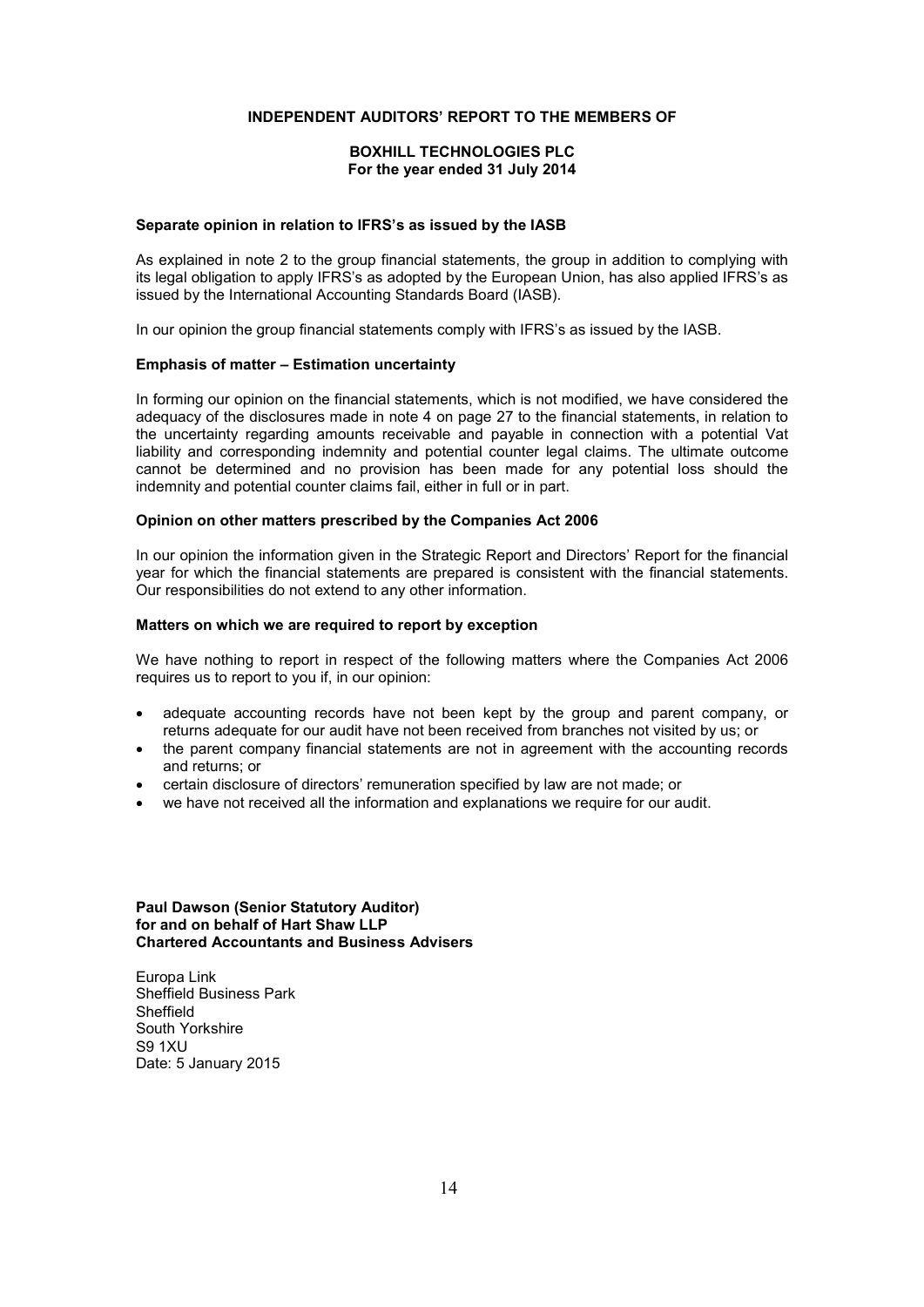# **CONSOLIDATED INCOME STATEMENT For the year ended 31 July 2014**

|                                                                                 | <b>Note</b> | 2014<br>£'000 | 2013<br>£'000 |
|---------------------------------------------------------------------------------|-------------|---------------|---------------|
| <b>Continuing Operations</b>                                                    |             |               |               |
| <b>Revenue</b>                                                                  |             | 1,410         | 843           |
| Cost of sales                                                                   | $\bf 6$     | (473)         | (502)         |
| <b>Gross profit</b>                                                             |             | 937           | 341           |
| Administrative expenses                                                         | 6           | (1,047)       | (446)         |
| <b>Operating (loss) before</b><br>exceptional items<br>Impairment of intangible |             | (110)         | (105)         |
| assets<br>Impairment of tangible                                                |             |               | (54)          |
| assets                                                                          |             |               | (73)          |
| (Loss) before interest                                                          |             | (110)         | (232)         |
| Finance income<br>Finance costs                                                 | 10<br>10    | (77)          | (22)          |
| (Loss) before taxation<br>Income tax expense                                    | 11          | (187)         | (254)         |
| (Loss) for year from<br>continuing operations                                   |             | (187)         | (254)         |
| <b>Discontinued operations</b>                                                  |             |               |               |
| (Loss) for the year from<br>discontinued operations                             | 8           | (496)         | (184)         |
| (Loss) for the year                                                             |             | (683)         | (438)         |
| <b>PROFIT/(LOSS) PER</b><br><b>SHARE</b>                                        |             |               |               |
| Basic profit / (loss) per<br>ordinary share                                     | 12          | (0.13)        | (0.09)        |
| Diluted profit / (loss) per<br>ordinary share                                   | 12          | (0.13)        | (0.09)        |

All of the loss for the period is attributable to equity holders of the parent company. The Group has no recognised gains or losses for the year other than the loss for the current year.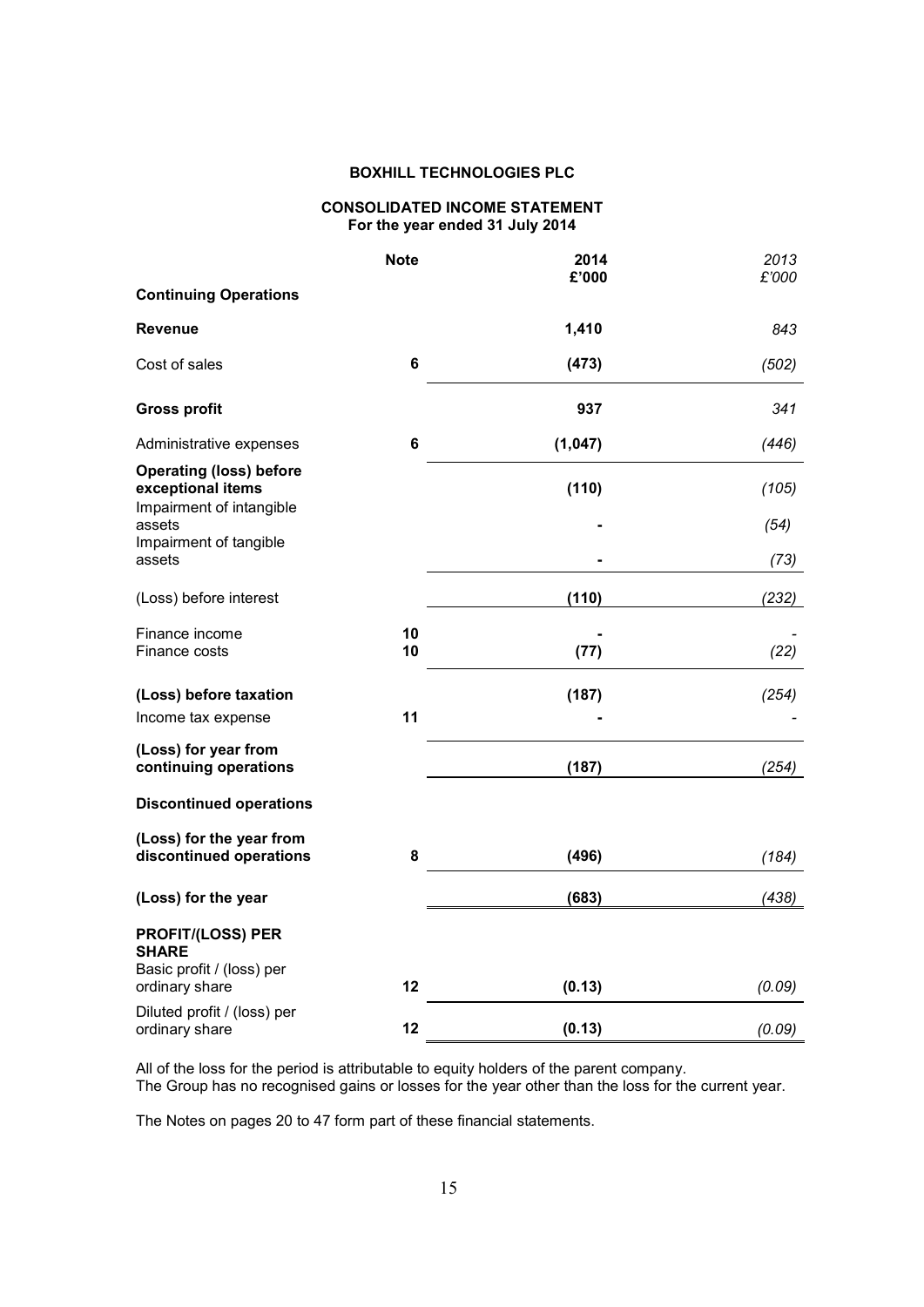# **CONSOLIDATED STATEMENT OF FINANCIAL POSITION For the year ended 31 July 2014**

|                                                               | <b>Note</b> | 2014<br>£'000 | 2013<br>£'000   |
|---------------------------------------------------------------|-------------|---------------|-----------------|
| <b>ASSETS</b>                                                 |             |               |                 |
| <b>Non current assets</b>                                     |             |               |                 |
| Property, plant and equipment                                 | 15          | 383           | 378             |
| Goodwill                                                      | 13          | 618           | 505             |
| Other intangible assets                                       | 14          | 28            | 34              |
| <b>Total non current assets</b>                               |             | 1,029         | 917             |
| <b>Current assets</b>                                         |             |               |                 |
| Inventories                                                   | 17          | $\mathbf{2}$  | 2               |
| Trade and other receivables                                   | 18          | 1,651         | 120             |
| Cash and cash equivalents                                     | 18          | 258           | 256             |
| <b>Total current assets</b>                                   |             | 1,911         | 378             |
| <b>Total assets</b>                                           |             | 2,940         | 1295            |
| <b>Current liabilities</b>                                    |             |               |                 |
| Trade and other payables                                      | 21          | 1,959         | 711             |
| Bank and other borrowings                                     | 19          | 489           | 287             |
| Current tax payable                                           |             |               |                 |
| <b>Total current liabilities</b>                              |             | 2,448         | 998             |
| <b>Non-current liabilities</b>                                |             |               |                 |
| Trade and other payables                                      |             |               |                 |
| Bank and other borrowings                                     | 19          |               | $\overline{14}$ |
| Deferred tax provision                                        | 23          |               |                 |
| <b>Total non-current liabilities</b>                          |             |               | $\overline{14}$ |
| <b>Total liabilities</b>                                      |             | 2,448         | 1012            |
| <b>Net assets</b>                                             |             | 492           | 283             |
| <b>EQUITY</b>                                                 |             |               |                 |
| Share capital                                                 | 24          | 1,427         | 795             |
| Share premium account                                         | 25          | 1,723         | 1463            |
| Retained earnings                                             | 25          | (2,658)       | (1975)          |
| <b>Equity attributable to equity</b><br>holders of the parent |             | 492           | 283             |

The financial statements were approved by the Board of Directors and authorised for issue on 2 January 2015. They were signed on its behalf by:

## **P I Jackson Director**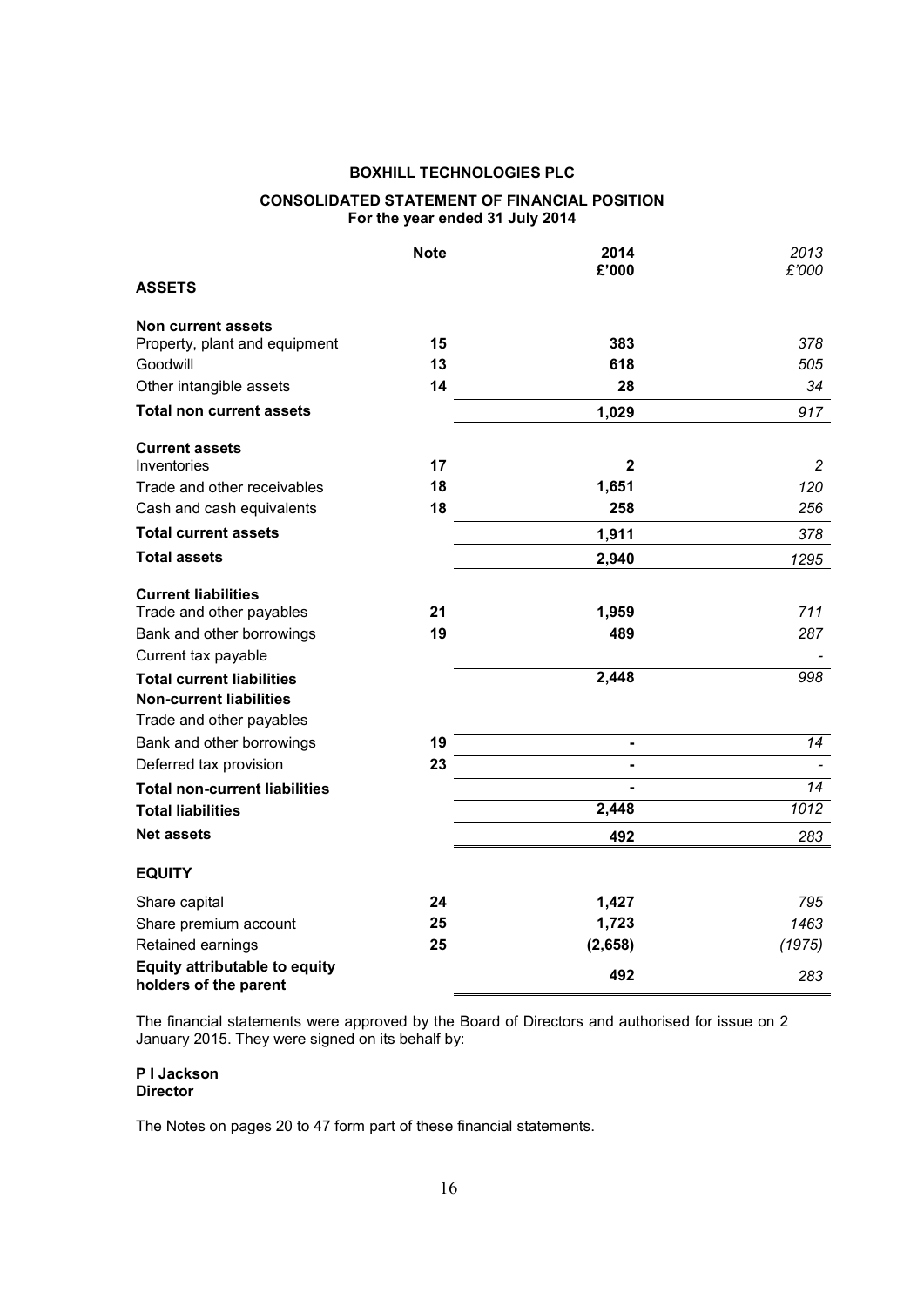# **CONSOLIDATED STATEMENT OF CHANGES IN EQUITY For the year ended 31 July 2014**

| 2014                                               | 1,427                      | 1,723                    | (2,658)              | 492                 |
|----------------------------------------------------|----------------------------|--------------------------|----------------------|---------------------|
| <b>Balance 31 July</b>                             |                            |                          |                      |                     |
| (Loss) for the year                                |                            |                          | (683)                | (683)               |
| Shares issued in<br>year less costs                | 632                        | 260                      |                      | 892                 |
| <b>Balance 31 July</b><br>2013                     | 795                        | 1,463                    | (1, 975)             | 283                 |
| year less costs<br>(Loss) for the year             |                            |                          | (438)                | (438)               |
| <b>Balance 31 July</b><br>2012<br>Shares issued in | 442<br>353                 | 1,321<br>142             | (1, 537)             | 226<br>495          |
|                                                    | £'000                      | £'000                    | £'000                | £'000               |
|                                                    | Called up<br>share capital | Share premium<br>account | Retained<br>Earnings | <b>Total Equity</b> |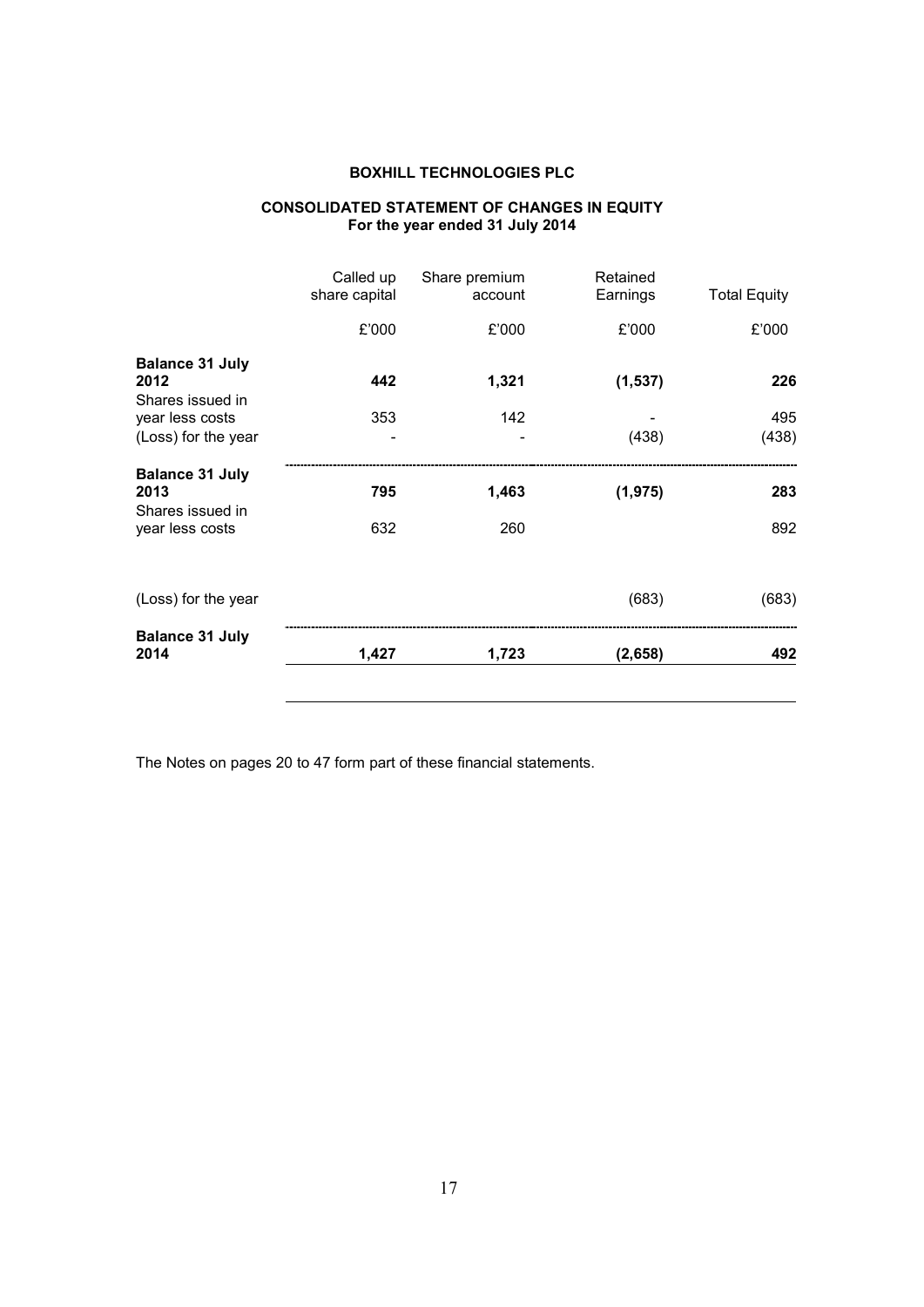# **CONSOLIDATED STATEMENT OF CASH FLOWS For the year ended 31 July 2014**

|                                                                                            |             | £'000    | Year ended 31 July<br>2014 | Year ended 31 July<br>2013<br>£'000 |       |
|--------------------------------------------------------------------------------------------|-------------|----------|----------------------------|-------------------------------------|-------|
|                                                                                            | <b>Note</b> |          |                            |                                     |       |
| <b>Cash Flow from operating activities</b>                                                 |             |          |                            |                                     |       |
| (Loss) for the year<br>Adjustment for:                                                     |             |          | (683)                      |                                     | (438) |
| Finance costs recognised in profit or loss                                                 |             | 77       |                            | 22                                  |       |
| Depreciation and amortisation of non-<br>current assets                                    |             | 29       |                            | 35                                  |       |
| Loss / (profit) from discontinued activities                                               |             | 496      |                            | 184                                 |       |
| Impairment of non-current assets                                                           |             |          |                            | 127                                 |       |
| Expense recognised in respect of shares<br>issued in exchange for consulting services      |             | 89       |                            | 109                                 |       |
|                                                                                            |             |          | 691                        |                                     | 477   |
| <b>Operating Cash Flow</b>                                                                 |             |          | 8                          |                                     | 39    |
| Movement in working capital:                                                               |             |          |                            |                                     |       |
| (Increase) / decrease in receivables                                                       |             | (1, 327) |                            | 65                                  |       |
| Increase / (decrease) in payables                                                          |             | 1,165    |                            | (171)                               |       |
|                                                                                            |             |          | (162)                      |                                     | (106) |
| Cash used in operations                                                                    |             |          | (154)                      |                                     | (67)  |
| Interest paid                                                                              |             |          | (77)                       |                                     | (22)  |
| Net cash used by continuing operating<br>activities<br>Net cash (used by) / generated from |             |          | (231)                      |                                     | (89)  |
| discontinued operating activities                                                          |             |          | (102)                      |                                     | 20    |
| Net cash used in operating activities                                                      |             |          | (333)                      |                                     | (69)  |
| Cash flows from investing activities:                                                      |             |          |                            |                                     |       |
| Payment for intangible assets                                                              |             | (6)      |                            | (1)                                 |       |
| Net cash inflow (outflow) on acquisition of<br>subsidiary                                  | 28          | 13       |                            | 8                                   |       |
| Purchases of property, plant and<br>equipment                                              |             | (34)     |                            |                                     | 7     |
| Net cash (used in) / generated from<br>continuing investing activities                     |             |          | (27)                       |                                     | 7     |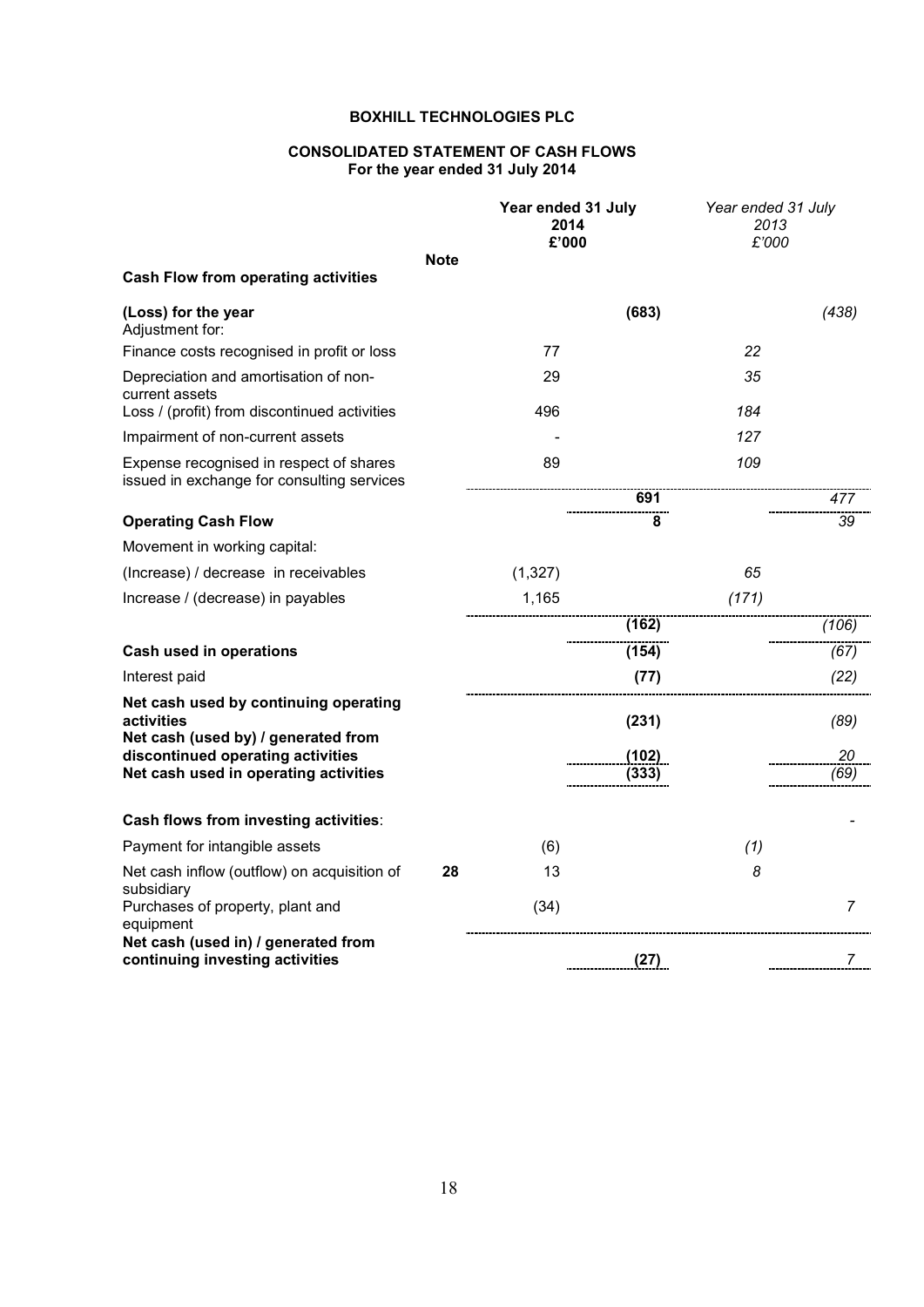# **CONSOLIDATED STATEMENT OF CASH FLOWS For the year ended 31 July 2014**

| Cash flows from financing activities<br>Proceeds from issue of equity<br>instruments of the company        | 174   |                     | 63   |            |
|------------------------------------------------------------------------------------------------------------|-------|---------------------|------|------------|
| Payment for share issue costs                                                                              |       |                     | (27) |            |
| Proceeds from borrowings                                                                                   | 394   |                     | 267  |            |
| Repayment of borrowings                                                                                    | (206) |                     | (3)  |            |
| Net cash generated from continuing<br>financing activities<br>Net increase in cash and cash<br>equivalents |       | 362<br>$\mathbf{2}$ |      | 300<br>238 |
|                                                                                                            |       |                     |      |            |
| Cash and cash equivalents at 1 August<br>2013                                                              |       | 256                 |      | 18         |
| Cash and cash equivalents at 31 July<br>2014                                                               |       | 258                 |      | 256        |
| <b>Comprising of:</b>                                                                                      |       |                     |      |            |
| Cash and cash equivalents per the<br>balance sheet<br>Less:<br>Bank overdraft                              |       | 258                 |      | 256        |
| Cash and cash equivalents for cash<br>flow statement purposes                                              |       | 258                 |      | 256        |

As described in the accounting policies, bank overdrafts and borrowings repayable on demand fluctuate from being positive to overdrawn and are considered an integral part of the Group's cash management for cash flow statement purposes.

There is no material difference between the fair value and the book value of cash and equivalents.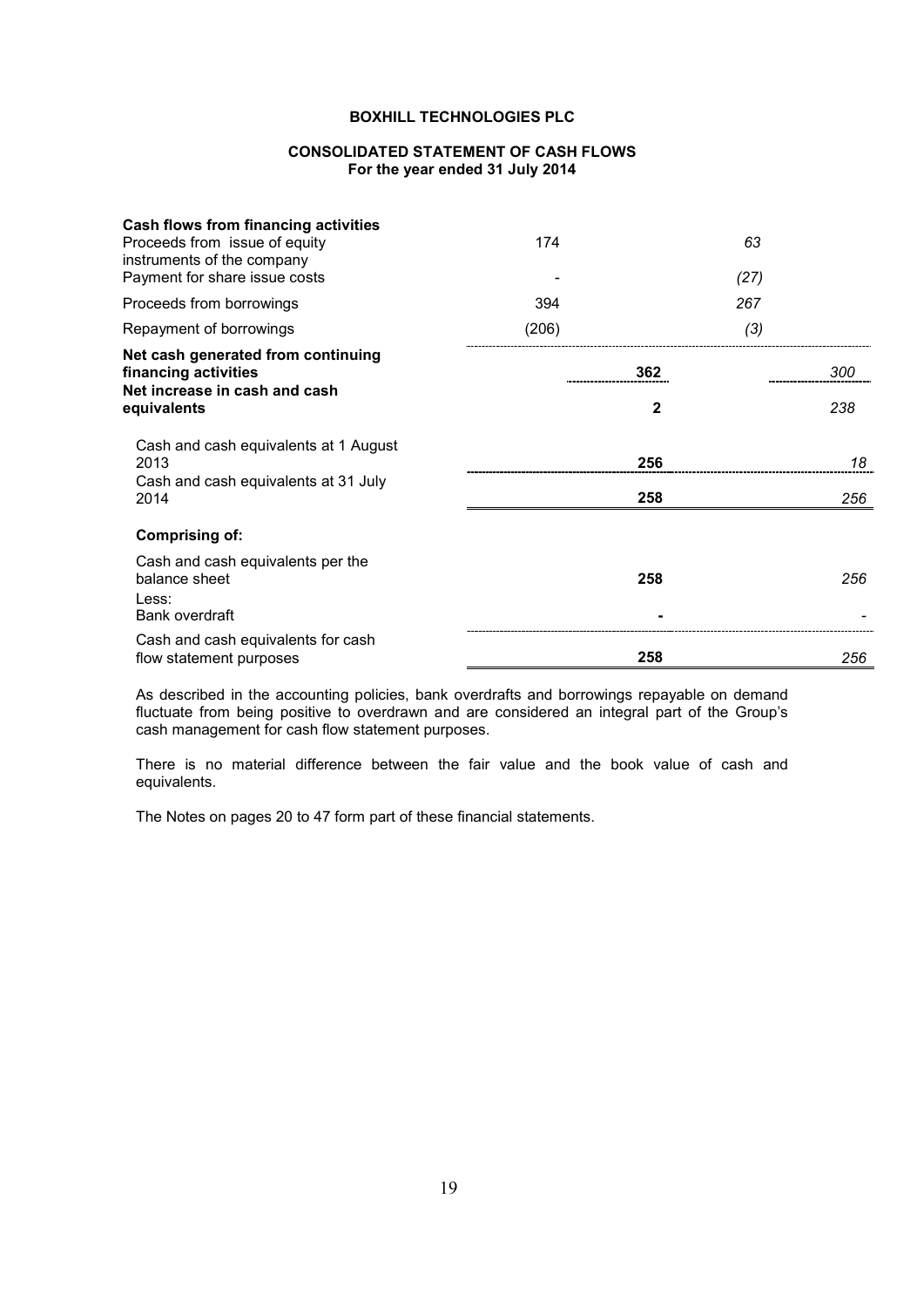### **NOTES TO THE CONSOLIDATED FINANCIAL STATEMENTS For the year ended 31 July 2014**

# **1. General Information**

Boxhill Technologies Plc is a company incorporated in the United Kingdom under the Companies Act 2006. The address of the registered office is 39 St James Street, London, SW1X 1JD. The nature of the Group's operations and its principal activities are described in the Directors' Report.

These Financial Statements are presented in Pounds Sterling because that is the currency of the primary economic environment in which the Group operates.

# **2. Adoption of new and revised International Financial Reporting Standards**

In the current year, the Group has adopted all of the new and revised Standards and Interpretations issued by the International Accounting Standards Board (the IASB) and the International Financial Reporting Interpretations Committee (IFRIC) of the IASB that are relevant to its operations and effective for accounting periods beginning on or after 1 August 2013.

At the date of authorisation of these financial statements, the following Standards and Interpretations which have not been applied in these financial statements were in issue but not yet effective:

| <b>IFRS 2</b>     | Amendment | Definition of vesting condition                                       |
|-------------------|-----------|-----------------------------------------------------------------------|
| <b>IFRS 3</b>     | Amendment | Accounting for contingent consideration and joint ventures            |
| <b>IFRS 5</b>     | Amendment | Improvement review                                                    |
| IFRS <sub>7</sub> | Amendment | Improvement review                                                    |
| <b>IFRS 8</b>     | Amendment | Improvement review and aggregation and reconciliation of assets       |
| IFRS 9            |           | Financial Instruments                                                 |
| <b>IFRS 10</b>    | Amendment | Consolidation exception and sale or contribution of assets between    |
|                   |           | investor and joint venture                                            |
| IFRS 11           | Amendment | Accounting for acquisitions of interests in joint ventures            |
| <b>IFRS 12</b>    | Amendment | Investment entities and consolidation exceptions                      |
| IFRS 13           | Amendment | Improvement review and portfolio exception                            |
| IFRS 14           |           | Regulatory deferral accounts                                          |
| IFRS 15           |           | Revenue from contracts with customers                                 |
| IAS <sub>1</sub>  | Amendment | Resulting from the disclosure initiative                              |
| IAS16 and         | Amendment | Acceptable methods of depreciation and amortisation and proportionate |
| <b>IAS 38</b>     |           | restatement of accumulated depreciation on revaluation.               |
| <b>IAS 19</b>     | Amendment | Employee benefit contributions and improvement review                 |
| <b>IAS 24</b>     | Amendment | Improvement review                                                    |
| <b>IAS 27</b>     | Amendment | Investment entities and equity method                                 |
| <b>IAS 28</b>     | Amendment | Consolidation exception and sale or contribution of assets between    |
|                   |           | investor and joint venture                                            |
| <b>IAS 36</b>     | Amendment | Recoverable amount disclosure for non financial assets                |
| <b>IAS 39</b>     | Amendment | Novation of derivatives and continuation of hedge accounting          |
| <b>IAS 40</b>     | Amendment | interrelationship with IFRS 3                                         |
| <b>IAS 41</b>     | Amendment | Agriculture – bearer plants                                           |

These Standards and Interpretations are not expected to have any significant impact on the Group's Financial Statements in their periods of initial application.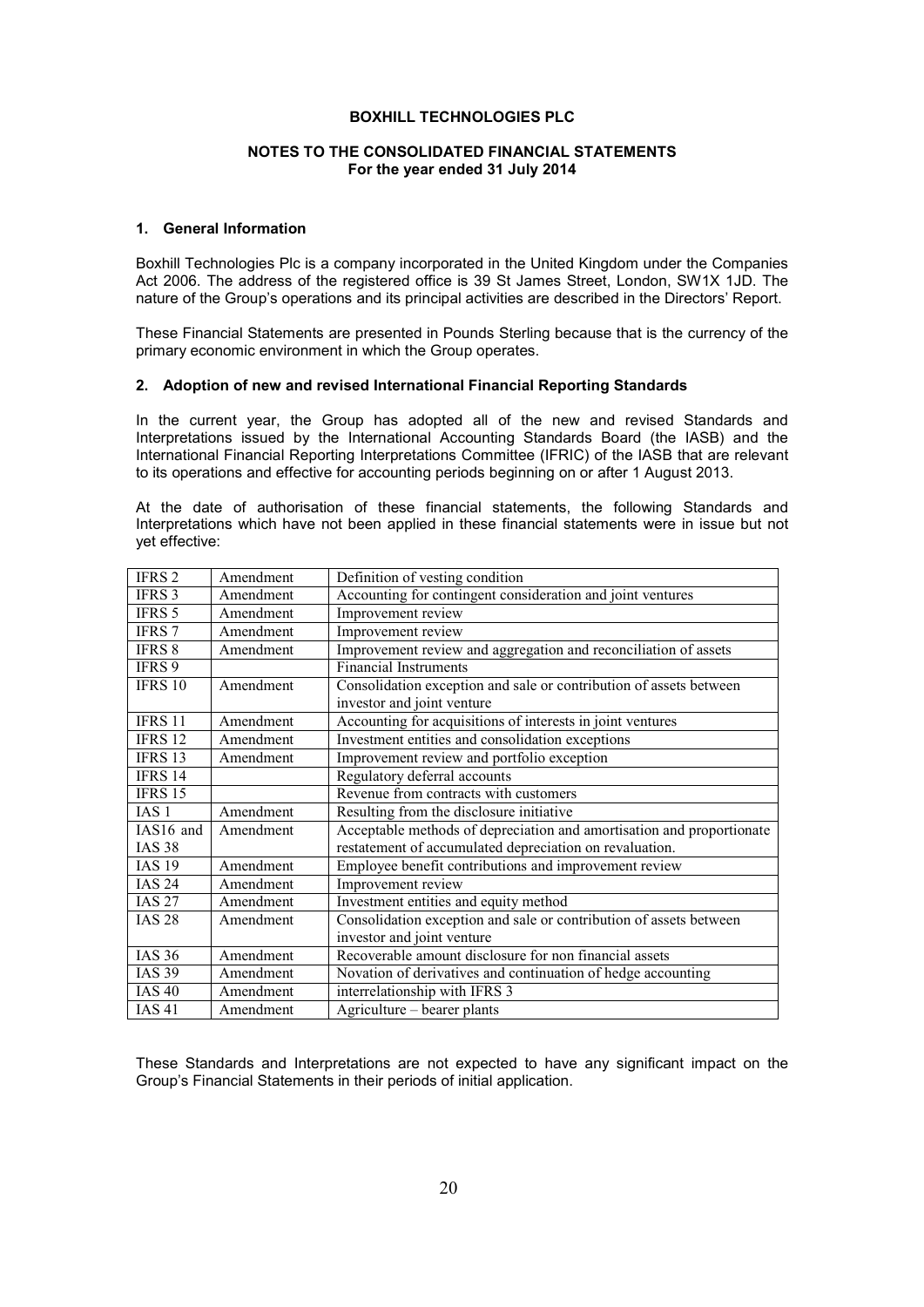## **NOTES TO THE CONSOLIDATED FINANCIAL STATEMENTS For the year ended 31 July 2014**

# **3. Significant accounting policies**

# *Basis of Accounting*

The Financial Statements, upon which this financial information is based, have been prepared using accounting policies consistent with International Financial Reporting Standards (IFRS).

The financial information has been prepared on a going concern basis, as at 31 July 2014, in accordance with International Financial Reporting Standards ("IFRS") as issued by the International Accounting Standards Board ("IASB") as well as all interpretations issued by the International Financial Reporting Interpretations Committee ("IFRIC"). The Group has not availed itself of early adoption options in such standards and interpretations.

The Financial Statements, upon which this financial information is based, have been prepared under the historical cost basis except where specifically noted. The principal accounting policies adopted are set out below:

### *Going concern*

The financial statements have been prepared on a going concern basis notwithstanding the loss for the financial year.

The Directors' cashflow forecasts indicate that the Group will be able to operate within its existing bank facilities in the future. As with any business, there are uncertainties in the forecast, but as at the date of approval of these financial statements the Directors are unaware of any indications that would suggest inappropriate assumptions have been made in relation to trading volumes. As a result of these, the Directors are of the opinion that the Company and the Group have adequate resources to continue in operational existence for the foreseeable future and have continued to adopt the going concern basis in preparing the financial statements. The financial statements do not include any adjustments which would result from this basis of preparation being inappropriate.

#### *Basis of consolidation*

The consolidated Financial Statements incorporate the Financial Statements of the Company and entities controlled by the Company (its subsidiaries) made up to 31 July each year. Control is achieved where the Company has the power to govern the financial and operating policies so as to obtain benefits from its activities.

The results of subsidiaries acquired or disposed of during the year are included in the consolidated income statement from the effective date of acquisition or up to the effective date of disposal, as appropriate.

Where necessary, adjustments are made to the Financial Statements of subsidiaries to bring the accounting policies used into line with those used by the Group.

All intra-group transactions, balances, income and expenses are eliminated on consolidation.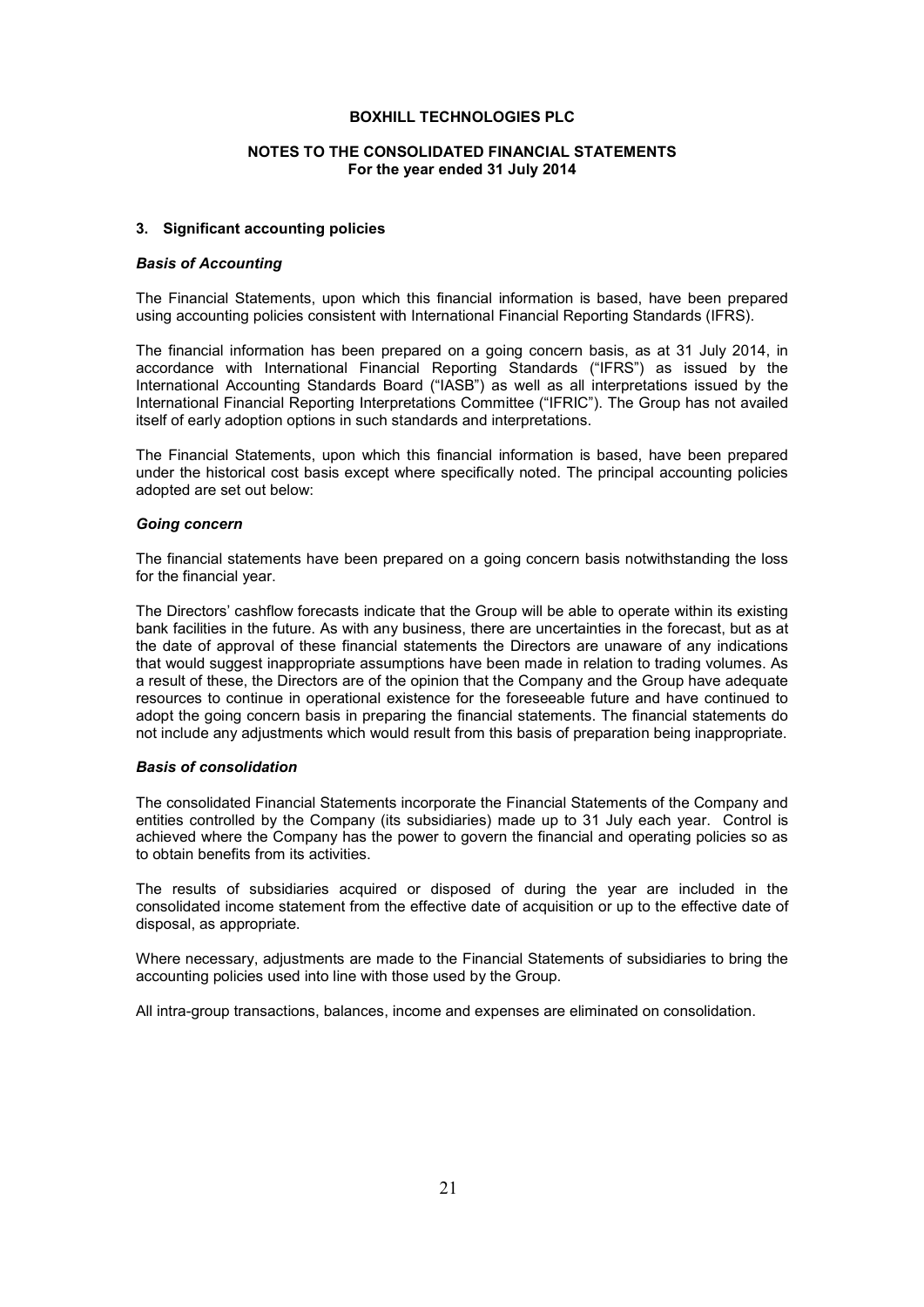### **NOTES TO THE CONSOLIDATED FINANCIAL STATEMENTS For the year ended 31 July 2014**

# *Business Combinations*

The purchase method of accounting is used for all acquired businesses as defined by IFRS 3 - Business Combinations.

As a result of the application of the purchase method of accounting, goodwill is initially recognised as an asset being the excess at the date of acquisition of the fair value of the purchase consideration plus directly attributable costs of acquisition over the net fair values of the identifiable assets, liabilities and contingent liabilities of the subsidiaries acquired. Where fair values are estimated on a provisional basis they are finalised within 12 months of acquisition with consequent changes to the amount of goodwill.

#### *Intangible assets*

Identifiable intangible assets acquired as part of a business combination are initially recognised separately from goodwill if the assets fair value can be measured reliably, irrespective of whether the asset had been recognised by the acquirer before the business combination was affected. An intangible asset is considered identifiable only if it is separable or arises from contractual or other legal rights, regardless of whether those rights are transferable or separable from the entity or from other rights and obligations.

Intangible assets relate to the development of the lottery and on-line gaming (software and related costs). It is considered that the software has a finite useful life and amortisation has been calculated so as to write off the carrying value of it over its useful economic life of 5 years.

#### *Goodwill*

Goodwill arising on consolidation represents the excess cost of acquisition over the Group's interest in the fair value of the identifiable assets and liabilities of a subsidiary at the date of acquisition. Goodwill is initially recognised as an asset and reviewed for impairment at least annually. Any impairment is recognised immediately in the income statement and is not subsequently reversed.

For the purpose of impairment testing, goodwill is allocated to each of the Group's cash generating units expected to benefit from the synergies of the combination. Cash-generating units to which goodwill has been allocated are tested for impairment annually, or more frequently when there is an indication of impairment. The amount of the impairment loss is allocated first to reduce the carrying amount of any goodwill allocated to the unit and then to the other assets of the unit pro-rata on the basis of the carrying amount of each asset in the unit. An impairment loss recognised for goodwill is not reversed in a subsequent period.

On disposal of a subsidiary the attributable amount of goodwill is included in the determination of the profit or loss on disposal.

Negative goodwill arising on consolidation is credited to the income statement where the Directors consider that the fair value of the assets is reliable and do not need adjustment and that the negative goodwill relates to a true bargain purchase.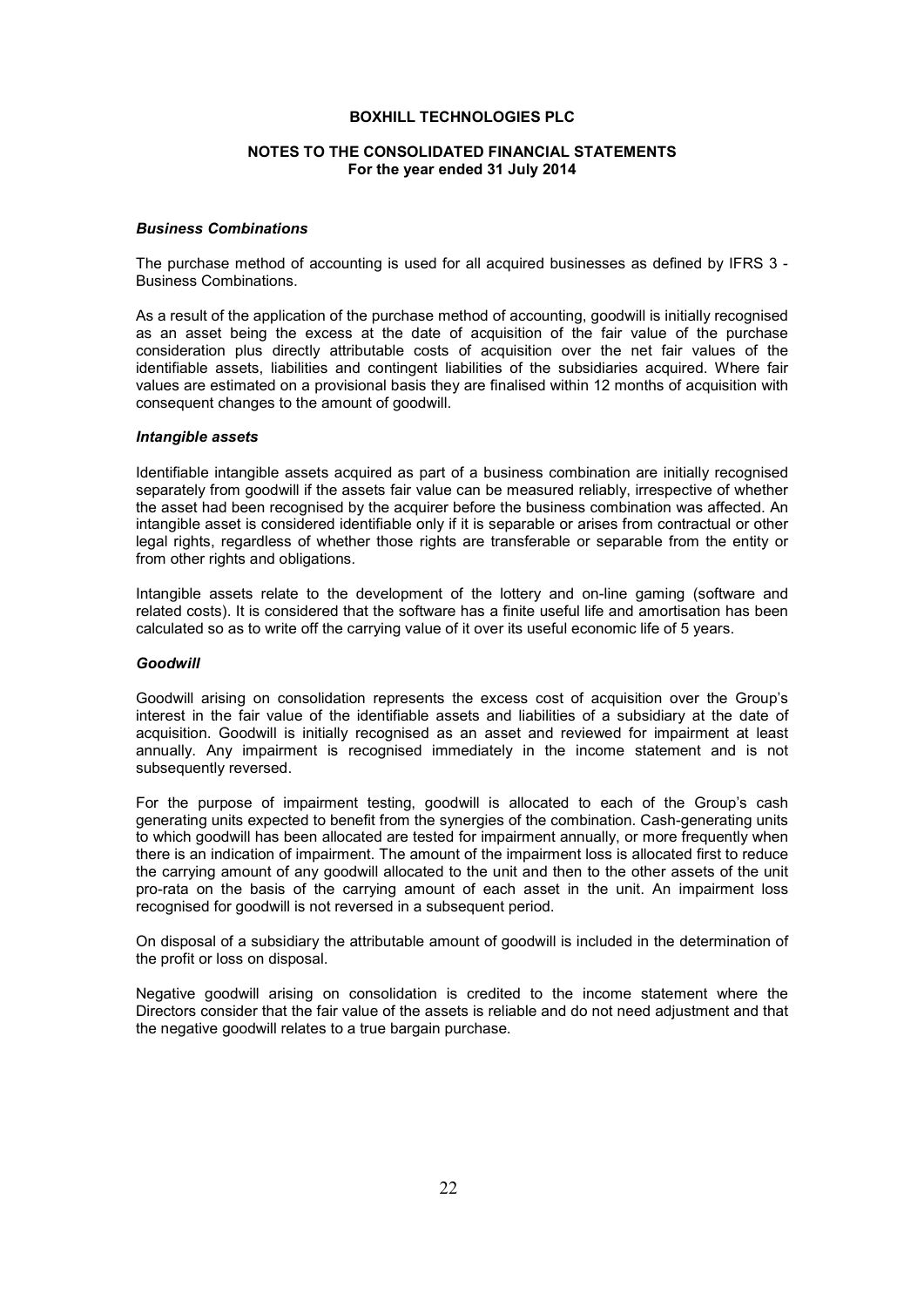### **NOTES TO THE CONSOLIDATED FINANCIAL STATEMENTS For the year ended 31 July 2014**

#### *Revenue recognition*

Lottery turnover represents takings received for entry into the lottery prize draws. Revenue is recognised upon receipt of the money for the period that the draw takes place. Football pitch turnover represents cash takings received. Payment processing turnover is recognised when transactions are processed.

### *Taxation*

The tax expense represents the sum of the tax currently payable and deferred tax.

The tax currently payable is based on taxable profits for the year. Taxable profit differs from net profit as reported in the income statement because it excludes items of income or expense that are taxable or deductible in other years and it further excludes items that are never taxable or deductible. The Group's liability for current tax is calculated using tax rates that have been enacted or substantively enacted by the balance sheet date.

Deferred tax is the tax expected to be payable or recoverable on differences between the carrying amounts of assets and liabilities in the financial statements and corresponding tax bases used in the computation of taxable profit, and is accounted for using the balance sheet liability method. Deferred tax liabilities are generally recognised for all taxable temporary differences and deferred tax assets are recognised to the extent that it is probable that taxable profits will be available against which deductible temporary differences can be utilised. Such assets and liabilities are not recognised if the temporary difference arises from goodwill or from the initial recognition (other than in a business combination) of other assets and liabilities in a transaction that affects neither the tax profit nor the accounting profit.

The carrying amount of deferred tax assets is reviewed at each balance sheet date and reduced to the extent that is no longer probable that sufficient taxable profits will be available to allow all, or part, of the asset to be recovered.

Deferred tax is calculated at the tax rates that are expected to apply in the period when the liability is settled or the asset is realised. Deferred tax is charged or credited in the income statement, except when it relates to items charged or credited directly to equity, in which case the deferred tax is also dealt with in equity.

#### *Property, plant and equipment*

Property, plant and equipment are stated at cost less accumulated depreciation and any recognised impairment loss. Useful lives are reviewed annually by the Directors.

Depreciation is charged so as to write off the cost or valuation of assets over their estimated useful lives using the straight-line method, on the following bases:

Property **- 5% per annum** Fixtures, fittings and equipment - 25% per annum

The gain or loss arising on the disposal or retirement of an asset is determined as the difference between the sales proceeds and the carrying amount of the asset and is recognised in income. Where there is evidence of impairment, fixed assets are written down to their recoverable amount.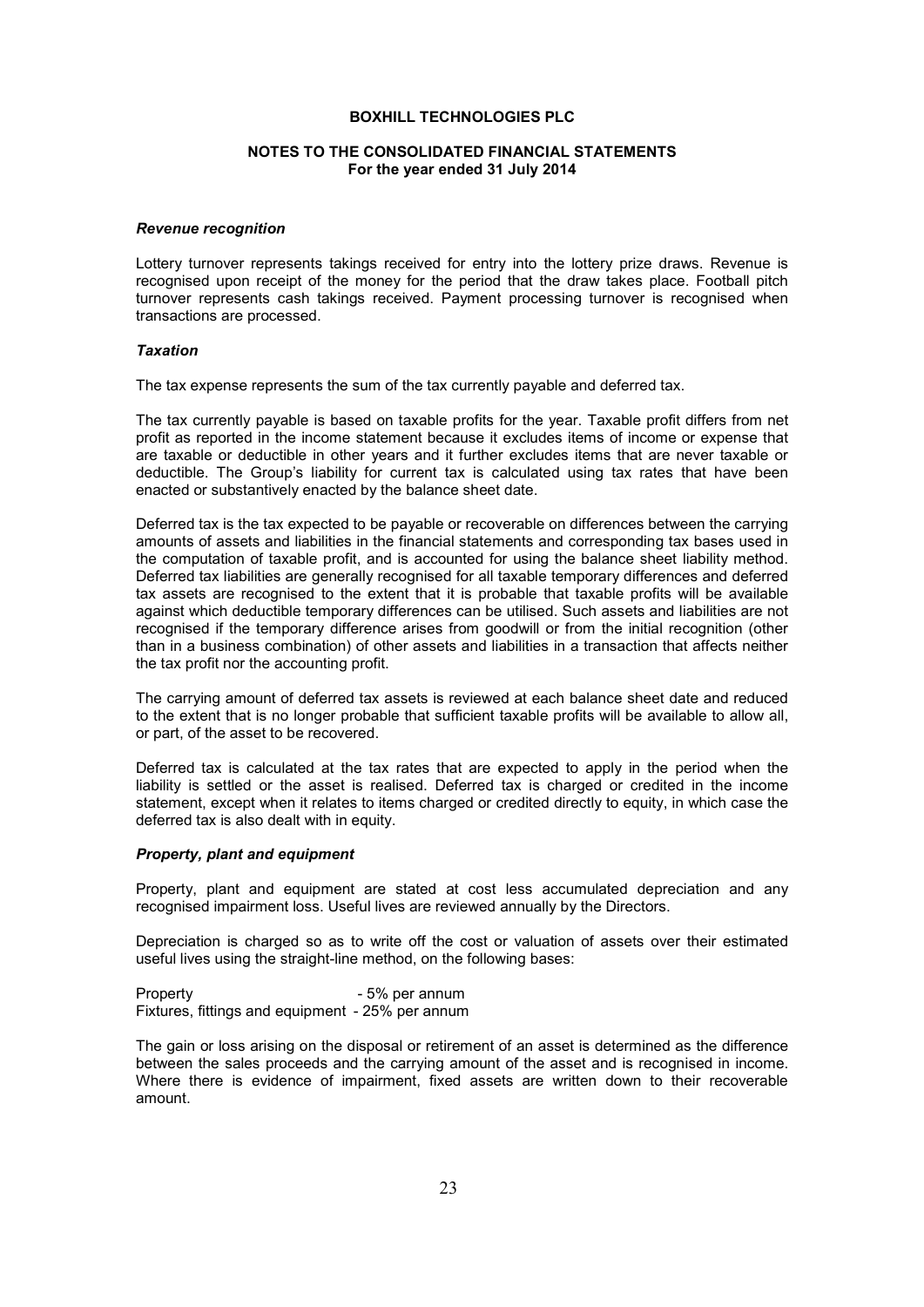## **NOTES TO THE CONSOLIDATED FINANCIAL STATEMENTS For the year ended 31 July 2014**

# *Leased assets*

Rentals payable under non-onerous operating leases are expensed in the income statement on a straight-line basis over the lease term.

#### *Impairment of tangible and intangible assets excluding goodwill*

At each balance sheet date, the Group reviews the carrying amounts of its tangible and intangible assets to determine whether there is any indication that those assets have suffered an impairment loss. If any such indication exists, the recoverable amount of the asset is estimated in order to determine the extent of the impairment loss (if any). Where the asset does not generate cash flows that are independent from other assets, the Group estimates the recoverable amount of the cash-generating unit to which the asset belongs. An intangible asset with an indefinite useful life is tested for impairment annually and whenever there is an indication that the asset may be impaired.

Recoverable amount is the higher of fair values less costs to sell and value in use. In assessing value in use, the estimated future cash flows are discounted to their present value using a pre-tax discount rate that reflects current market assessments of the time value of money and the risks specific to the asset for which the estimate of future cash flows have not been adjusted.

If the recoverable amount of an asset (or cash-generating unit) is estimated to be less than its carrying amount, the carrying amount of the asset (cash-generating unit) is reduced to its recoverable amount. An impairment loss is recognised as an expense immediately, unless the relevant asset is carried at a revalued amount, in which case the impairment loss is treated as a revaluation decrease.

Where an impairment loss subsequently reverses, the carrying amount of the asset (cash generating unit) is increased to the revised estimate of its recoverable amount, but so that the increased carrying amount does not exceed the carrying amount that would have been determined had no impairment loss been recognised for the asset (cash-generating unit) in prior years. A reversal of an impairment loss is recognised as income immediately, unless the relevant asset is carried at a revalued amount, in which case the reversal of the impairment loss is treated as a revaluation increase.

#### *Foreign currencies*

The individual financial statements of each Group company are presented in the currency of the primary economic environment in which it operates (its functional currency). For the purpose of the consolidated financial statements, the results and financial position of each Group company are expressed in Pounds Sterling, which is the functional currency of the Group, and the presentation currency for the consolidated financial statements.

In preparing the financial statements of the individual companies, transactions in currencies other than the entity's function currency (foreign currencies) are recorded at the rates of exchange prevailing on the dates of the transactions. At each balance sheet date, monetary assets and liabilities that are denominated in foreign currencies are retranslated at the rates prevailing on the balance sheet date. Non-monetary items carried at fair value that are denominated in foreign currencies are translated at the rates prevailing at the date when the fair value was determined. Non-monetary items that are measured in terms of historical costs in a foreign currency are not retranslated.

Exchange differences are recognised in profit or loss in the period in which they arise.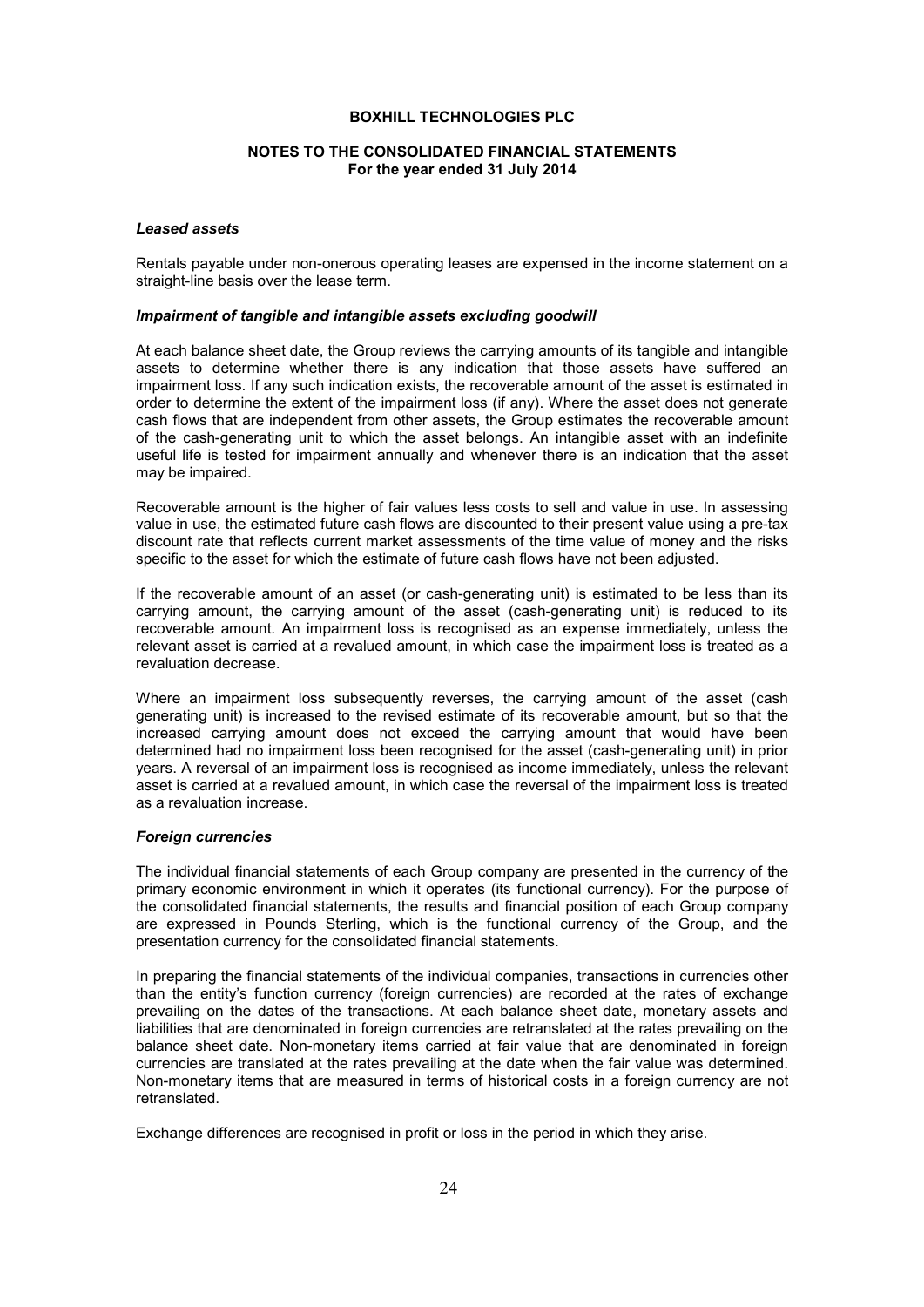### **NOTES TO THE CONSOLIDATED FINANCIAL STATEMENTS For the year ended 31 July 2014**

#### *Share based payments*

Other than for business combinations, the only share based payments of the Group are equity settled share options and certain liability settlements. The Group has applied the requirements of IFRS 2 Share-based Payments.

For share options granted an option pricing model is used to estimate the fair value of each option at grant date. That fair value is charged on a straight line basis as an expense in the income statement over the period that the holder becomes unconditionally entitled to the options (vesting period), with a corresponding increase in equity.

For shares issued in settlement of fees and/or liabilities, the Directors estimate the fair value of the shares at issue date and that value is charged on a straight line basis as an expense in the income statement (for fees) or reduction in the balance sheet liability (for liabilities) with a corresponding increase in equity.

### *Inventories*

Inventories are stated at the lower of cost and net recognised value. Cost comprises direct materials using the first in first out (FIFO) basis. Net recognised value represents the estimated selling price less estimated costs of completion, marketing and selling.

#### *Cash and cash equivalents*

Cash and cash equivalents comprise of cash on hand and demand deposits and are subject to an insignificant risk of changes in value.

#### *Trade receivables*

Trade receivables are measured at initial recognition at fair value, and are subsequently measured at amortised cost using the effective interest rate method. Appropriate allowances for estimated irrecoverable amounts are recognised in profit and loss when there is objective evidence that the asset is impaired. The allowance recognised is measured as the difference between the asset's carrying amount and the present value of estimated future cash flows discounted at the effective interest rate compound at initial recognition.

Trade receivables do not carry any interest and are stated at their nominal value as reduced by appropriate allowances for estimated irrecoverable amounts.

### *Financial liability and equity*

Financial liabilities and equity instruments are classified according to the substance of the contractual agreements entered into. An equity instrument is any contract that evidences a residual interest in the assets of the Group after deducting all of its liabilities. Equity instruments are recognised at the amount of proceeds received net of costs directly attributable to the transaction. To the extent that those proceeds exceed the par value of the shares issued they are credited to a share premium account.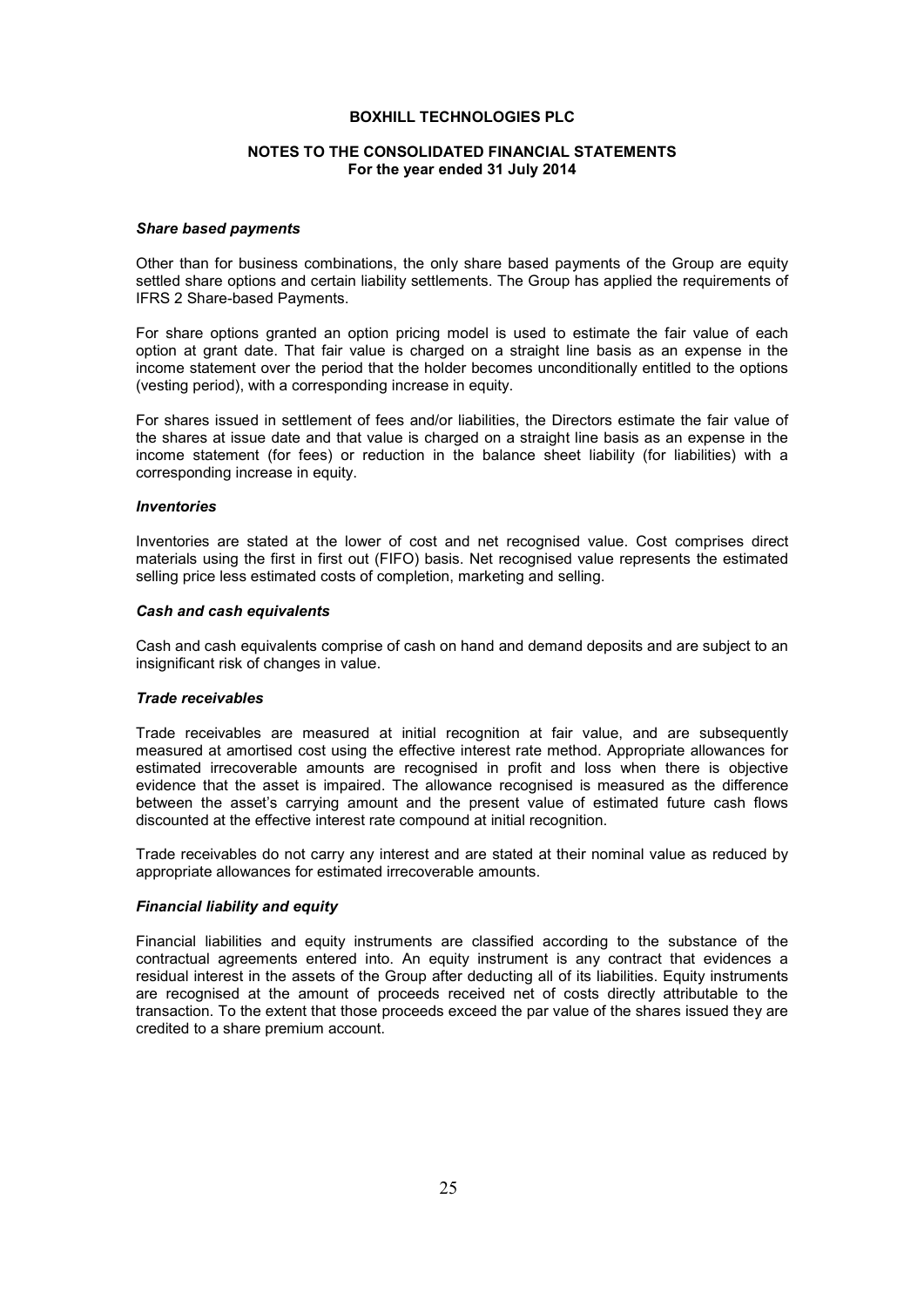## **NOTES TO THE CONSOLIDATED FINANCIAL STATEMENTS For the year ended 31 July 2014**

#### *Bank borrowings*

Interest-bearing bank loans and overdrafts are recorded at the proceeds received, net of direct issue costs. Finance charges, including premiums payable on settlement or redemption and direct issue costs, are accounted for on an accrual basis in profit or loss using effective interest rate method and are added to the carrying amount of the instrument to the extent that they are not settled in the period in which they arise.

#### *Trade payables*

Trade payables are not interest-bearing and are stated at their nominal value.

#### *Provisions*

Provisions are recognised when the Group has a present obligation as a result of a past event, and it is probable that the Group will be required to settle that obligation. Provisions are measured at the Directors' best estimate of the expenditure required to settle the obligation at the balance sheet date, and are discounted to present value where the effect is material.

#### **4. Critical accounting judgements and key sources of estimation uncertainty**

In application of the Group's accounting policies above, the Directors are required to make judgements, estimates and assumptions about the carrying amount of assets and liabilities. These estimates and assumptions are based on historical experience and other factors considered relevant. Actual results may differ from estimates.

The estimates and underlying assumptions are reviewed on an ongoing basis. Revisions to accounting estimates are recognised in the period which the estimate is revised if the revision affects only that period or in the period of the revision and future payments if the revision affects both current and future periods.

#### *Key sources of estimation uncertainty*

The key assumptions concerning the future, and other key sources of estimation uncertainty at the balance sheet date, that have a significant risk of causing a material adjustment to the carrying amounts of assets and liabilities within the next financial year, are discussed below.

#### *Impairment of goodwill*

Determining whether goodwill is impaired requires an estimation of the value in use of cash generating units to which goodwill has been allocated. The value in use calculation requires the entity to estimate the future cash flows expected to arise from the cash-generating unit and a suitable discount rate in order to calculate present value.

#### *Share-based payments*

Share-based payments are measured at grant date fair value. For share options granted to employees, in many cases market prices are not available and therefore the fair value of the options granted shall be estimated by applying an option pricing model. Such models need input data such as expected volatility of share price, expected dividends or the risk-free interest rate for the life of the option. The overall objective is to approximate the expectations that would be reflected in a current market price or negotiated exchange price for the option. Such assumptions are subject to judgements and may turn out to be significantly different to expected.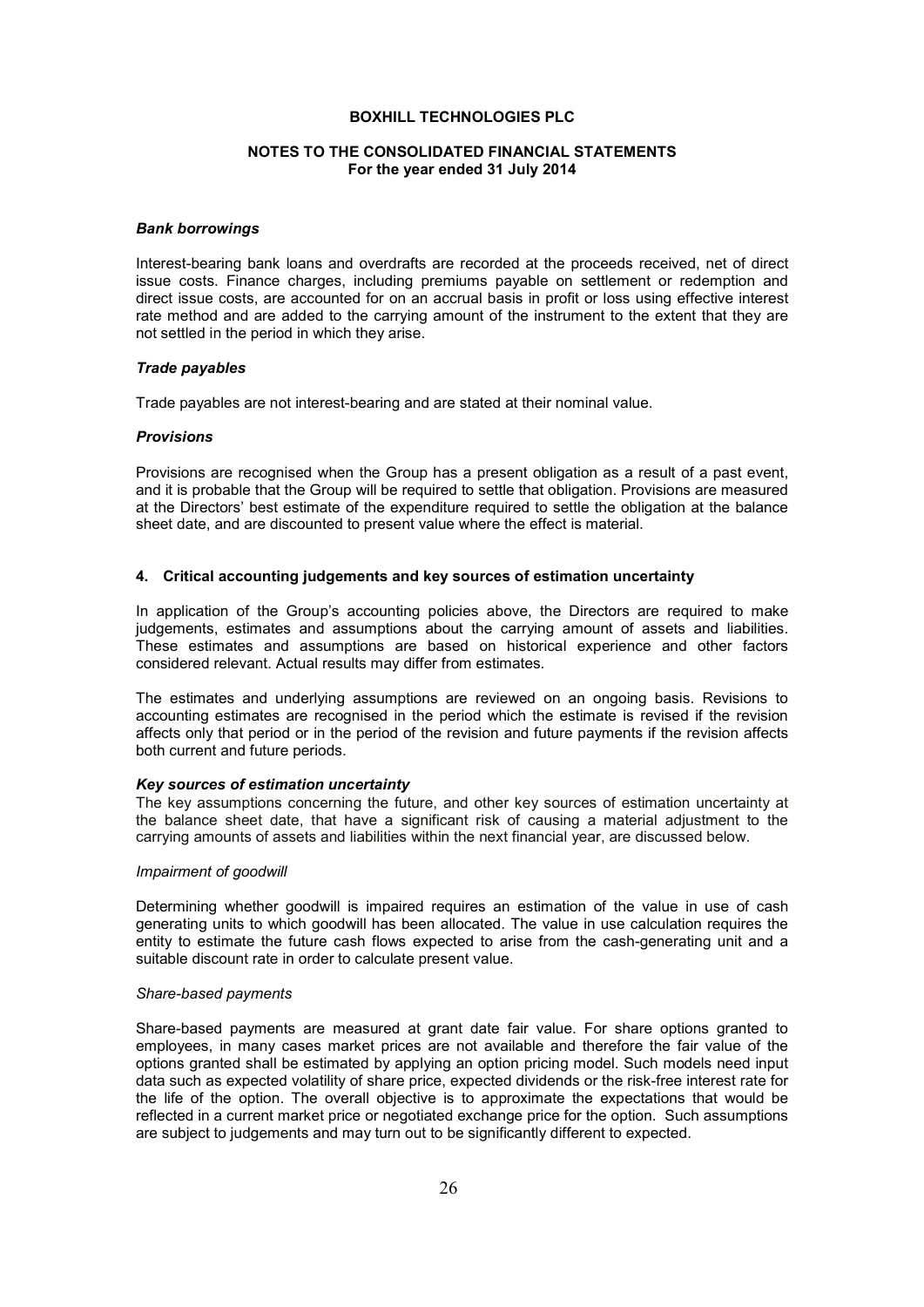## **NOTES TO THE CONSOLIDATED FINANCIAL STATEMENTS For the year ended 31 July 2014**

#### *Other Payables and Other Receivables*

As at the year end the subsidiary Pay Corporation Limited had a potential VAT liability of £1.2M and an amount owed to the Company, by non related companies, of a similar amount. These amounts are included within "Trade and Other Payables" and "Trade and Other Receivables" respectively. At present there is some uncertainty whether this liability is due in full or in part but there is also some uncertainty as to the extent of collectability of these debts whether in full or in part. Should amounts recoverable amount to less than any liability claims may be made under indemnities within the Sale and Purchase Agreement of Pay Corporation Limited together with other individuals and/or companies*.*

#### **5. Segment analysis**

The primary reporting format is by business segment, based on the different services offered by the operating companies within the Group. The Directors consider that the Group now has three business segments, namely that of lottery administration, IT payment facilities and astro-turf football pitches. The Group operates solely in one geographical area, the United Kingdom.

The Directors consider that the On-line gaming segment and part of the payment processing segment are classed as Discontinued during the period

The analysis of continuing operations per segment for the year ended 31 July 2014 is as follows:

|                                                            | Lottery<br><b>Admin</b> | <b>Payment</b><br><b>Processing</b> | <b>Football</b><br><b>Pitches</b> | <b>Unallocated</b> | <b>Group total</b> |
|------------------------------------------------------------|-------------------------|-------------------------------------|-----------------------------------|--------------------|--------------------|
|                                                            | £'000                   | £'000                               | £'000                             | £'000              | £'000              |
| <b>Revenue</b>                                             | 714                     | 696                                 |                                   |                    | 1,410              |
| Amortisation                                               |                         |                                     |                                   |                    |                    |
| Depreciation                                               |                         | 11                                  | 18                                |                    | 29                 |
| <b>Operating</b><br>Profit / (loss)<br>Loss on<br>Disposal | (14)                    | 295                                 | (22)                              | (369)              | (110)              |
| Finance costs                                              | (2)                     |                                     |                                   | (75)               | (77)               |
| Profit / (loss)<br>before tax                              | (16)                    | 295                                 | (22)                              | (444)              | (187)              |
| Tax charge                                                 |                         |                                     |                                   |                    |                    |
| Profit / (loss)<br>for the year                            | (16)                    | 295                                 | (22)                              | (444)              | (187)              |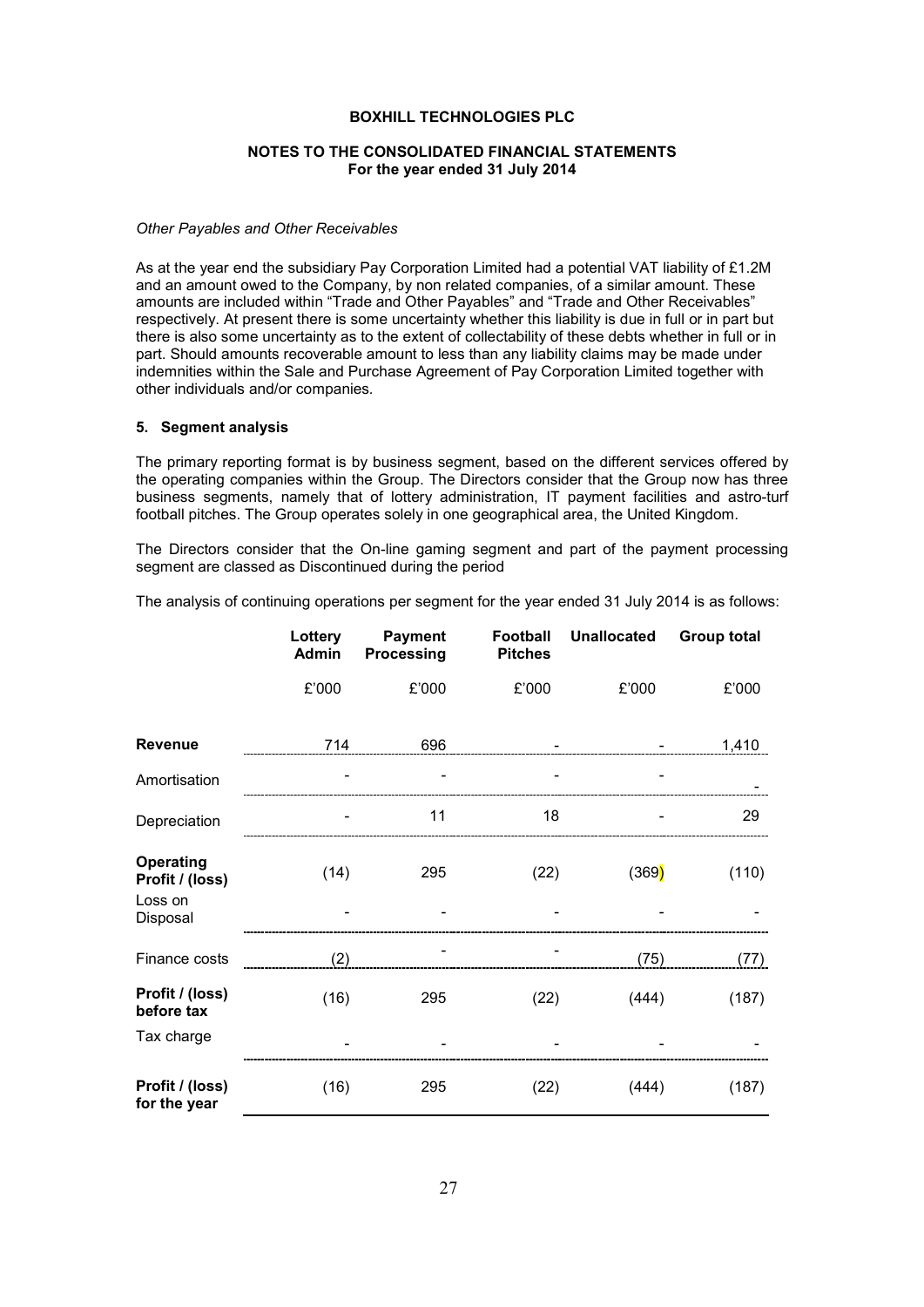# **NOTES TO THE CONSOLIDATED FINANCIAL STATEMENTS For the year ended 31 July 2014**

# **5. Segment analysis (continued)**

| <b>Balance</b><br><b>Sheet</b> |     |       |     |     |       |
|--------------------------------|-----|-------|-----|-----|-------|
| <b>Total assets</b>            | 397 | 1,518 | 380 | 645 | 2,940 |
| Non current<br>asset           |     |       |     |     |       |
| additions                      |     | 40    |     | 460 | 500   |
| <b>Total liabilities</b>       | 390 | 1,339 | 8   | 711 | 2,448 |

The following table analyses assets and liabilities not allocated to business segments as at 31 July 2014:

|                                                  | £'000 |
|--------------------------------------------------|-------|
| <b>Assets</b>                                    |       |
| Intangible fixed assets<br>Tangible fixed assets | 18    |
| Investments                                      | 618   |
| Other receivables                                | 6     |
| Cash and cash equivalents                        | 3     |
|                                                  | 645   |
|                                                  |       |
| <b>Liabilities</b>                               |       |
| Trade and other payables                         | 222   |
| Borrowings                                       | 489   |
|                                                  | 711   |
|                                                  |       |
|                                                  |       |

# **6. Expenses**

The following material expenses are included in cost of sales:

|                            | 2014<br>£'000  | 2013<br>£'000 |
|----------------------------|----------------|---------------|
| Revenue Share              | $\blacksquare$ |               |
| Fees and Integration Costs | 64             |               |
| Fees to Clients            | 275            | 664           |
| Prizes Payable             | 74             | 129           |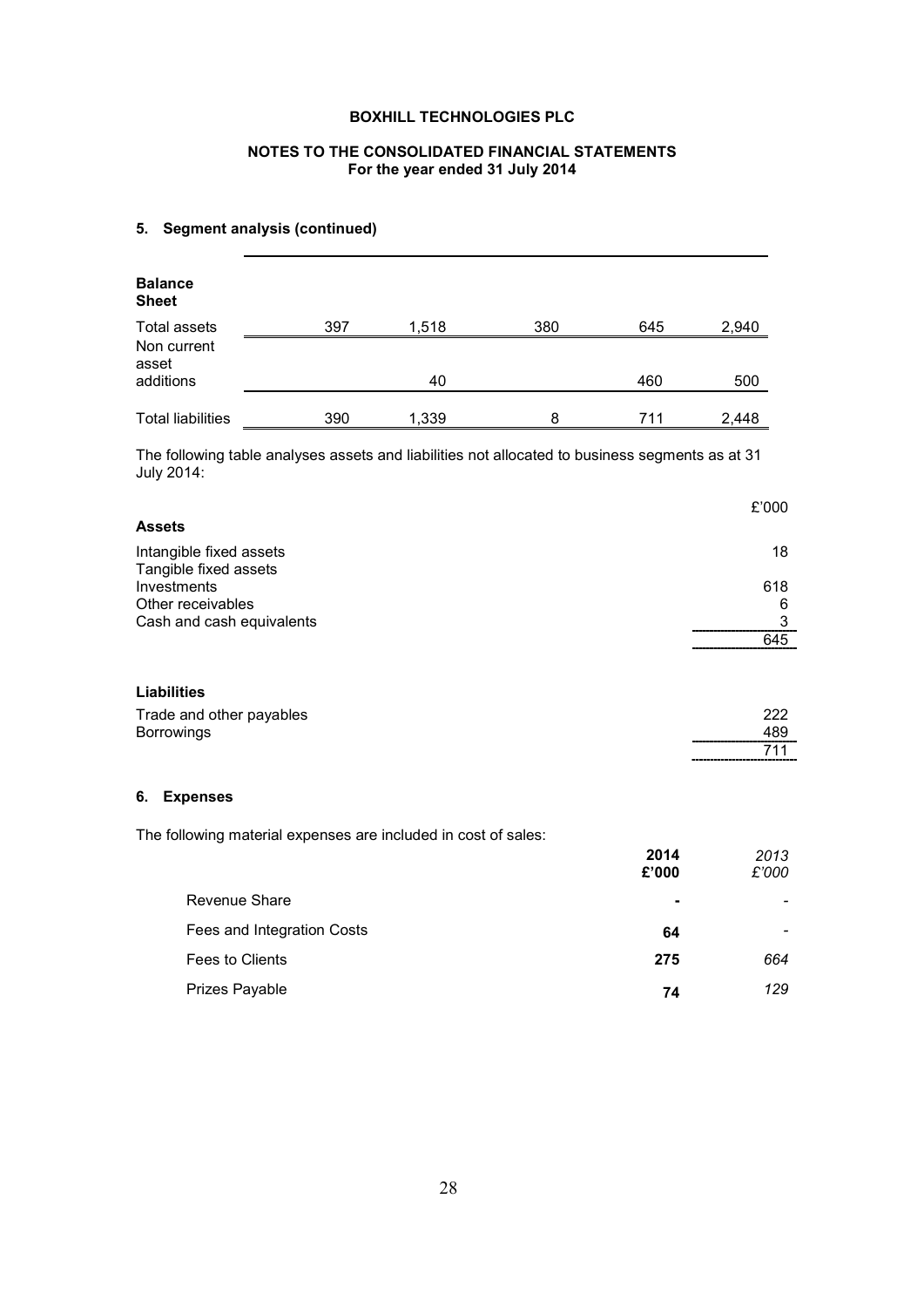# **NOTES TO THE CONSOLIDATED FINANCIAL STATEMENTS For the year ended 31 July 2014**

# **6. Expenses (continued)**

The following material expenses are included in administrative expenses:

|                       | 2014<br>£'000 | 2013<br>£'000 |
|-----------------------|---------------|---------------|
| Consultancy fees      | 262           | 52            |
| Office rent and rates | (22)          | 50            |
| Hotel and travel      | 74            | 42            |
| Professional fees     | 182           | 84            |
| Bank charges          | 13            | 12            |

# **7. Operating (loss)**

Operating loss has been stated after charging / (crediting) the following:

|                                                                  | 2014<br>£'000 | 2013<br>£'000 |
|------------------------------------------------------------------|---------------|---------------|
| Impairment of goodwill in period                                 |               | 54            |
| Impairment of short term lease                                   |               | 73            |
| Amortisation of intangible fixed assets                          |               | 10            |
| Depreciation of tangible fixed assets                            | 29            | 25            |
| Operating lease charges                                          | 77            | 16            |
| Auditors' remuneration – Audit services to the parent<br>company | 10            | 6             |
| Auditors' remuneration – Audit services to the Group             | 15            | 11            |
| Auditors' remuneration – Taxation services                       | 3             | 2             |

As permitted by Section 408 of the Companies Act 2006, the holding company's profit and loss account has not been included in these financial statements. The loss for the period after taxation was £663,000 (2013: loss £1.272.000).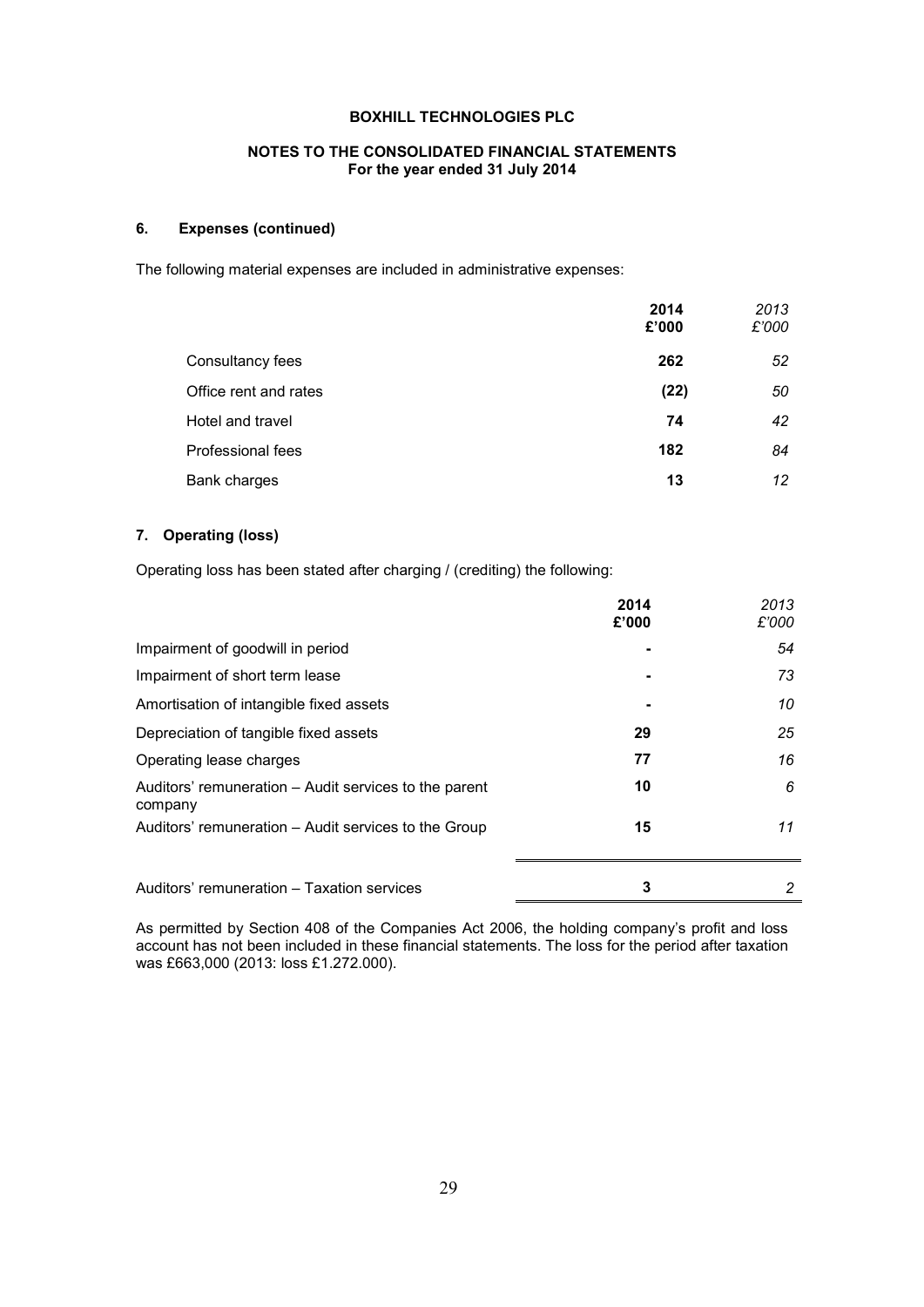# **NOTES TO THE CONSOLIDATED FINANCIAL STATEMENTS For the year ended 31 July 2014**

## **8. Discontinued activities**

|                                                                                                  | 2014<br>£'000 | 2013<br>£'000 |
|--------------------------------------------------------------------------------------------------|---------------|---------------|
| Revenue                                                                                          | 780           | 428           |
| Costs and expenses                                                                               | (871)         | (357)         |
| (Loss) / profit on discontinued activities                                                       | (91)          | 71            |
| (Loss) and impairment of intangibles on discontinued<br>activities                               | (405)         | (255)         |
| (Loss) on discontinued activities                                                                | (496)         | (184)         |
| <b>Personnel costs</b><br>9.                                                                     |               |               |
|                                                                                                  | 2014          | 2013          |
| The average monthly number of employees<br>(including executive and non executive Directors) was | No.           | No.           |
|                                                                                                  | 12            | 10            |
| The split of employees by function within the Group is<br>as follows:                            | No.           | No.           |
| <b>Administration and Sales</b><br>Management                                                    | 7<br>5        | 5<br>5        |
| Total                                                                                            | 12            | 10            |
|                                                                                                  |               |               |
|                                                                                                  | 2014          | 2013          |
| Their aggregate remuneration comprised                                                           | £'000         | £'000         |
| Wages and salaries                                                                               | 282           | 75            |
| Social security costs                                                                            | 21            | 11            |
| Directors remuneration                                                                           | 84            | 43            |
|                                                                                                  | 387           | 129           |
| Directors' emoluments                                                                            | £'000         | £'000         |
| Emoluments                                                                                       | 60            | 23            |
| Sums paid to third parties for director services                                                 | 24            | 20            |
|                                                                                                  | 84            | 43            |
| Number of Directors accruing benefits<br>under money purchase schemes                            | No.           | No.           |
| Aggregate emoluments of highest paid Director                                                    | 30            | 23            |

Included within Directors' emoluments is £24,000 (2013: £20,000) paid to directors via related companies, as detailed in note 29.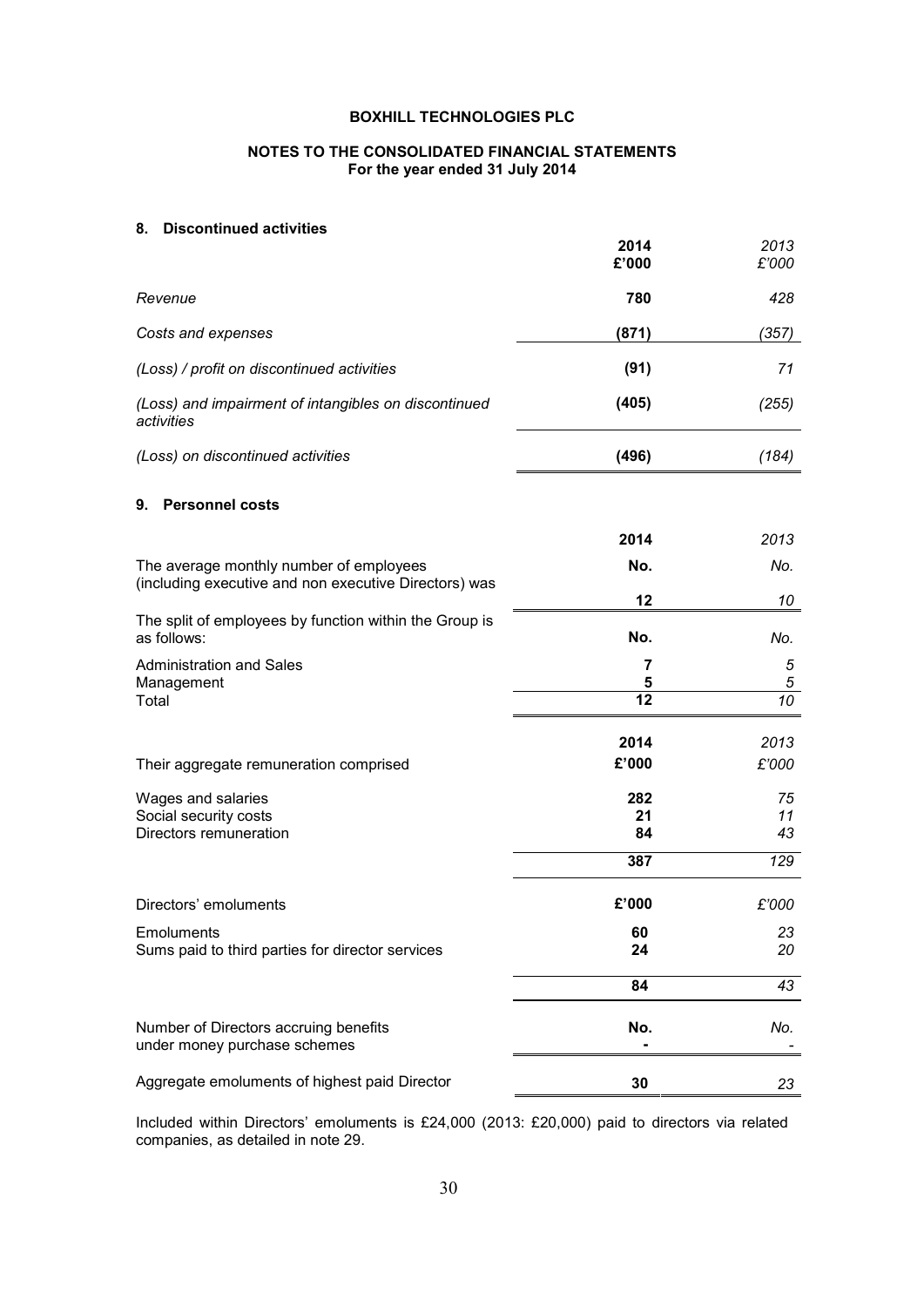# **NOTES TO THE CONSOLIDATED FINANCIAL STATEMENTS For the year ended 31 July 2014**

## **10. Finance income and costs**

|                                 | 2014<br>£'000 | 2013<br>£'000 |
|---------------------------------|---------------|---------------|
| Finance income                  |               |               |
| Finance charges                 | 77            | 22            |
| 11. Income taxes                |               |               |
|                                 | 2014          | 2013          |
|                                 | £'000         | £'000         |
| <b>Current:</b>                 |               |               |
| Current tax for the year        |               |               |
| <b>Total current tax charge</b> |               |               |
| Deferred tax credit (note 22)   |               |               |
| <b>Total income taxes</b>       |               |               |

## **Tax rate reconciliation**

|                                                                                   | 2014<br>£'000 | 2013<br>£'000 |
|-----------------------------------------------------------------------------------|---------------|---------------|
| Profit/(Loss) for the year                                                        | (683)         | (438)         |
| Corporation tax charge thereon at 20%)                                            | (137)         | (88)          |
| Adjusted for the effects of:<br>Disallowed net expenses/(income) for tax purposes | 123           | 77.           |
| Depreciation in excess of capital allowances                                      |               |               |
| Taxable losses and excess charges carried forward                                 | 14            | 4             |
| Income tax expense for the year                                                   |               |               |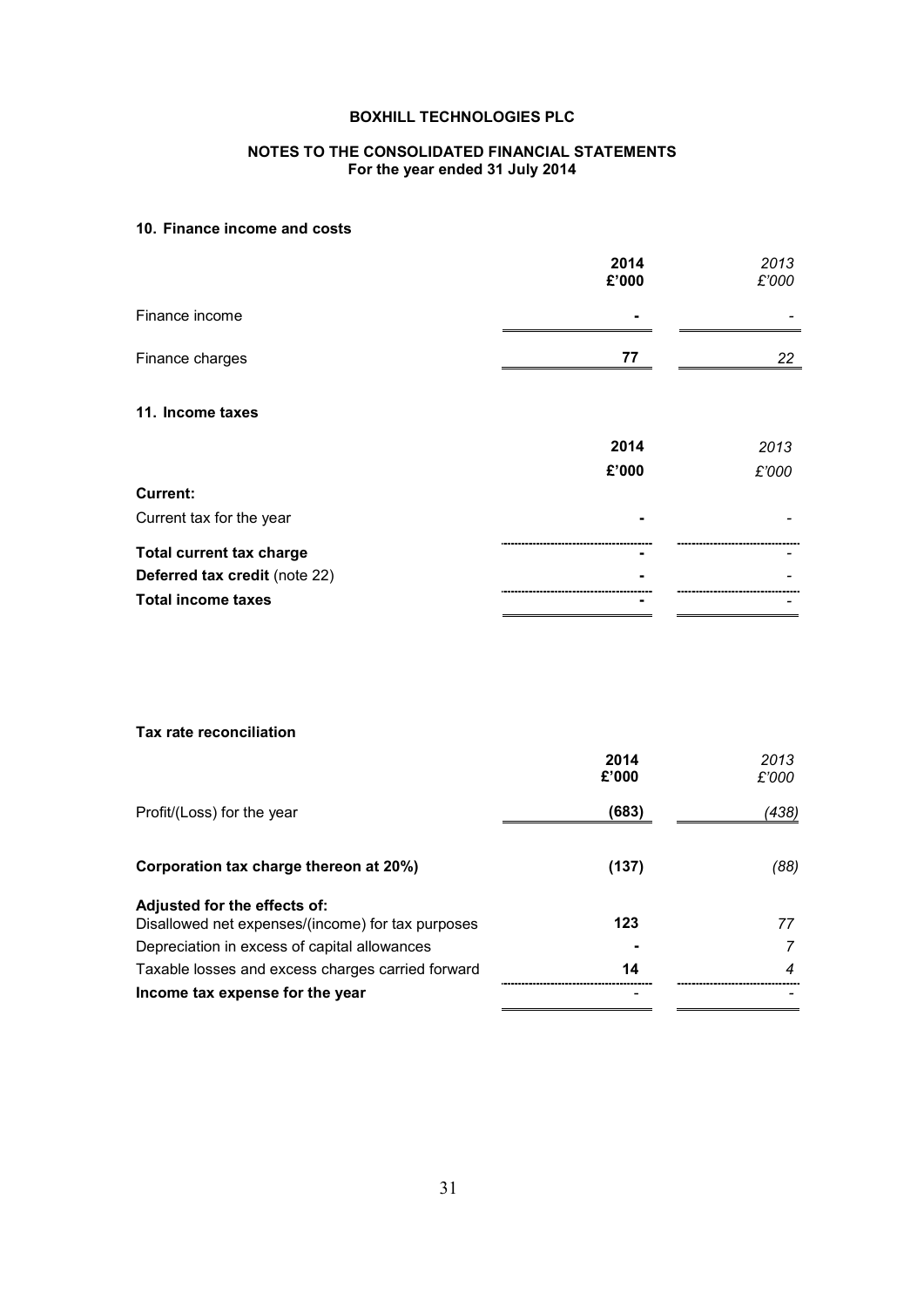## **NOTES TO THE CONSOLIDATED FINANCIAL STATEMENTS For the year ended 31 July 2014**

#### **12. Earnings per share**

The calculation is based on the earnings attributable to ordinary shareholders divided by the weighted average number of Ordinary Shares in issue during the period as follows:

|                                                                                                        | 2014        | 2013        |
|--------------------------------------------------------------------------------------------------------|-------------|-------------|
| Numerator: earnings attributable to equity $(E'000)$<br>Denominator: weighted average number of equity | (683)       | (438)       |
| shares (No.)                                                                                           | 507,541,746 | 468.094.865 |

In June 2010 the Company issued 24 million options to subscribe for Ordinary shares of 0.1p each. At the year end 8.1 million options were outstanding. None of these options were exercised in either the prior or the current period, but had they been they would have increased the weighted average number of equity shares to 525,141,746 (2013: 476,194,865) and this amount is used in the calculation of diluted earnings per share.

#### **13. Goodwill**

|                         | £'000        |
|-------------------------|--------------|
| At 31 July 2013         | 505          |
| Additions<br>Impairment | 460<br>(347) |
| At 31 July 2014         | 618          |

The Group carried out an impairment test of goodwill for the period ended 31 July 2014 as required by IFRS. The Directors consider there to be three cash-generating units, as per note 5. During the period one of the payment processing cash-generating units has been impaired and part of this unit has been discontinued.

Included within goodwill is an amount relating to the subsidiaries Prize Provision Services Limited and Pay Corporation Limited. The carrying amount for goodwill for these respective subsidiaries is £158,000 and £460,000 respectively.

The principal assumptions made (in both 2014 and 2013) in determining the value in use of the cash-generating unit were:

- Basis on which recoverable amount determined value in use;
- Period covered by management plans used in calculation 1 year;
- Pre-tax discount rate applied to cashflow projection 5%;
- Growth rate used to extrapolate cashflows beyond management plan 3%;
- Difference between above growth rate and long term rate for UK 0.5%

The calculation of value in use shown above is most sensitive to the assumptions on discount rates and growth rates. The assumptions used are considered to be realistically achievable in light of economic and industry measures and forecasts. The Directors believe that any reasonable possible change in the key assumptions on which the recoverable amount is based would not cause its carrying amount to exceed its recoverable amount.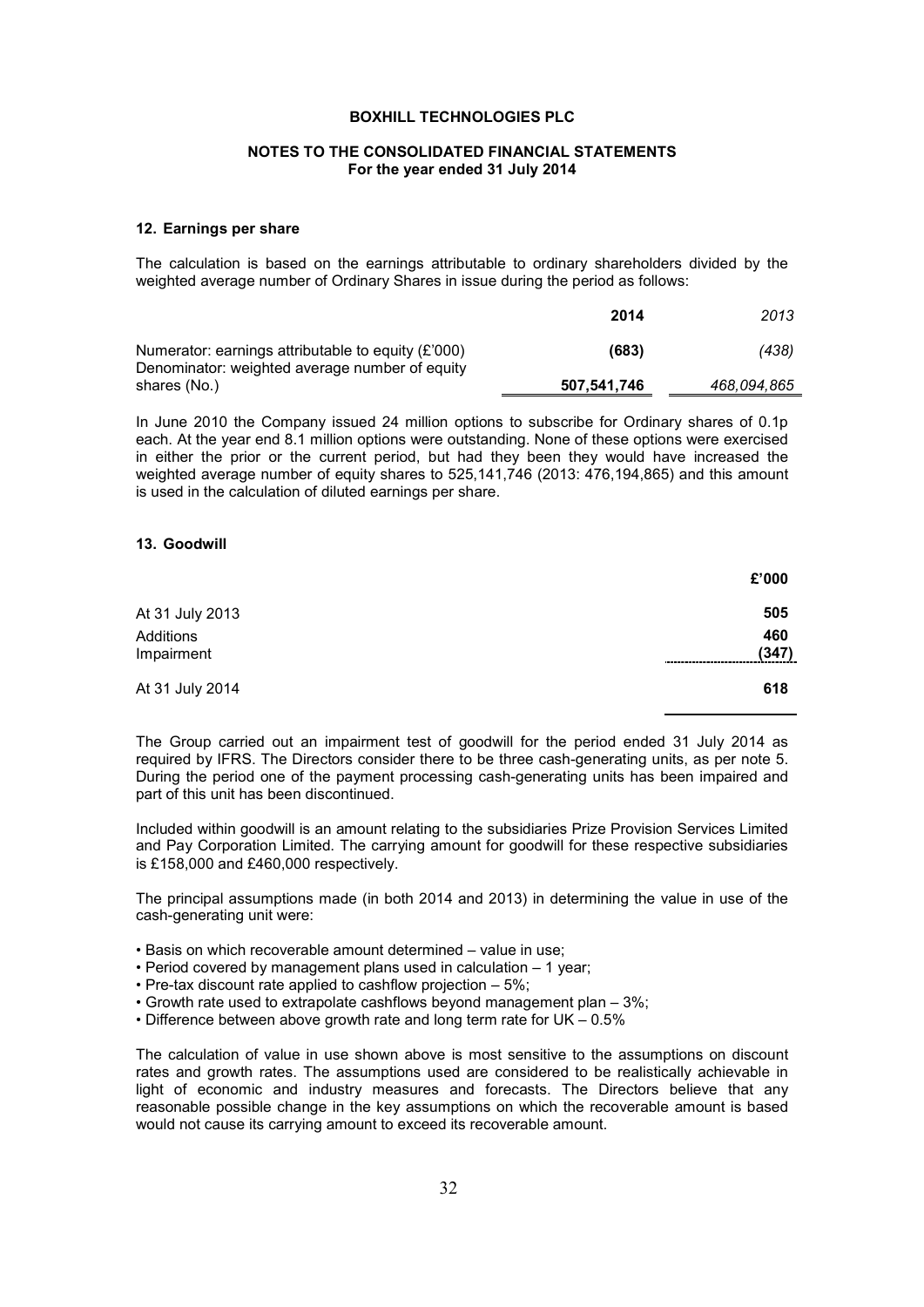# **NOTES TO THE CONSOLIDATED FINANCIAL STATEMENTS For the year ended 31 July 2014**

# **13. Goodwill (continued)**

Whilst there can be no certainty that the forecasts used in the impairment calculation will be achieved, the carrying value of goodwill at 31 July 2014 reflects the Directors best estimate based on their knowledge of the business at 2 January 2015 and reflects all matters of which the Directors are aware as at the date of approval of these financial statements.

# **14. Other intangible assets**

|                       | Website and software design and<br>development |               |
|-----------------------|------------------------------------------------|---------------|
|                       | 2014<br>£'000                                  | 2013<br>£'000 |
| Cost                  |                                                |               |
| At 1 August 2013      | 258                                            | 258           |
| Additions             | 6                                              |               |
| Disposals             | (236)                                          |               |
| At 31 July 2014       | 28                                             | 258           |
| Amortisation          |                                                |               |
| At 1 August 2013      | 224                                            | 214           |
| Charge for the year   |                                                | 10            |
| Disposals             | (224)                                          |               |
| At 31 July 2014       |                                                | 224           |
| <b>Net Book Value</b> |                                                |               |
| At 31 July 2014       | 28                                             | 34            |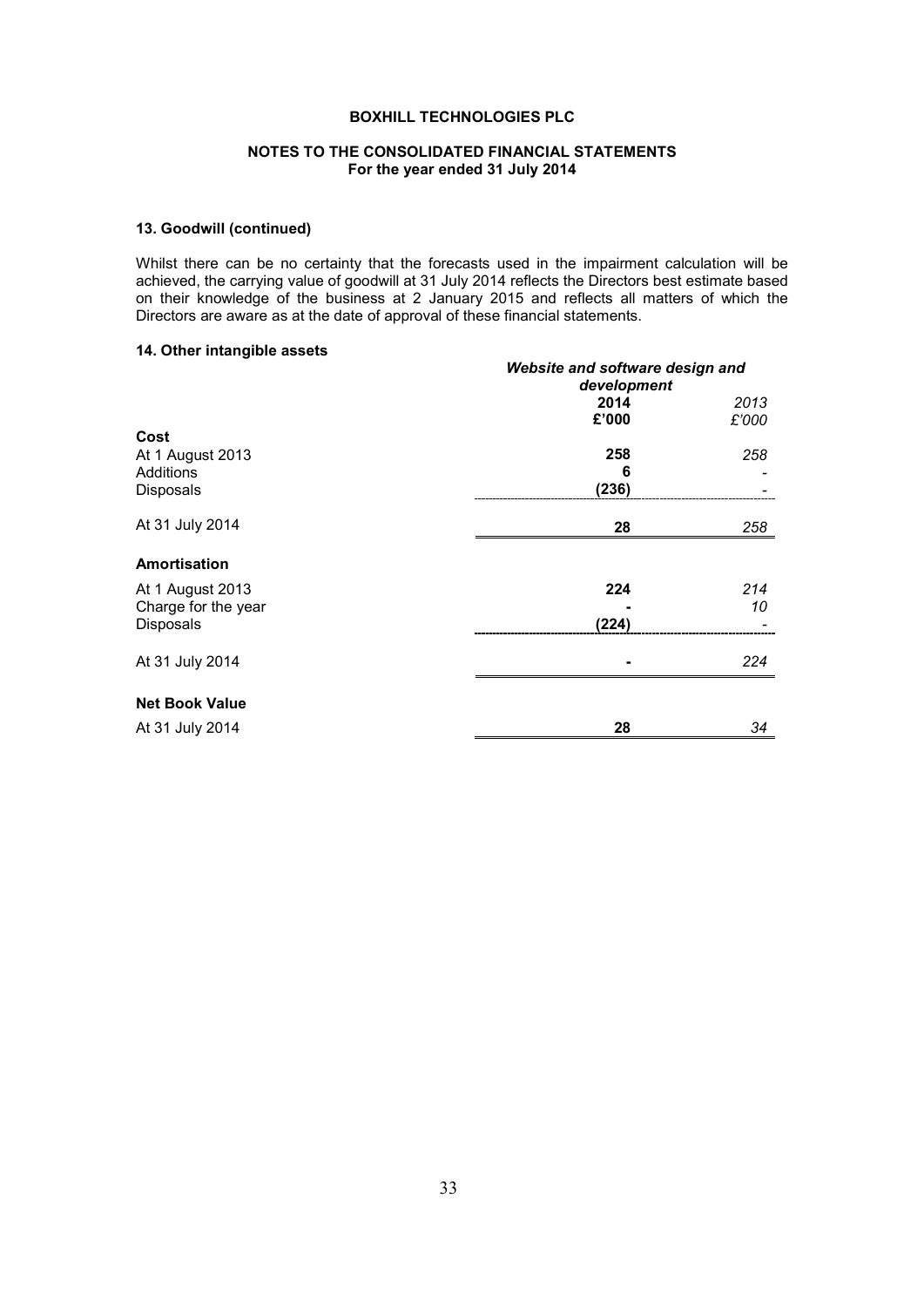# **NOTES TO THE CONSOLIDATED FINANCIAL STATEMENTS For the year ended 31 July 2014**

# **15. Property and office equipment**

|                                                                                      | Land and buildings | Office equipment | <b>Total</b>     |
|--------------------------------------------------------------------------------------|--------------------|------------------|------------------|
|                                                                                      | £'000              | £'000            | 2014<br>£'000    |
| <b>Cost or valuation</b><br>At 1 August<br>Additions<br>Disposals                    | 503                | 16<br>34<br>(1)  | 519<br>34<br>(1) |
| At 31 July                                                                           | 503                | 49               | 552              |
| <b>Depreciation</b><br>At 1 August<br>Charge for the year<br>Impairment<br>Disposals | 125<br>18          | 16<br>11<br>(1)  | 141<br>29<br>(1) |
| At 31 July                                                                           | 143                | 26               | 169              |
| <b>Net Book Value</b><br>At 31 July 2014                                             | 360                | 23               | 383              |
| At 31 July 2013                                                                      | 378                |                  | 378              |

# **16. Subsidiaries**

Details of the company's subsidiaries at 31 July 2014 are as follows:

| <b>Name of Subsidiary</b>           | Company number | <b>Place of</b><br>incorporation<br>(or registration)<br>and operation | <b>Proportion of</b><br>ownership<br>interest &<br>voting power<br>held | <b>Holding</b>     | <b>Principal activity</b>      |
|-------------------------------------|----------------|------------------------------------------------------------------------|-------------------------------------------------------------------------|--------------------|--------------------------------|
| Prize Provision<br>Services Limited | 03152966       | England and<br>Wales                                                   | 100%                                                                    | Ordinary<br>shares | Lottery provider               |
| PayCorporation<br>Limited           | 08299524       | England and<br>Wales                                                   | 100%                                                                    | Ordinary<br>shares | Payment processing             |
| Soccerdome Limited                  | 02948017       | England and<br>Wales                                                   | 100%                                                                    | Ordinary<br>shares | Operates floodlit pitches      |
| <b>Barrington Lewis</b><br>Limited  | 07190212       | England and<br>Wales                                                   | 100%                                                                    | Ordinary<br>shares | Payment processing<br>products |
| Poseve Limited                      | 126971C        | Isle of Man                                                            | 100%                                                                    | Ordinary<br>shares | Non trading holding<br>company |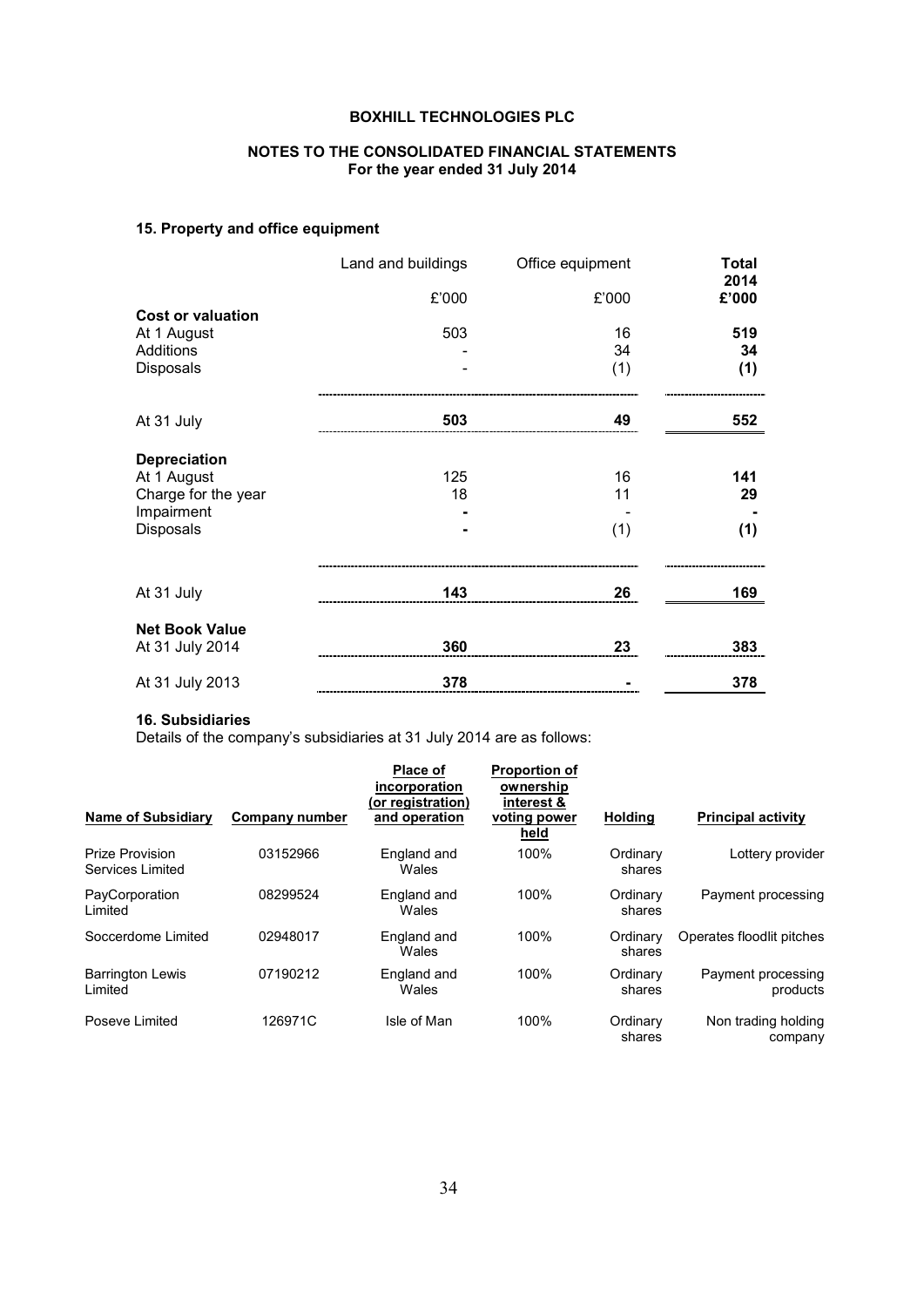# **NOTES TO THE CONSOLIDATED FINANCIAL STATEMENTS For the year ended 31 July 2014**

# **17. Inventories**

|                                    | 2014<br>£'000 | 2013<br>£'000 |
|------------------------------------|---------------|---------------|
| Finished goods                     | 2             | 2             |
|                                    |               |               |
| 18. Other financial assets         |               |               |
| <b>Trade and other receivables</b> |               |               |
|                                    | 2014          | 2013          |
|                                    | £'000         | £'000         |
| Trade receivables                  |               | 89            |
| Other receivables                  | 1,605         | 15            |
| Prepayments and accrued income     | 46            | 16            |
|                                    | 1,651         | 120           |

The average credit period taken on all sales is 0 days for the year ended 31 July 2014, 26 days for the year ended 31 July 2013.

The Group has provided fully for all receivables which are not considered recoverable. In determining the recoverability of all receivables, the Group considers any change in the credit quality of the receivable up to the reporting date. As at the year end date there were no receivables past due which were either not provided against nor not covered by set-off arrangements with trade payables.(See note 4 under estimation uncertainty on page 27)

The Directors consider that the carrying amount of the receivables approximates their fair value.

#### **Cash and cash equivalents**

|                           | 2014<br>£'000 | 2013<br>£'000 |
|---------------------------|---------------|---------------|
| Cash and cash equivalents | 258           | 256           |

Cash and cash equivalents comprises cash held by the Group and short-term bank deposits with an original maturity of 6 months or less. The carrying amount of these assets approximates their fair value.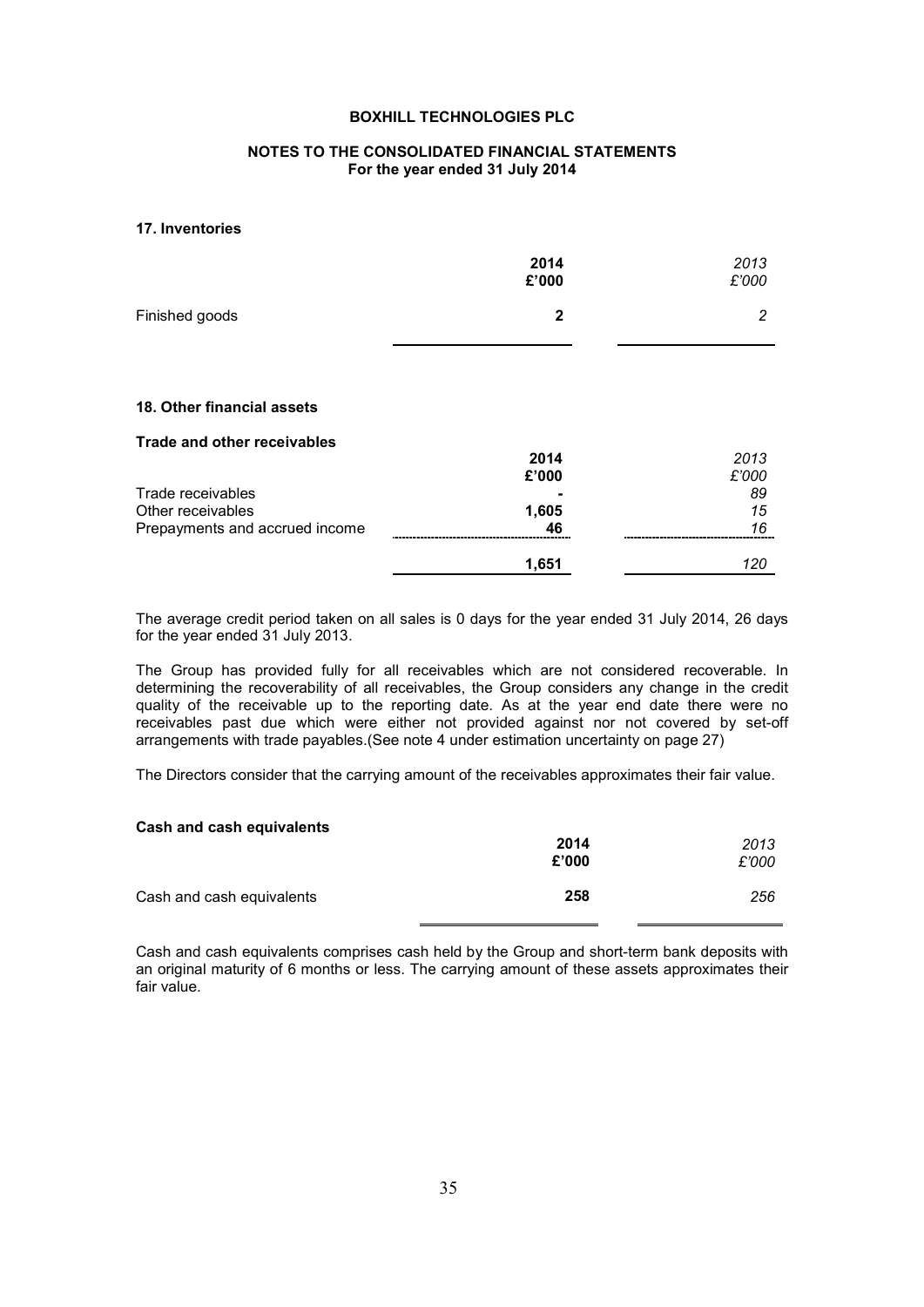## **NOTES TO THE CONSOLIDATED FINANCIAL STATEMENTS For the year ended 31 July 2014**

# **19. Borrowings**

Borrowings at 31 July 2014 include loans of £489,000 (2013: £301,000).

Included within borrowings is a loan of £46,875 which, on 2 September 2014 was converted at 0.1625p per share.

A further loan of approximately £426,000 is included in borrowings, this loan is on flexible terms with no fixed repayment period.

A separate loan amount included of approximately £16,000 is repayable on a fixed monthly repayment basis and due for settlement within 12 months.

# **20. Derivatives financial instruments and hedge accounting**

At 31 July 2014 and 2013 the Group had no derivatives in place for cash flow hedging purposes.

# **21. Other financial liabilities**

## **Trade and other payables**

| 2014  | 2013                    |
|-------|-------------------------|
| £'000 | £'000                   |
| 296   | 260                     |
|       | 401                     |
| 89    | 50                      |
| 1,959 | 711                     |
|       |                         |
| £'000 | £'000                   |
|       | 138                     |
| 325   | 263                     |
| 1,574 | 401                     |
|       |                         |
|       | 711                     |
|       |                         |
|       | 1,574<br>1,249<br>1,959 |

Accrued liabilities and deferred income represents miscellaneous contractual liabilities that relate to expenses that were incurred, but not paid for at the year-end and income received during the period, for which the Group had not supplied the goods or services at the end of the year.

The Directors consider that the book value of trade payables, accrued liabilities and deferred income approximates to their fair value at the balance sheet date.

The average credit period taken for trade purchases is 91 days (2013: 113 days).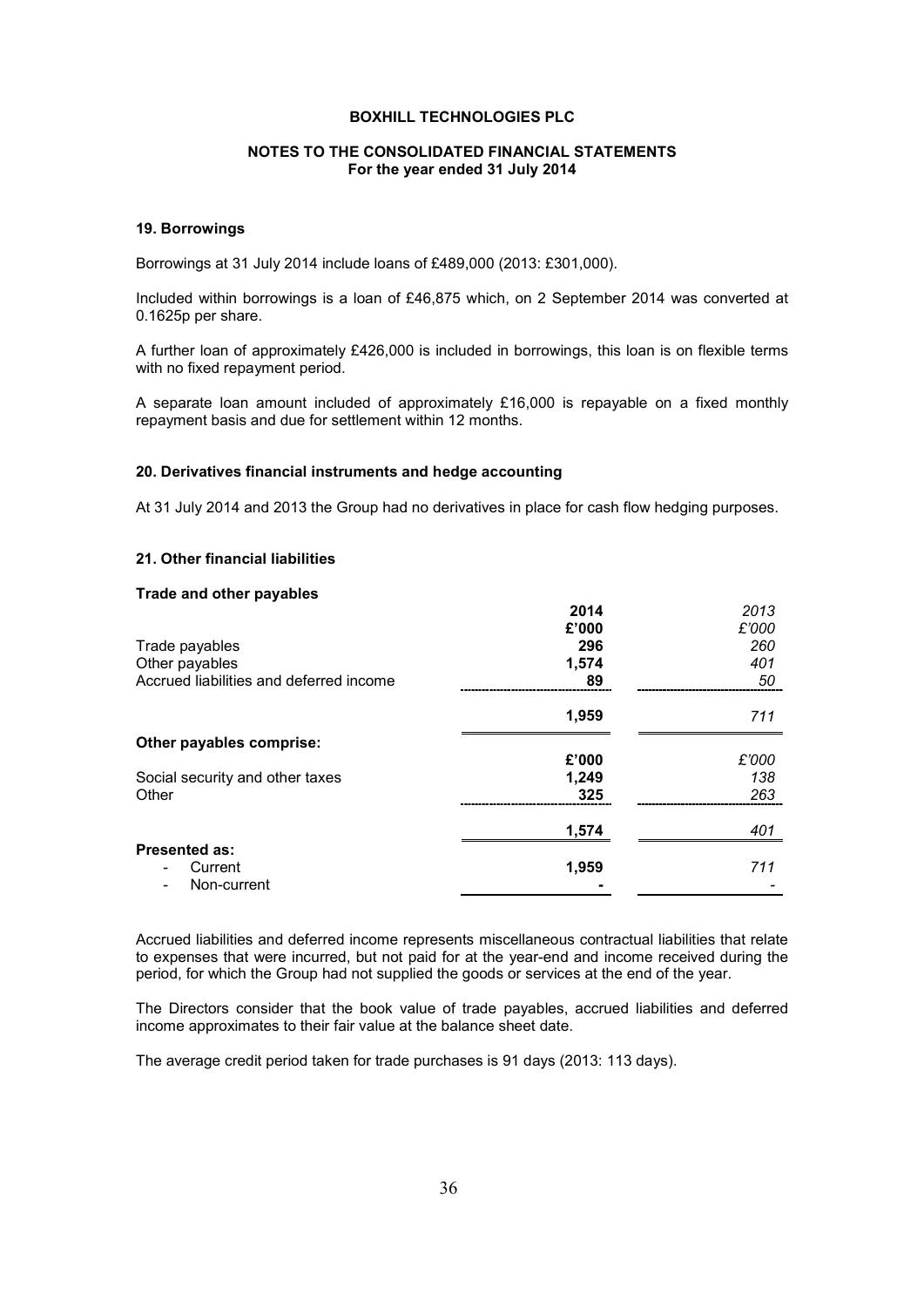## **NOTES TO THE CONSOLIDATED FINANCIAL STATEMENTS For the year ended 31 July 2014**

# **22. Financial instruments: information on financial risks**

Financial risks are discussed in the Directors' Report and below.

### *Capital risk management*

The Group manages its capital to ensure that the Group as a whole will be able to continue as a going concern while maximising the return to stakeholders through the optimisation of the debt and equity balance. The capital structure of the Group consists of debt, which includes the borrowings disclosed in note 19, cash and cash equivalents and equity attributable to equity holders of the parent, comprising issued capital, reserves and retained earnings as disclosed in notes 24 to 25.

#### *Gearing ratio*

As at 31 July 2013 the Group gearing ratio was 15.9%. As at 31 July 2014 the gearing ratio is as follows:

|                                   | £'000        |
|-----------------------------------|--------------|
| Debt<br>Cash and cash equivalents | (489)<br>258 |
| Net Debt                          | (231)        |
| Equity                            | 492          |
| Net debt to equity ratio          | 46.95%       |

Debt is defined as long and short-term borrowings.

Equity includes all capital and reserves of the Group attributable to equity holders of the parent.

#### *Financial risk management objectives*

The main market risks to which the Group is exposed are interest rates. There is also exposure to credit risk and liquidity risk. The Group monitors these risks and will take appropriate action to minimize any exposure.

#### *Credit risk*

The Group's exposure to credit risk is minimal due to turnover being in the main recognised upon cash receipt, hence the amount of trade receivables is negligible.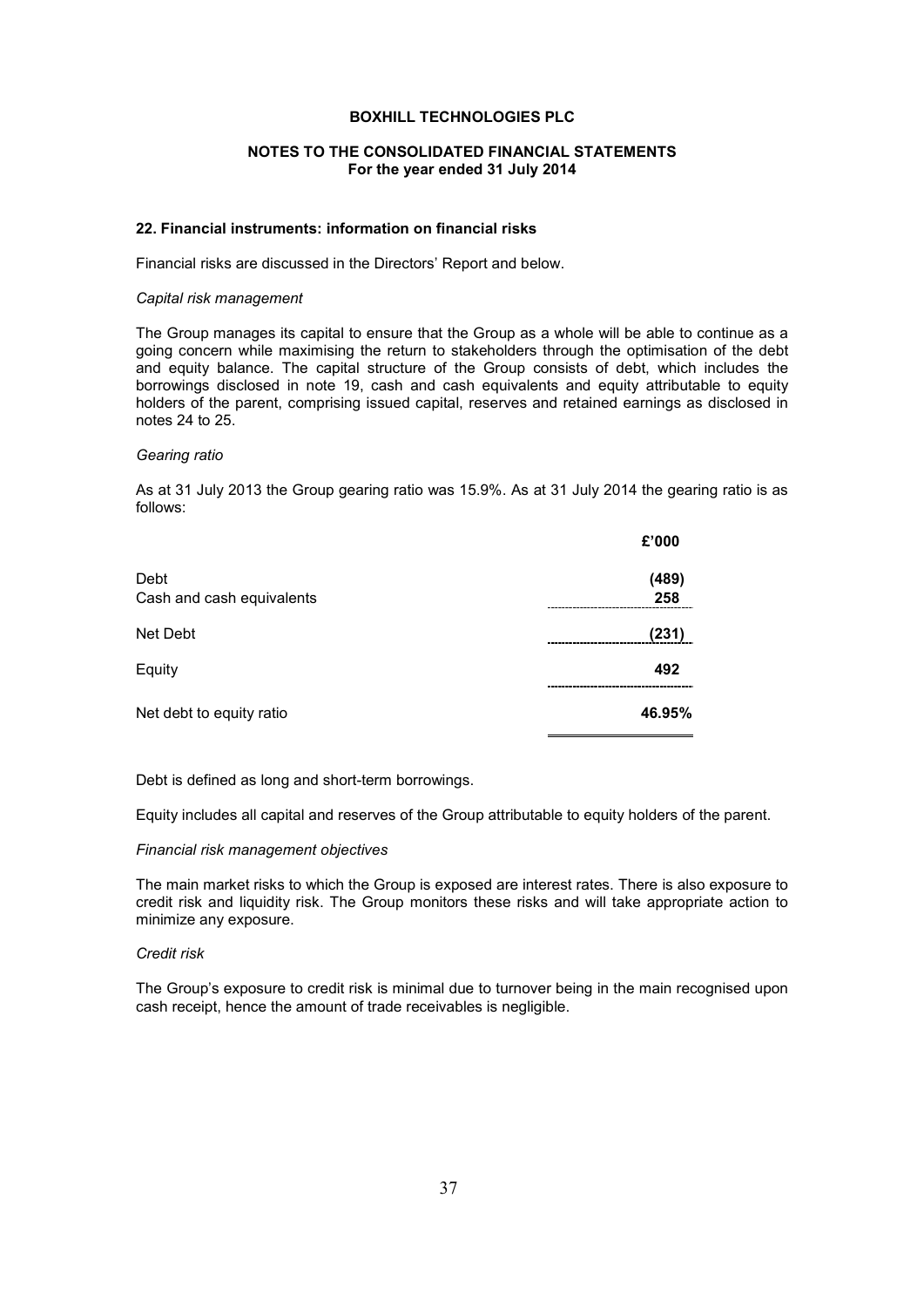## **NOTES TO THE CONSOLIDATED FINANCIAL STATEMENTS For the year ended 31 July 2014**

# **22. Financial instruments: information on financial risks (continued)**

## *Liquidity risk*

Ultimate responsibility for liquidity risk management rests with the Board of Directors, which has built an appropriate liquidity risk management framework for the management of the Group's short, medium and long-term funding and liquidity management requirements. The Group manages liquidity risk by maintaining adequate reserves, banking facilities and reserve borrowing facilities by continuously monitoring forecast and actual cash flows and matching the maturity profiles of financial assets and liabilities.

#### *Regulatory compliance risk*

Regulatory compliance risk is the risk of material adverse impact resulting from failure to comply with laws, regulations, codes of conduct or standards of good practice governing the sector in which the Group operates. The Group is monitored by the financial director who is responsible for meeting regulatory and compliance obligations.

#### *Interest rate risk*

The Group's exposure to interest rate risk mainly concerns financial assets and liabilities, which are subject to floating rates in the Group. At presents the Group's loans are on fixed rate interest rates and hence it is not exposed to risk on these should rates move.

#### **23. Deferred taxation**

A deferred tax asset has not been recognised in the years ended 31 July 2014 nor 31 July 2013 in respect of taxable losses carried forward of approximately £700,000 (2013: £1,187,000) as there is insufficient historic evidence that it will be recoverable in full against taxable profits during the next 12 months.

There are not considered to be any material temporary differences associated with investments in subsidiaries for which deferred tax liabilities have not been recognised.

# **24. Equity share capital**

| 2014  | 2013  |
|-------|-------|
| £'000 | £'000 |
|       |       |

### **Allotted, called up and fully paid**

| 1,426,983,616 (2013: 795,433,397) Ordinary Shares of 0.1p each | 1.427 | 795 |
|----------------------------------------------------------------|-------|-----|
|                                                                |       |     |

During the year the Company issued 0.1p Ordinary shares as follows:

- 12,068,966 shares issued at 0.145p each to A Flitcroft.
- 120,000,000 shares issued at 0.145 p each to Viltek Limited;
- 125,000,000 shares issued at 0.1625p each to a syndicate of individuals;
- 42,736,607 shares issued at 0.145p each to Lausi Trading Limited
- 6,849,315 shares issued at 0.146p each to Allenby Capital Limited
- 324,895,331 shares issued at 0.13p each for the acquisition of Pay Corporation Limited.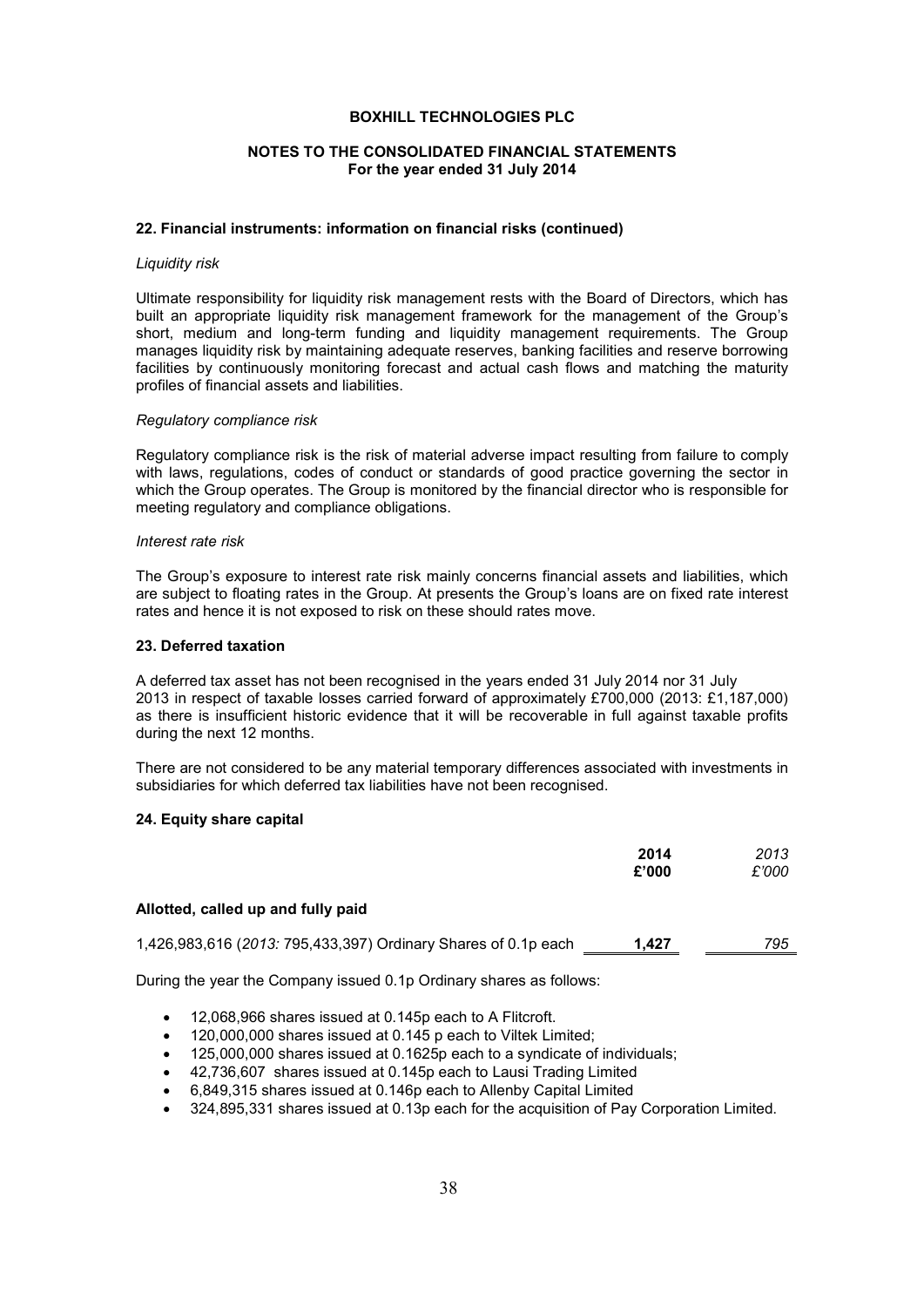# **NOTES TO THE CONSOLIDATED FINANCIAL STATEMENTS For the year ended 31 July 2014**

# **25. Other reserves**

|                          | Share premium | Profit and loss<br>account |
|--------------------------|---------------|----------------------------|
|                          | £'000         | £'000                      |
| At 1 August 2013         | 1.463         | (1, 975)                   |
| Shares issued less costs | 260           |                            |
|                          |               |                            |
| Result for the period    |               | (683)                      |
| At 31 July 2014          | 1,723         | (2,658)                    |

# **26. Share-based payments**

Certain Directors and key management were issued with share options on 8 June 2010, exercisable immediately at a price fixed at the date of issue. If the options remain unexercised after a period of seven years from the date of grant the options expire.

Details of options granted to date and still outstanding at the end of the year are as follows:

| Date of Grant                             | 2014                                | Exercise price                                 | Exercise period                                                                        |
|-------------------------------------------|-------------------------------------|------------------------------------------------|----------------------------------------------------------------------------------------|
|                                           | No.<br>£'000                        |                                                |                                                                                        |
| 8 June 2010<br>8 June 2010<br>8 June 2010 | 2,700,000<br>2,700,000<br>2,700,000 | 0.75p<br>1.0 <sub>p</sub><br>1.25 <sub>p</sub> | 8 June 2010 to 2 June 2017<br>8 June 2010 to 2 June 2017<br>8 June 2010 to 2 June 2017 |

All of the above options were outstanding at the year end. The options had a weighted average exercise price of 1p and a remaining contractual life of 3.8 years. The Directors consider that the estimated fair values of the options at grant date was £nil due to the prevailing market price being lower than the exercise price. As the fair value is currently considered to be £nil, no amount has been recognised in either the income statement or in equity in respect of these options.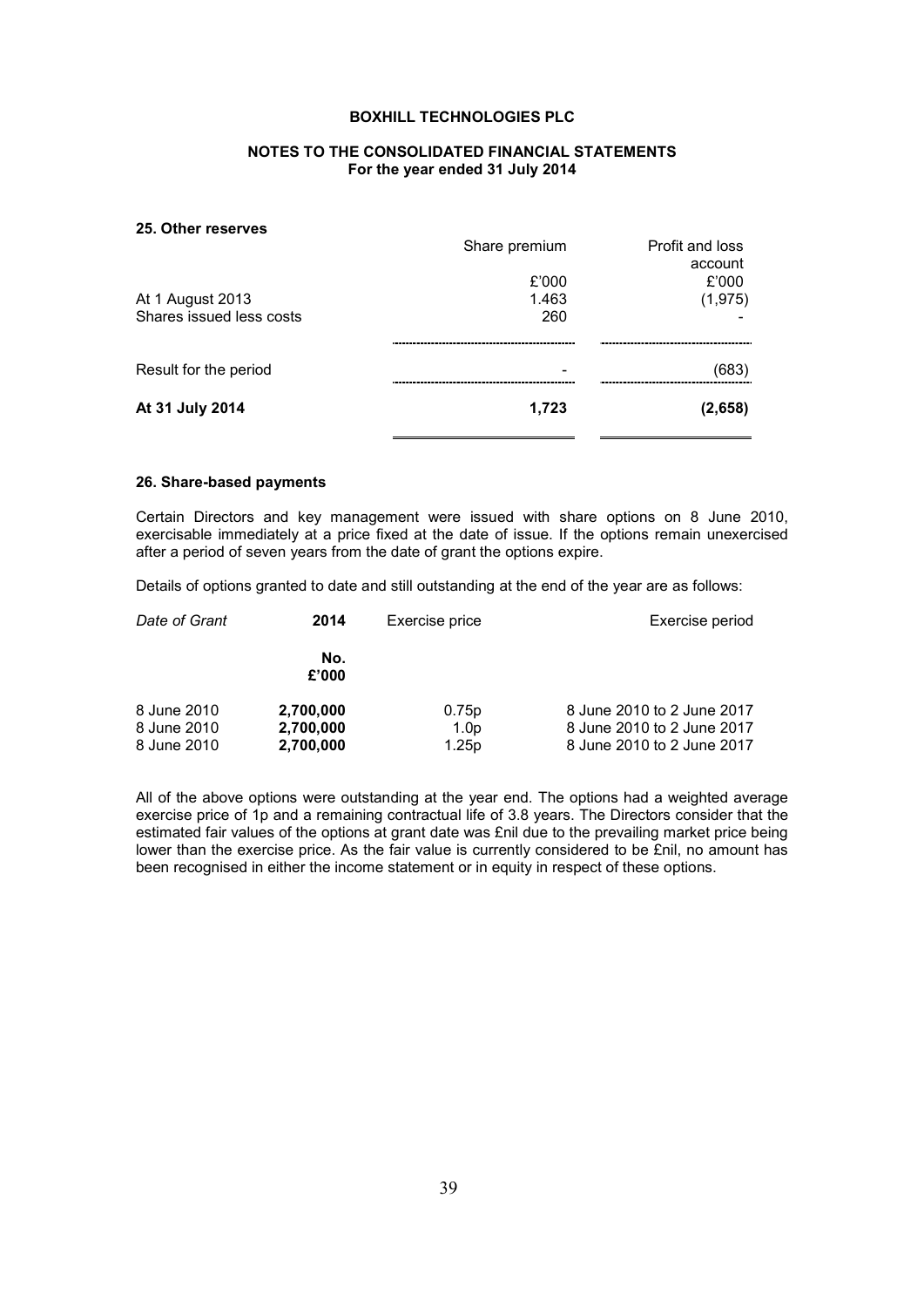# **NOTES TO THE CONSOLIDATED FINANCIAL STATEMENTS For the year ended 31 July 2014**

## **27. Business combinations**

# **Subsidiaries acquired**

|                            | <b>Principal</b><br>activity | Date of<br>acquisition | <b>Proportion of</b><br>voting interests<br>acquired | <b>Consideration</b><br>transferred<br>£'000 |
|----------------------------|------------------------------|------------------------|------------------------------------------------------|----------------------------------------------|
| Pay Corporation<br>Limited | Payment<br>processing        | 13 September<br>2013   | 100%                                                 | 423                                          |

# **Consideration transferred**

|                                | Pay<br>Corporation<br>Ltd<br>£'000 |
|--------------------------------|------------------------------------|
| Shares issued as consideration | 423<br>423                         |

# **Assets acquired and liabilities recognised at the date of acquisition**

|                                | Pay<br><b>Corporation Ltd</b><br>£'000 | Total<br>£'000 |
|--------------------------------|----------------------------------------|----------------|
| <b>Current assets</b>          |                                        |                |
| Cash and cash equivalents      | 13                                     | 13             |
| Trade and other receivables    | 120                                    | 120            |
| Non-current assets<br>Goodwill |                                        |                |
| <b>Current liabilities</b>     |                                        |                |
| Trade and other payables       | (170)                                  | (170)          |
|                                | 137                                    | 37             |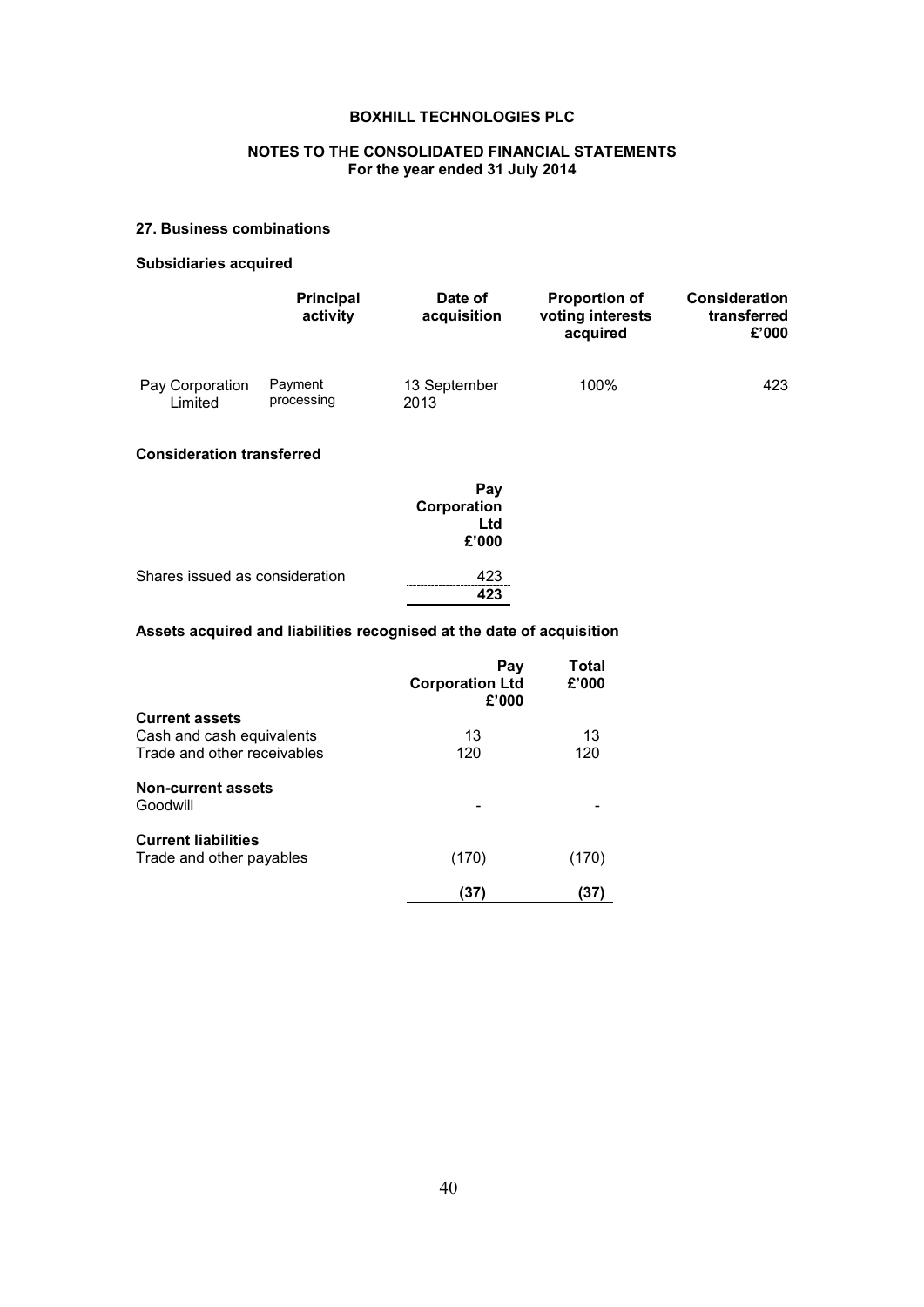# **NOTES TO THE CONSOLIDATED FINANCIAL STATEMENTS For the year ended 31 July 2014**

# **28. Goodwill arising on acquisition**

|                                                          | <b>Pay Corporation</b><br>Ltd<br>£'000 | Total<br>£'000 |
|----------------------------------------------------------|----------------------------------------|----------------|
| <b>Consideration Transferred</b>                         | 423                                    | 423            |
| Add: fair value of identifiable net liabilities acquired | 37                                     | 37             |
| Goodwill arising on acquisition                          | 460                                    | 460            |

### **Net cash inflow on acquisition**

|                                                  | Year             |
|--------------------------------------------------|------------------|
|                                                  | ended 31         |
|                                                  | <b>July 2014</b> |
|                                                  | £'000            |
| Consideration paid in cash                       |                  |
| Less: cash and cash equivalent balances acquired | 13               |
|                                                  | 13               |

### **29. Transactions with related parties**

The transactions set out below took place between the Group and certain related parties.

# *Lord E T Razzall*

Lord E T Razzall, a director, charged the Group £24,000 (2013: £19,500) in the year, for directorship services provided, via an entity trading as R T Associates. At the year end R T Associates was owed £9,600 (2013: £2,400).

# **Remuneration of key management personnel**

The remuneration of the Directors, who are the key management personnel of the Group, is as referred to above, and on page 8 within the Directors Report and in Note 9.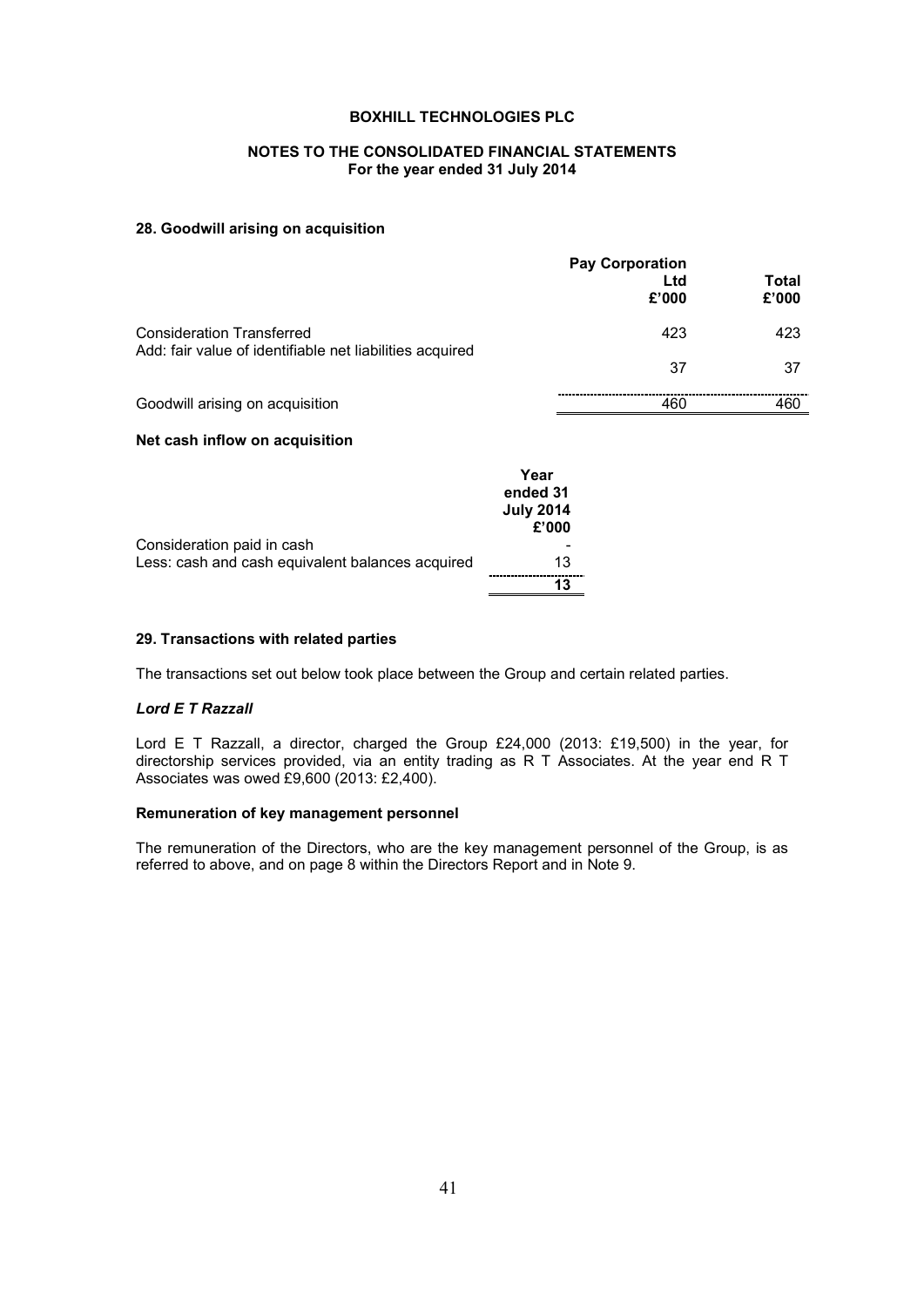# **NOTES TO THE CONSOLIDATED FINANCIAL STATEMENTS For the year ended 31 July 2014**

# **29. Transactions with related parties (continued)**

## **Issue of Equity**

On 11 July 2014 the Company issued the following ordinary 0.1p shares ("Shares") in part settlement of fees due to Company personnel to A Flitcroft, a director of the company 12,068,966 Shares in settlement of £17,500 fees due.

The new shares were issued at 0.145p per share, which was the 5 day average of the closing mid market price to 11 July 2014

As referred to in Note 26, share options were granted in 2010 to Directors and key management, all of which were outstanding at the year end. The following options were held by the Directors and key management at the year end:

|                  | <b>Options No.</b> | <b>Option details</b> |
|------------------|--------------------|-----------------------|
| Lord E T Razzall | 3,200,000          | See A below           |
| J M Botros       | 4.800.000          | See B below           |

A – 1,100,000 at 0.75p, 1,100,000 at 1p and 1,000,000 at 1.25p

B – 1,600,000 at 0.75p, 1,600,000 at 1p and 1,600,000 at 1.25p

All of the options are exercisable by 2 June 2017.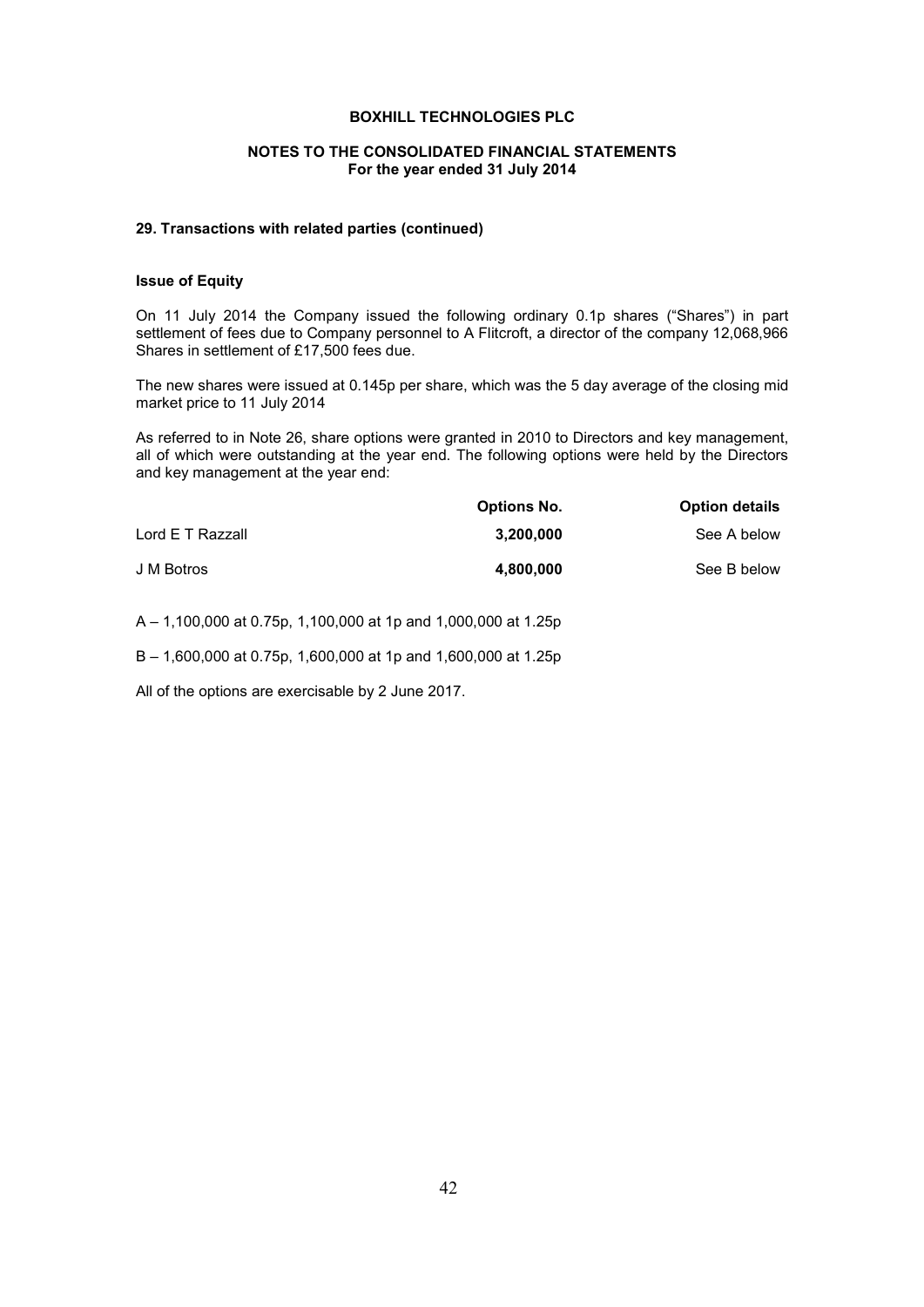### **NOTES TO THE CONSOLIDATED FINANCIAL STATEMENTS For the year ended 31 July 2014**

# **30. Operating lease commitments**

At the balance sheet date, the Group had outstanding commitments for future minimum lease payments under non-cancellable operating leases, which fall due as follows:

|                                                           | 2014<br>£'000 | 2013<br>£'000 |
|-----------------------------------------------------------|---------------|---------------|
| Land and buildings:<br>Within one year                    |               |               |
| In the second to fifth years inclusive                    | 16            | 16            |
| After five years                                          |               |               |
| Other:                                                    |               |               |
| Within one year<br>In the second to fifth years inclusive |               |               |
| After five years                                          | 16            | 16            |

Operating lease payments represent rentals payable by the Group for office premises. Leases are negotiated over the term considered most relevant to the individual subsidiary and rentals are fixed where possible for that term.

#### **31. Controlling Party**

No single individual has sole control of the company.

### **32. Events after the balance sheet date**

There are no events to note after the balance sheet date.

#### **33. Going Concern**

The Group made a loss for the year of £683,000 (2013: £438,000) and an EBITDA loss of £172,000 (2013: profit of £1,000). The trading loss is a result of a reduction in revenue from the lottery business and overhead costs associated with the holding company and its listing on AIM.

The management are continuing to control costs as well as pursue acquisitions of profitable cash generative companies, which has been seen with the acquisition of Pay Corporation Limited. The group is forecasting turnover growth as a result of the acquisition.

Given these changes made to the Group's ongoing operations, together with the additional capital available from the supporting shareholders, the Directors consider that the Group continues to be a going concern and they forecast that that there is sufficient funding in place to enable the continuance of the Group.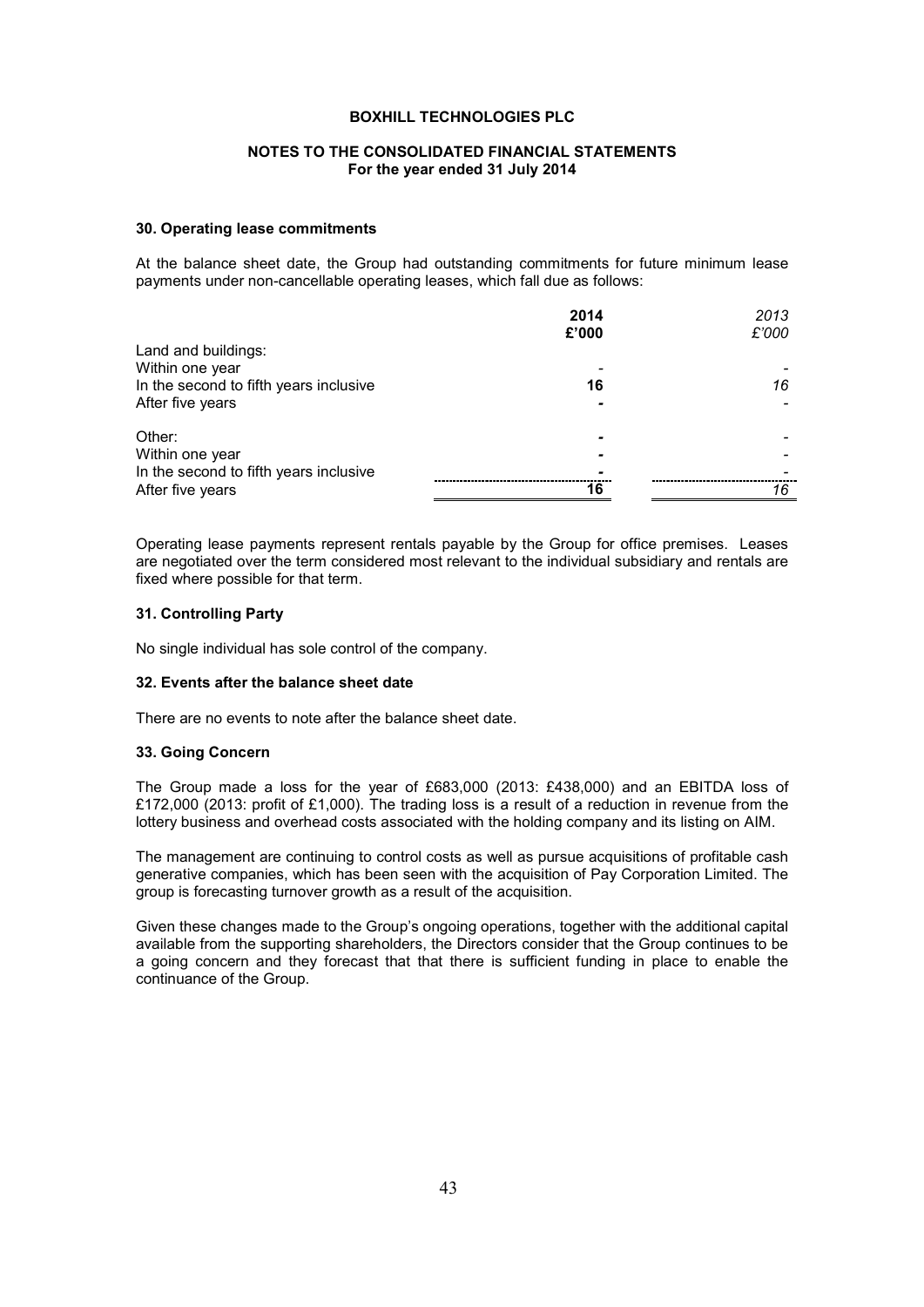# **BOXHILL TECHNOLOGIES PLC PARENT COMPANY BALANCE SHEET For the year ended 31 July 2014**

|                                                | <b>Note</b> | 2014<br>£'000     | 2013<br>£'000 |
|------------------------------------------------|-------------|-------------------|---------------|
| <b>Fixed assets</b>                            |             |                   |               |
| Intangible fixed assets                        | Ш           | 18                | 18            |
| Property, Plant and Equipment<br>Investments   | Ш<br>Ш      | 817               | 745           |
|                                                |             | 835               | 763           |
| <b>Current assets</b>                          |             |                   |               |
| <b>Debtors</b>                                 | IV          | 206               | 26            |
| Cash at bank and in hand                       |             |                   |               |
|                                                |             | 209               | 26            |
| Creditors: Amounts falling due within one year | v           | (913)             | (874)         |
| <b>Net current (liabilities)</b>               |             | (704)             | (848)         |
| <b>Total assets less current liabilities</b>   |             | 131               | (85)          |
| Creditors: Amounts falling due over one year   | v           | $\left( -\right)$ | (14)          |
| <b>Net assets</b>                              |             | 131               | (99))         |
| <b>Capital and Reserves</b>                    |             |                   |               |
| Share capital                                  | VI          | 1,427             | 795           |
| Share premium                                  | VI          | 1,723             | 1,463         |
| Profit and loss account                        | VII         | (3,019)           | (2, 357)      |
| <b>Equity shareholders' funds</b>              |             | 131               | (99)          |

The Financial Statements were approved by the Board of Directors and authorised for issue on 2 January 2015. They were signed on its behalf by:

**P I Jackson Director**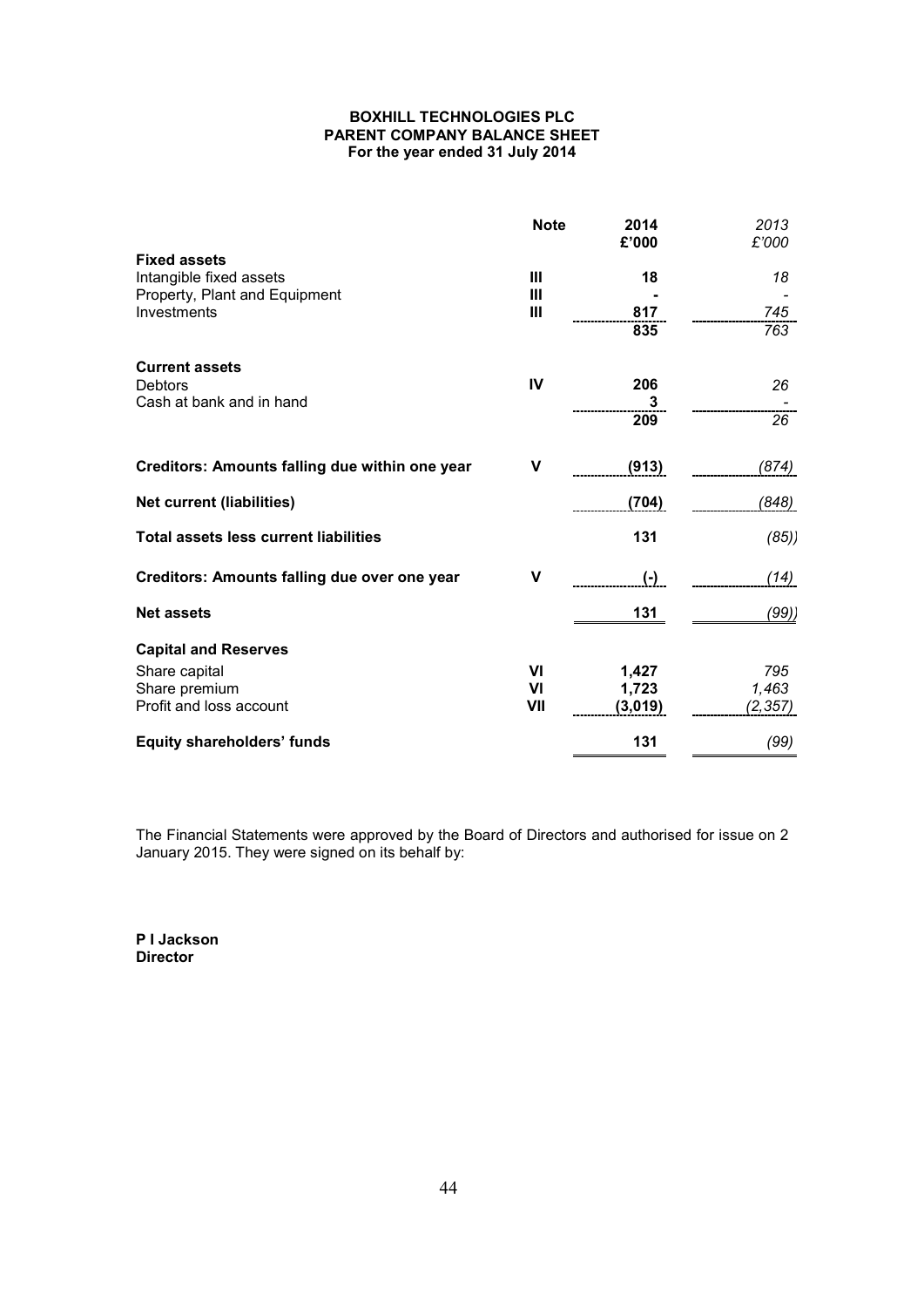## **NOTES TO PARENT COMPANY FINANCIAL STATEMENTS For the year ended 31 July 2014**

# **I. Accounting Policies**

There are no material differences between the accounting policies of the Group except as detailed below:

Investments in subsidiaries are stated at cost less, where appropriate, provisions for impairment.

The separate Financial Statements of the Company are presented as required by the Companies Act 2006. As permitted by that Act, the separate Financial Statements have been prepared in accordance with United Kingdom accounting standards.

The Company's financial risk management policies are disclosed in the consolidated financial statements.

# **II. Operating profit**

The auditors' remuneration for audit and other services is disclosed in note 7 of the consolidated financial statements.

In the current year the company had no employees other than the Directors, who are all remunerated by the company.

# **III. Fixed Assets**

The company's intangible assets consist of research and development costs of £18,000 (2013: £18,000) as detailed in note 14 of the consolidated financial statements. There was no amortisation in the period due to the amount being considered immaterial.

The company's tangible fixed assets consist of office equipment with a net book value of £nil when rounded to £'000s.

The company's investments consist of investments in subsidiaries of £817,000 (2013: £745,000).

Details of the Company's subsidiaries at 31 July 2014 can be found in Note 16 of the attached consolidated Financial Statements.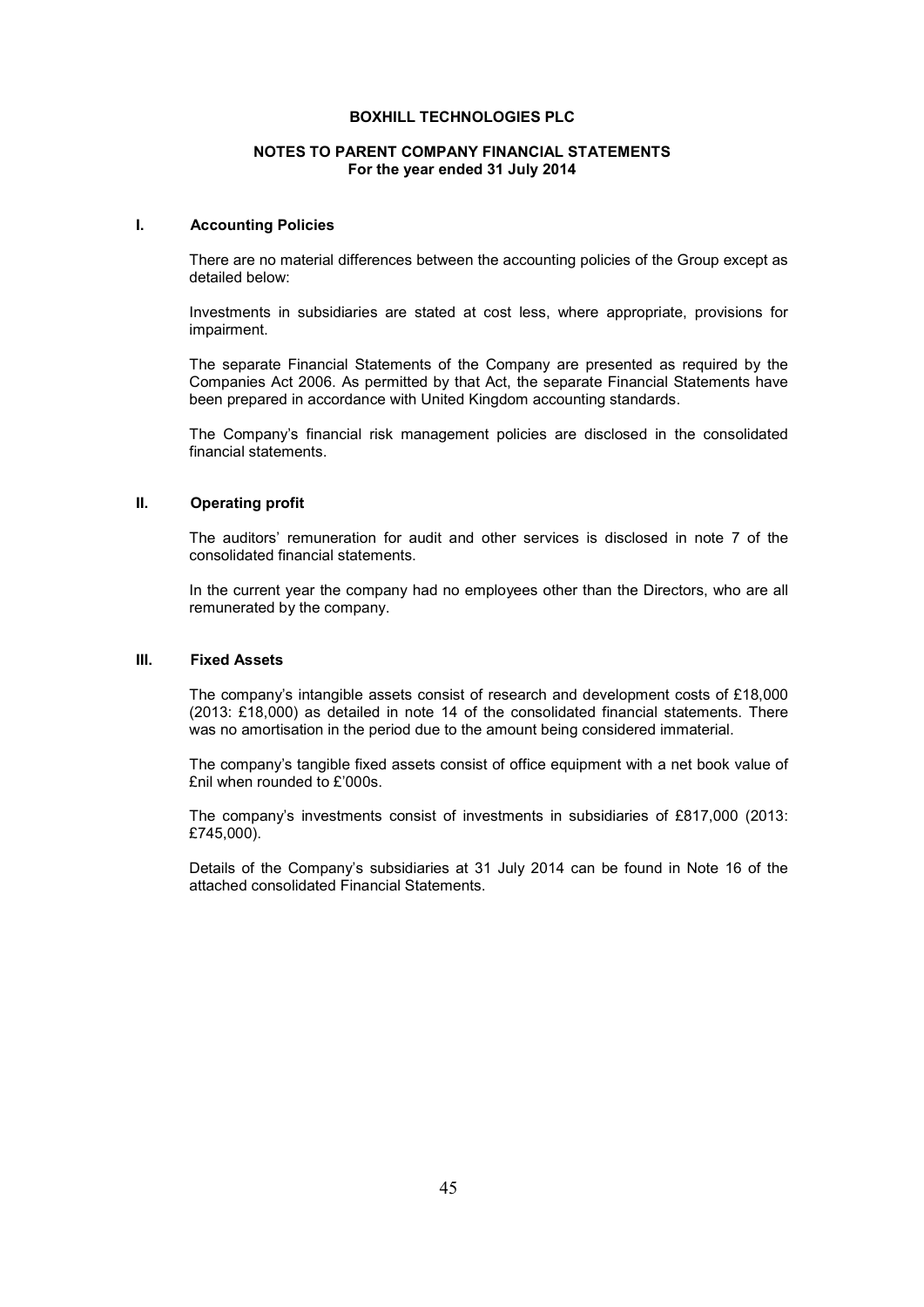# **NOTES TO PARENT COMPANY FINANCIAL STATEMENTS For the year ended 31 July 2014**

# **III. Fixed Assets (continued)**

| Cost and net book value of Shares in subsidiary undertakings | 2014<br>£'000       | 2013<br>£'000       |
|--------------------------------------------------------------|---------------------|---------------------|
| Cost as at 1 August 2013<br>Additions<br>Impairment          | 745<br>422<br>(350) | 675<br>351<br>(281) |
| Net Book Value at 31 July 2014                               | 817                 | 745                 |

# **IV. Debtors**

**V**.

|                                                     | 2014<br>£'000 | 2013<br>£'000 |
|-----------------------------------------------------|---------------|---------------|
| Amounts due from subsidiary undertakings            |               |               |
| Other debtors                                       | 194           | 7             |
| Prepayments and accrued income                      | 12            | 19            |
|                                                     | 206           | 26            |
| <b>Creditors</b>                                    |               |               |
|                                                     | 2014          | 2013          |
|                                                     | £'000         | £'000         |
| Amounts falling due within one year                 |               |               |
| Amounts due to subsidiary undertakings              | 133           | 284           |
| Bank and other borrowings                           | 480           | 288           |
| Trade creditors                                     | 164           | 203           |
| Other creditors                                     | 50            | 49            |
| Accruals and deferred income                        | 86            | 50            |
|                                                     | 913           | 874           |
| Amounts falling due over one year                   |               |               |
| <b>Trade Creditors</b><br>Bank and other borrowings |               | 14            |

# **VI. Share capital and share premium account**

The movements on share capital and share premium are disclosed in notes 24 and 25 to the consolidated financial statements.